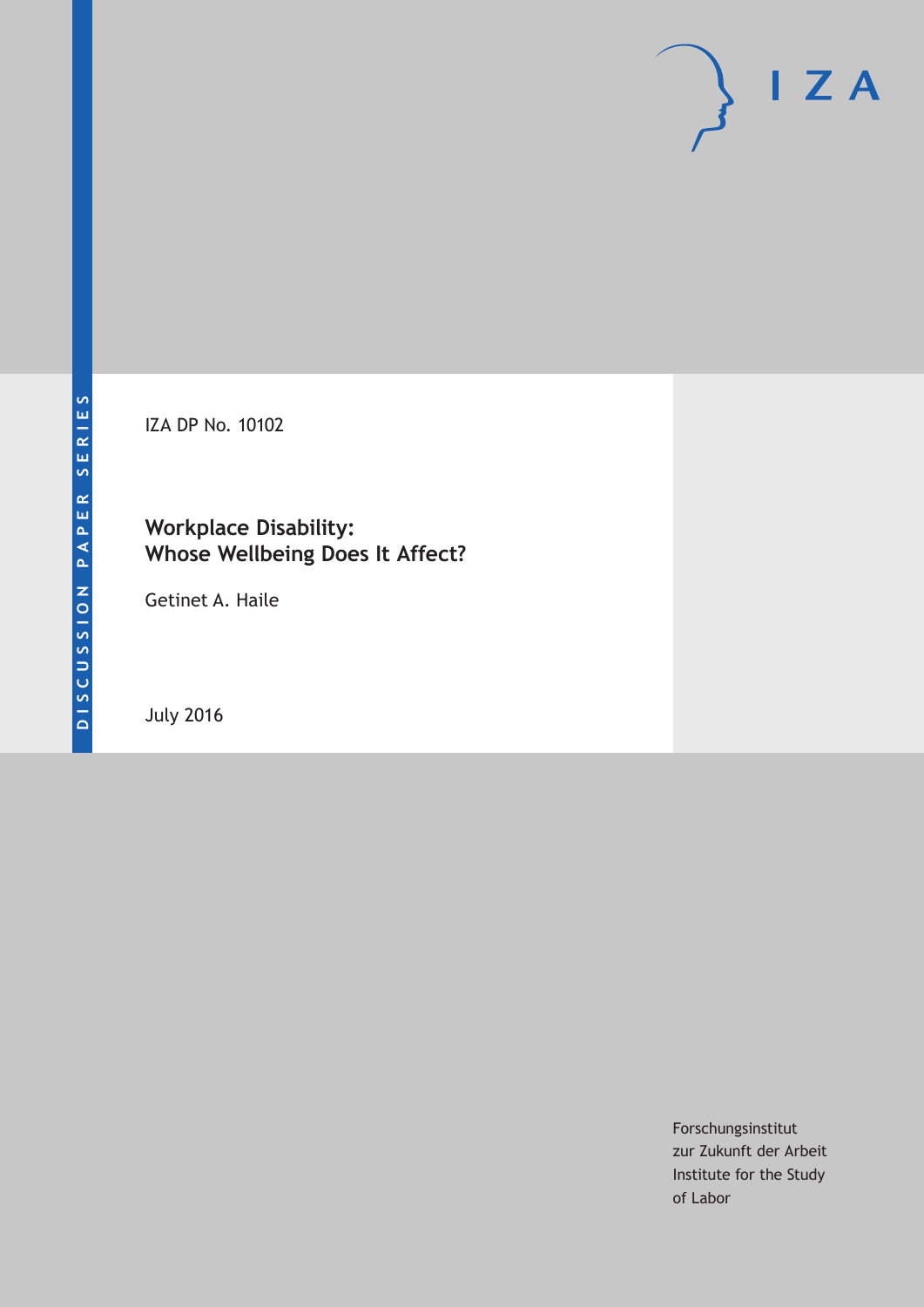# **Workplace Disability: Whose Wellbeing Does It Affect?**

### **Getinet A. Haile**

*Nottingham University and IZA* 

### Discussion Paper No. 10102 July 2016

IZA

P.O. Box 7240 53072 Bonn Germany

Phone: +49-228-3894-0 Fax: +49-228-3894-180 E-mail: iza@iza.org

Any opinions expressed here are those of the author(s) and not those of IZA. Research published in this series may include views on policy, but the institute itself takes no institutional policy positions. The IZA research network is committed to the IZA Guiding Principles of Research Integrity.

The Institute for the Study of Labor (IZA) in Bonn is a local and virtual international research center and a place of communication between science, politics and business. IZA is an independent nonprofit organization supported by Deutsche Post Foundation. The center is associated with the University of Bonn and offers a stimulating research environment through its international network, workshops and conferences, data service, project support, research visits and doctoral program. IZA engages in (i) original and internationally competitive research in all fields of labor economics, (ii) development of policy concepts, and (iii) dissemination of research results and concepts to the interested public.

IZA Discussion Papers often represent preliminary work and are circulated to encourage discussion. Citation of such a paper should account for its provisional character. A revised version may be available directly from the author.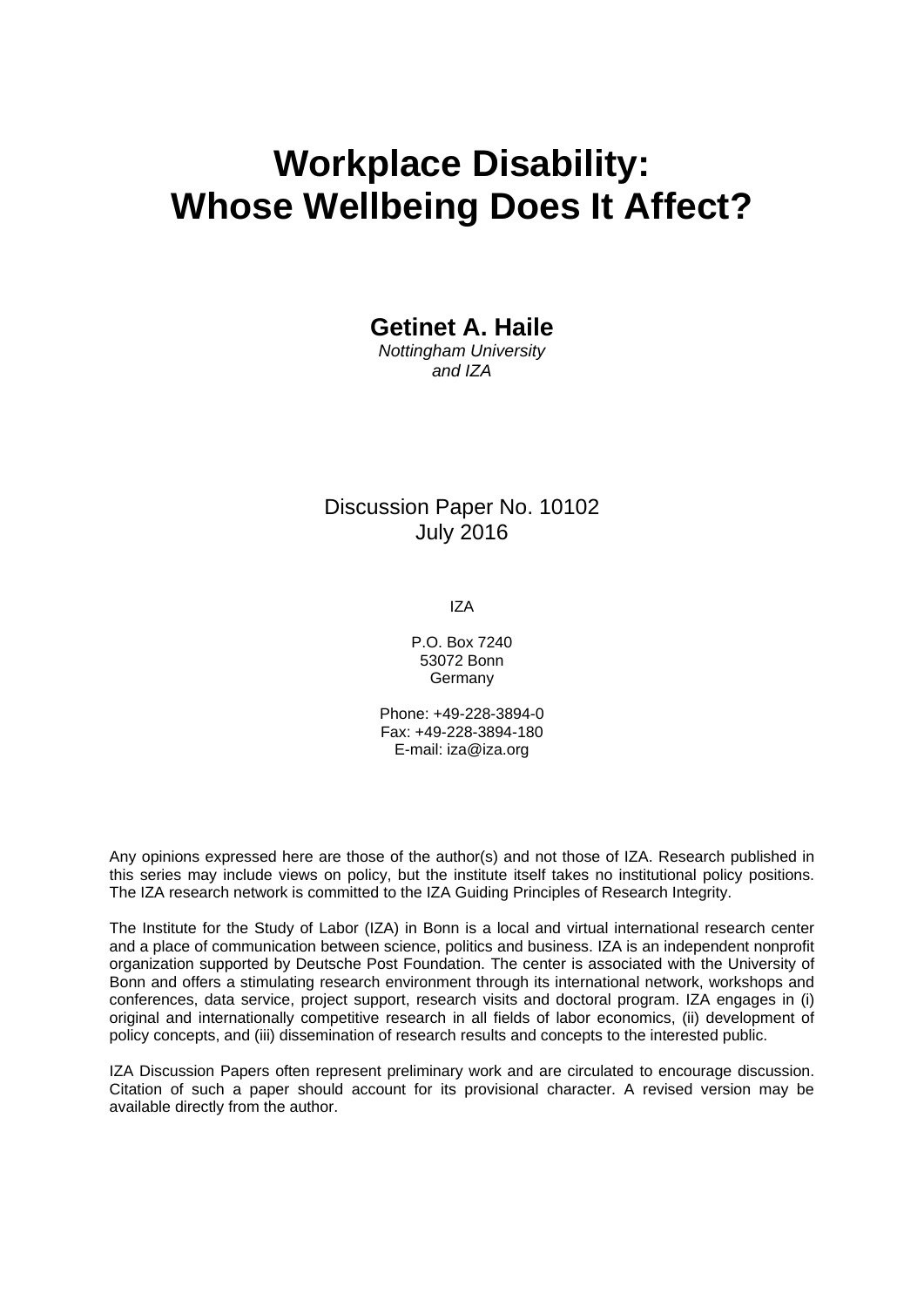IZA Discussion Paper No. 10102 July 2016

# **ABSTRACT**

# **Workplace Disability: Whose Wellbeing Does It Affect?\***

The paper examines the link between workplace disability (WD) and job satisfaction (JS) in Britain using linked data from WESR2011. The results obtained indicate workplaces with respondents with disabilities report lower JS vis-à-vis workplaces without such respondents in the private sector. Within private sector workplaces with mixed respondents, the JS of respondents without disabilities declines with the percentage of respondents with disabilities. Also, workplace disability policies and practices are positively (negatively) associated with the JS of respondents with (without) disabilities in the sector. The sector may have to re-examine its dealings with issues of workplace disability.

JEL Classification: J14, J82, J7, I31

Keywords: workplace disability, job satisfaction, linked data, Britain

Corresponding author:

Getinet Astatike Haile Division of Industrial Economics Nottingham University Business School South Building, Jubilee Campus Wollaton Road Nottingham, NG8 1BB United Kingdom E-mail: getinet.haile@nottingham.ac.uk

 $\overline{\phantom{a}}$ 

<sup>\*</sup> The usual disclaimer applies.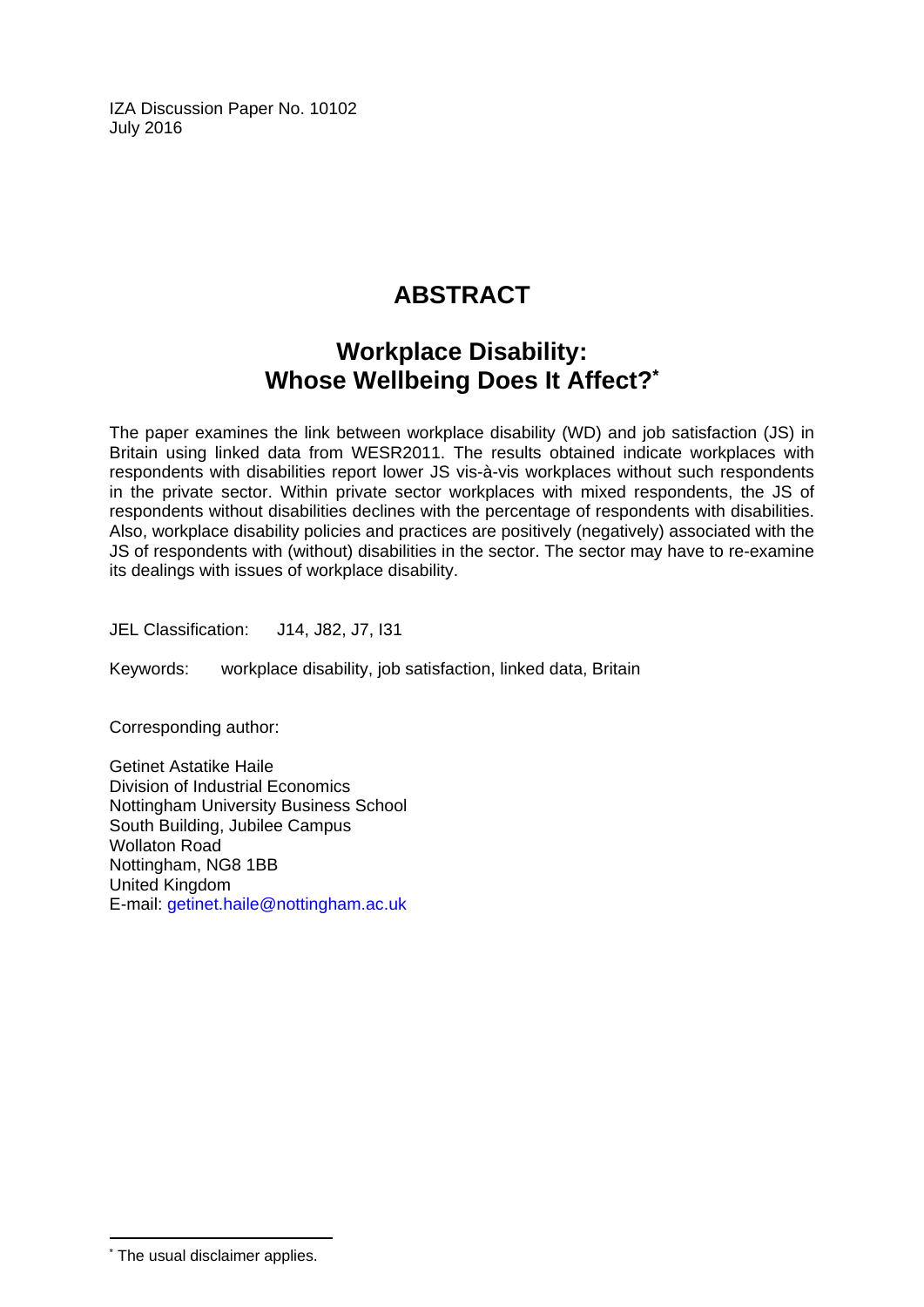"…*across the life span* (*and environmental conditions*) *everyone experiences limitations and impairments* – *those who do not currently have disabilities may be referred to as* '*temporarily able-bodied*…'" (Schur *et al*. 2013, p. 12)

"…*disability affects us all – as disabled people ourselves, and as the carers, family, friends, employers, colleagues, and educators of disabled people – and it is the task of all of us to remove the barriers that prevent some from participating fully, and equally, in society*" (HLSC, 2016; p. 5)

#### **1. Introduction**

 $\overline{a}$ 

There are two important policy drives in Britain that make research into issues of workplace disability vital. First, rising life expectancy and the pressure this puts on public finances have led to the drive for extending the working age beyond the State pension age. The prevalence of disability rises with age; and thus this policy initiative is likely to increase the incidence of workplace disability.<sup>1</sup> Secondly, tightening budgetary conditions have led to measures aimed at encouraging people with disabilities to move away from disability benefits and into employment. This policy initiative too is likely to increase the degree of workplace disability. One wonders, if such policy drives and the statutes aimed at promoting the employment of people with disabilities may benefit from more research into the implications of workplace disability (WD) on employment outcomes. This paper attempts to examine empirically if there is a link between the level of workplace job satisfaction (JS) and the degree of WD in Britain.

Job satisfaction forms an integral part of subjective well-being fitting within the broader notion of mental health and with a link to individual well-being (Argyle 1989; Warr 1994, 1999; Sousa-Poza and Sousa-Poza 2000; Rode 2004; Kahneman & Krueger 2006). Traditionally, it has been regarded as an important predictor of labour market behaviour such as quits and absenteeism (Hamermesh 2001; Clark *et al*. 1998; Akerlof *et al*. 1988; Levy-Garboua *et al*. 2007) job performance and productivity (Iaffaldano & Muchinsky 1985), organisational performance (Ostroff 1992) and innovation (Shipton, *et al*. 2006), among others. In the UK, even though workplace accidents and musculo-skeletal disorders have been declining generally, reported

<sup>&</sup>lt;sup>1</sup> The prevalence of disability among adults over the State Pension age stands at  $45\%$  compared with that for working age adults, which is 16% (DWP 2014).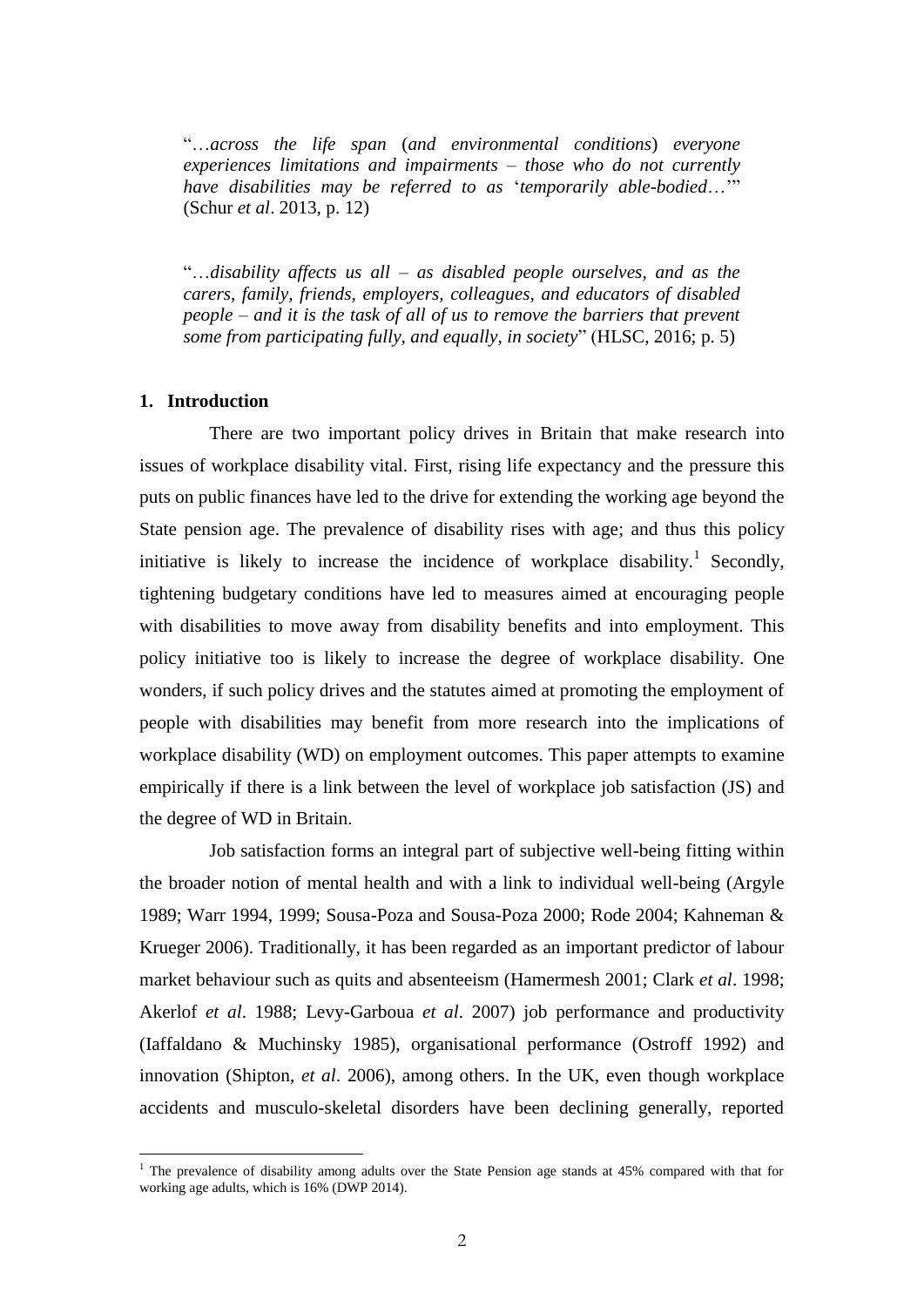stress and mental health problems continue to escalate (Vickerstaff *et al.*, 2012; HSE, 2009). There has also been renewed interest in the measurement and analysis of subjective wellbeing outcomes in public policy discourses in Britain and elsewhere (Dolan *et al*. 2011; Oswald 2010; Stiglitz *et al*. 2009; Black 2008).

Research into the link between JS and WD in Britain can be informative for employers and policy makers alike for a number of reasons. *First*, Britain is reported to have one of the largest numbers of people with disabilities vis-à-vis other OECD countries, with the size of disability benefit claimants tripling from its level in the 1970s and proportionately fewer claimants being in employment due to employment disadvantage for people with disabilities (Jones 2016; Baumberg et al. 2015; Blekesaune 2007; EHRC 2008). *Secondly*, although there has been some progress since the introduction of statutes aimed at addressing discrimination against people with disabilities, there is evidence of discrimination on the basis of health and disability (Jones 2008, 2006; EHRC 2008, Berthoud and Blekesaune 2007, Madden 2004, Jones *et al*. 2003). 2 The 2016 HLSC report on whether the Equality Act 2010 adequately supports the fight against disability discrimination concluded that much more needs to be done in this respect (HLSC, 2016). This evidence may mean that people with disabilities experience a reduction in their JS due to co-worker and employer discrimination. Equally, co-workers without disabilities may experience a reduction in their JS if, for example, they perceive employees with disabilities or the workplaces hiring them somehow affect them adversely, or they have a taste for discrimination against co-workers with disabilities. 3 *Third*, although there has been a growing interest in recent years, there is a dearth of evidence relating to the link between WD and workplace JS. Crucially, the existing evidence linking JS and WD is not clear-cut, with some conflicting findings. For example, Pegan and Malo (2008) and Uppal (2005) find workers with disabilities reporting higher levels of job satisfaction while Jones *et al*. (2014) and Perales and Tomaszewski (forthcoming) find the opposite result.

This paper aims to gain some new insights into whether WD adversely affects JS; and, if so, to explore whether the adverse link may be due to the nature of workplaces, co-workers' prejudice or some combination of these. It uses data form

 $\overline{a}$ 

<sup>&</sup>lt;sup>2</sup> The main statutes include the 1995 Disability Discrimination Act and The Equality Act 2010.

<sup>&</sup>lt;sup>3</sup> For example, co-workers may perceive the 'reasonable adjustment' provision, which the 1995 DDA instituted to accommodate the needs of people with disabilities and which includes flexible working, adversely affects them.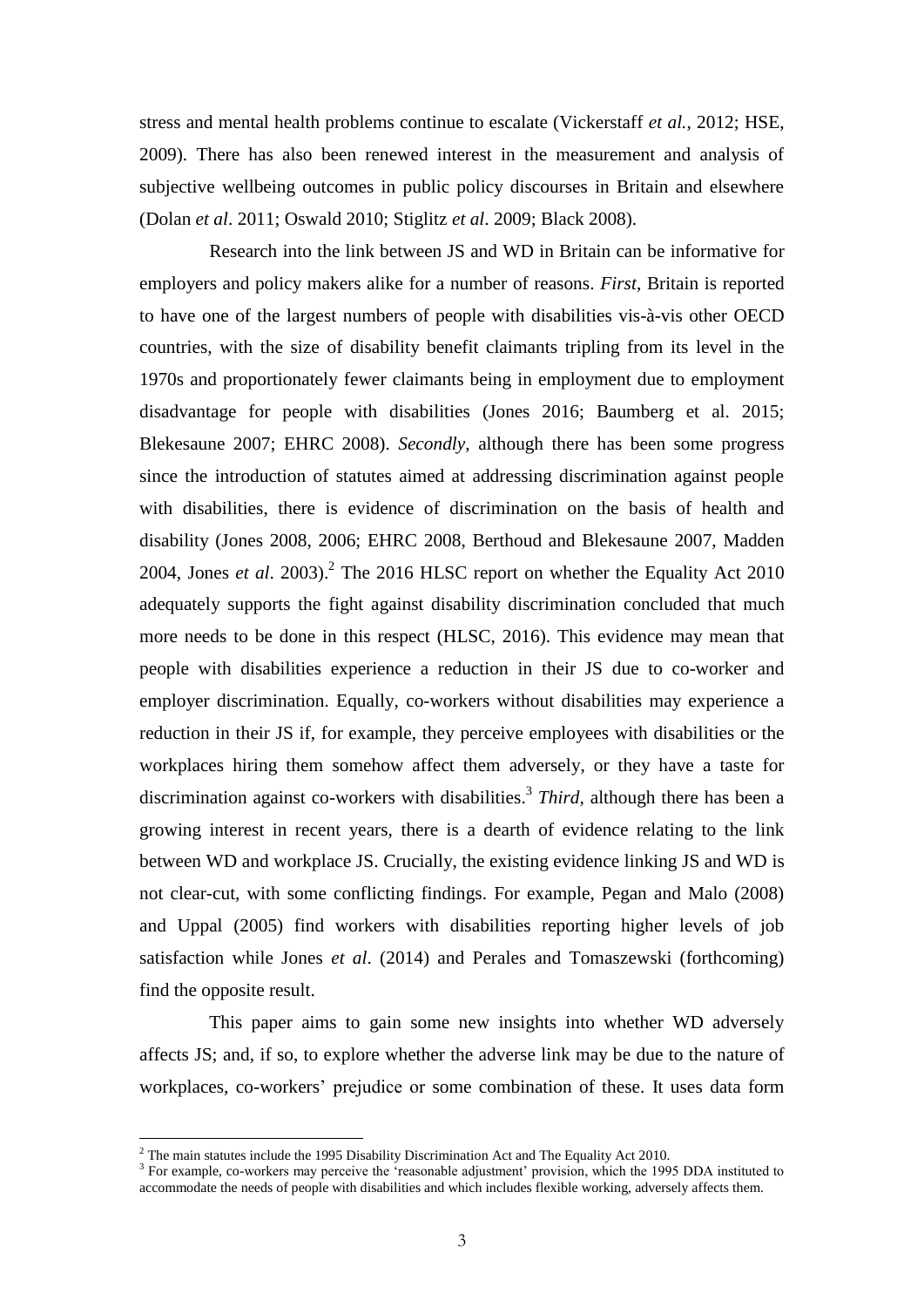WERS2011 and deploys alternative empirical approaches that allow firmly establishing the JS-WD link. The results obtained reveal that: (*i*) workplaces with respondents with disabilities report significantly lower JS vis-à-vis workplaces without such respondents, (*ii*) within workplaces with mixed respondents, workplace JS is found to decline with the percentage of respondents with disabilities, (*iii*) respondent disability status based sub-group analysis uncovers that the reduction in JS found is exclusive to co-workers without disabilities, (*iv*) disability-friendly workplace policies and practices increase (reduce) the JS of employees with (without) disabilities. That the adverse link between JS and the percentage of respondents with disabilities found is specific to co-workers without disabilities seems to suggest factors related to intergroup dynamics, including co-worker discrimination, being the reason behind the adverse link. However, all the findings are specific to the private sector. This suggest that workplace related factors, including what Schur *et al*. (2013; 2005) refer to as '*corporate culture*', may be the more credible culprits behind the adverse JS-WD link. It seems, therefore, that the private sector has to devise a strategy that deals with issues of workplace disability more effectively.

The remainder of the paper is organised as follows. Section Two provides theoretical background and the review of related literature. Section Three describes the data and variables used in the empirical analyses conducted. Section Four discusses the empirical approaches deployed. Section Five discusses the results before the final section concludes the paper.

#### **2. Background and related literature**

 $\overline{a}$ 

The need for more research into WD and employment outcomes in Britain cannot be over emphasized. Various recent estimates put the proportion of working age people with long-standing illness or impairment to be in excess of 30 per cent of the population. Of this, some 17 per cent have a limiting long-term illness, impairment or a disability (HLSC 2016; DWP 2014; Jones and Wass 2013).<sup>4</sup> Thus, people with disabilities constitute a significant proportion of the labour force in Britain; and this proportion is set to increase given current demographic projections. Regardless of whether disability is viewed as a fluid and continuous notion (i.e. the

<sup>&</sup>lt;sup>4</sup> Compared with other European countries Britain is reported to have larger numbers of people with long-term illnesses, although the figures are comparable to that of the USA (Blekesaune 2007, Stone-Romero, *et al.*, 2006, EHRC 2008).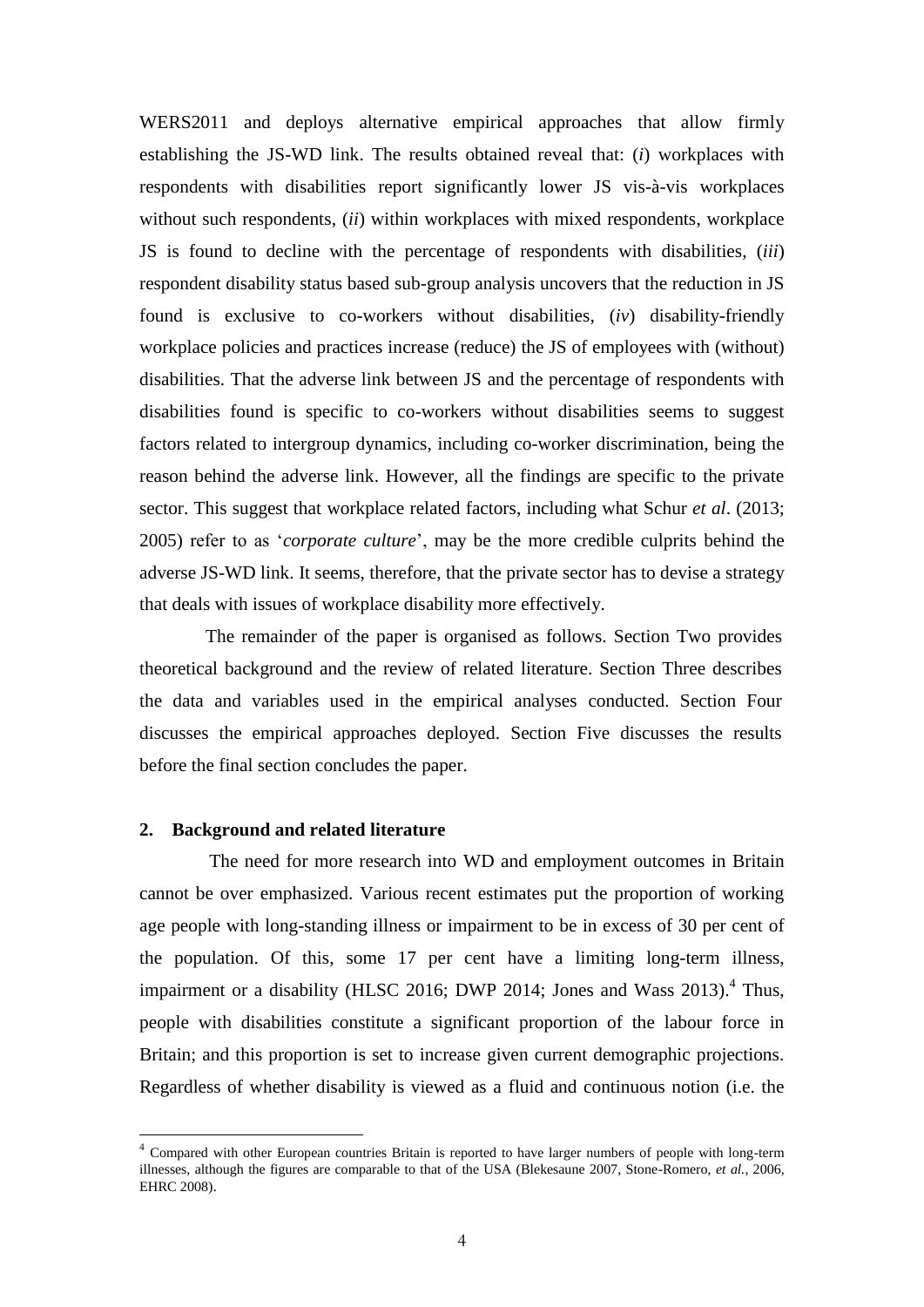Universalist view of disability) or as a fixed and dichotomous one, its influence extends beyond those with the condition.

There is considerable variation in the nature of disability conditions among people with disabilities. Notwithstanding such variations, the bulk of the evidence suggests that people with disabilities fare worse in labour market outcomes generally vis-à-vis their counterparts without disabilities. The employment gap is estimated to be in excess of 40 percentage points (Jones and Wass 2013; DWP, 2014). Official figures from the DWP report that people with disabilities are more likely to be in employment now than in the past. Berthoud (2011), on the other hand, reports that the 'disability employment penalty' has increased from 17% in 1987 to 28% in 2000.<sup>5</sup> Importantly, fewer than 50 (75) percent of the people with (without) disabilities are in employment in Britain. Also, some 50 (15) percent of the people with (without) disabilities are economically inactive (Smith and Twomey, 2002; Kersley *et al*., 2006).

The bulk of the evidence on WD and employment outcomes focuses on disparities in terms of wages/earnings and benefits, hours of work, job security/layoff, (re-)employment, promotions, decision making and training, among others. The broad consensus is that employees with disabilities fare worse in these outcomes vis-à-vis their counterparts without disabilities (Schur *et al*. 2009; Jones and Latreille 2010; Jones 2008, 2007, 2006; Jones *et al*. 2003, Baldwin and Schumacher 2002, Madden 2004, Kersley et al., 2006, Berthoud and Blekesaune, 2007, Berthoud 2011, 2008, 2006; Kidd *et al*. 2000). On the other hand, there is generally a dearth of evidence on the JS-WD link, although there has been a growing interest in research in the area more recently, and the limited existing evidence is not clear-cut with conflicting findings as the review below underscores.

Using data from the Australian HILDA survey Jones *et al*. (2014) found that work-limiting disability reduced job satisfaction in a causal manner. Jones (2016) used data from WERS2004 to find that employees with disabilities expressed less job satisfaction and commitment towards their organization vis-à-vis their counterparts without disabilities. Using data from WERS2011 and a 'within-job' model, Perales and Tomaszewski (forthcoming) found that workers with disadvantaged statuses

 $\overline{a}$ 

 $5$  Berthoud (2011)'s data are slightly dated; but he attributes the difference between his and DWP's account of the trend in the employability of people with disabilities to the increase in the reported prevalence of disability in the Labour Force Survey, which DWP's report relies on.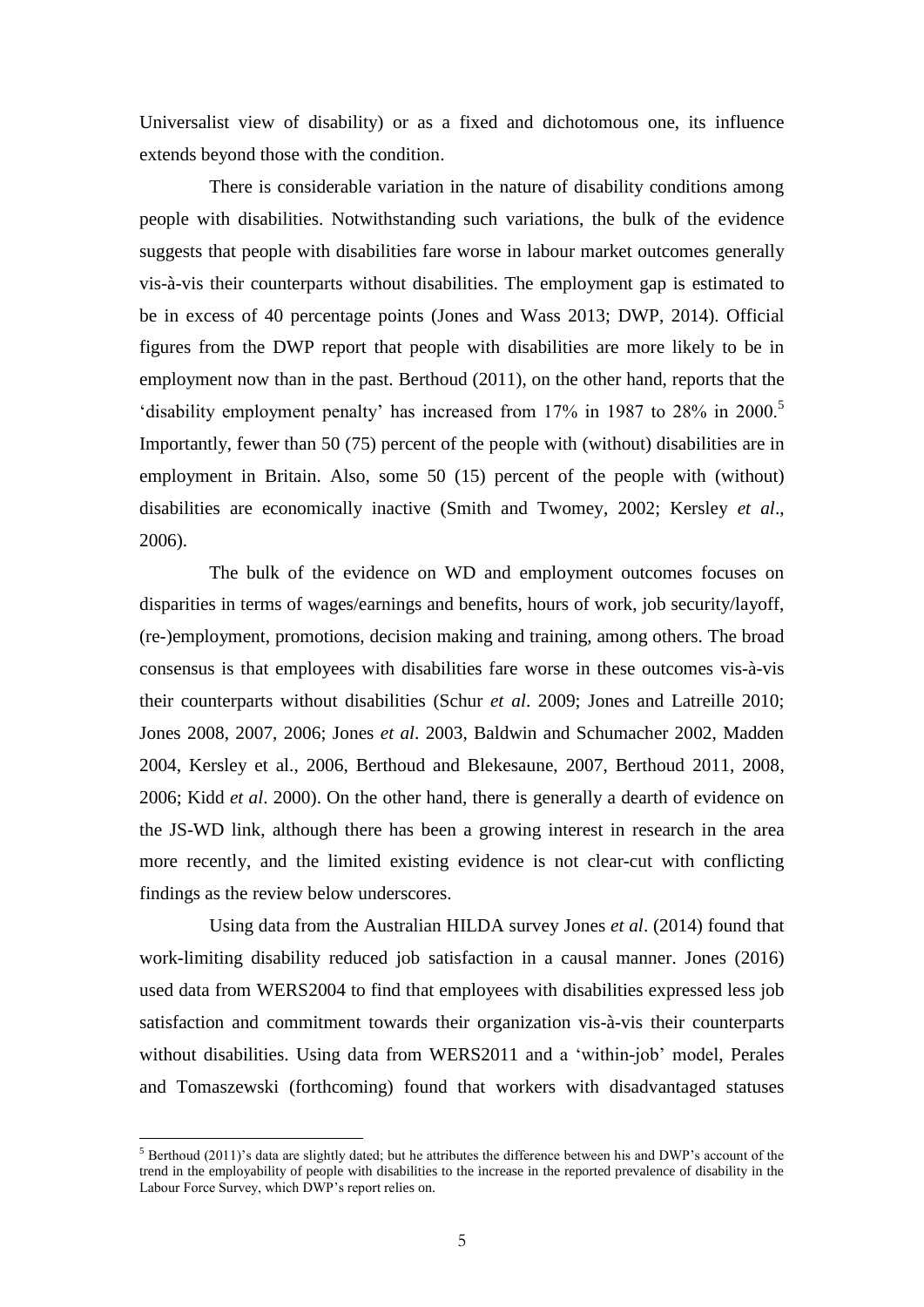generally report higher satisfaction with the same jobs vis-à-vis those with advantaged statuses. However, workers with lasting health conditions were found to have lower job satisfaction vis-à-vis their counterparts without disabilities, a result the authors regarded as "a major exception" to the pattern of their findings. Uppal (2005) used nationally representative Canadian data to find workers with mobility disabilities no longer had lower job satisfaction than their counterparts without disabilities once workplace characteristics were controlled for. However, a negative link between disability and job satisfaction persisted for workers with other types of disabilities even after controlling for workplace characteristics albeit with lower magnitude. Burke (1999) also examined the work and health experiences of women in nine occupational groups in Ontario and found that women with disabilities have lower job satisfaction and other wellbeing indicators vis-à-vis women without disabilities.

Other studies, on the other hand, report an outright positive, a qualified positive or no significant link between JS and WD. Pegan and Malo (2008) used Spanish data from the ECHP to find that workers with disabilities are more likely to report higher levels of job satisfaction, which they attribute to such workers having lower expectations about jobs in the first place vis-à-vis workers without disabilities. Having studied 30,000 employees from fourteen companies in the US monitored over the period 2001-2006, Schur *et al*. (2009) found that where employees reported higher (lower) levels of company fairness and responsiveness, they found no (higher) significant gap in terms of job satisfaction, company loyalty, willingness to work hard and turnover between employees with and without disabilities. They concluded that *corporate cultures*, which are responsive to the needs of all employees, are especially beneficial for employees with disabilities.

The review above highlighted two main points. *First*, there is a general consensus that employees with disabilities fare worse in terms of most employment outcomes due to stereotypes and associated stigmas from employers, co-workers and clients despite some evidence suggesting that workers with disabilities "have lower turnover and absenteeism rates, and perform as well, if not better, than people without disability" (Stone-Romero, *et al.* 2006, p. 402). *Secondly*, there is a lack of consensus regarding the JS-WD link. Evidently, the reviewed studies cover different settings, use different datasets and methodologies. There is also considerable heterogeneity in the conditions of disability, not to mention the 'thorny issue' of measuring them. Nonetheless, the conflicting evidence concerning the JS-WD link warrants further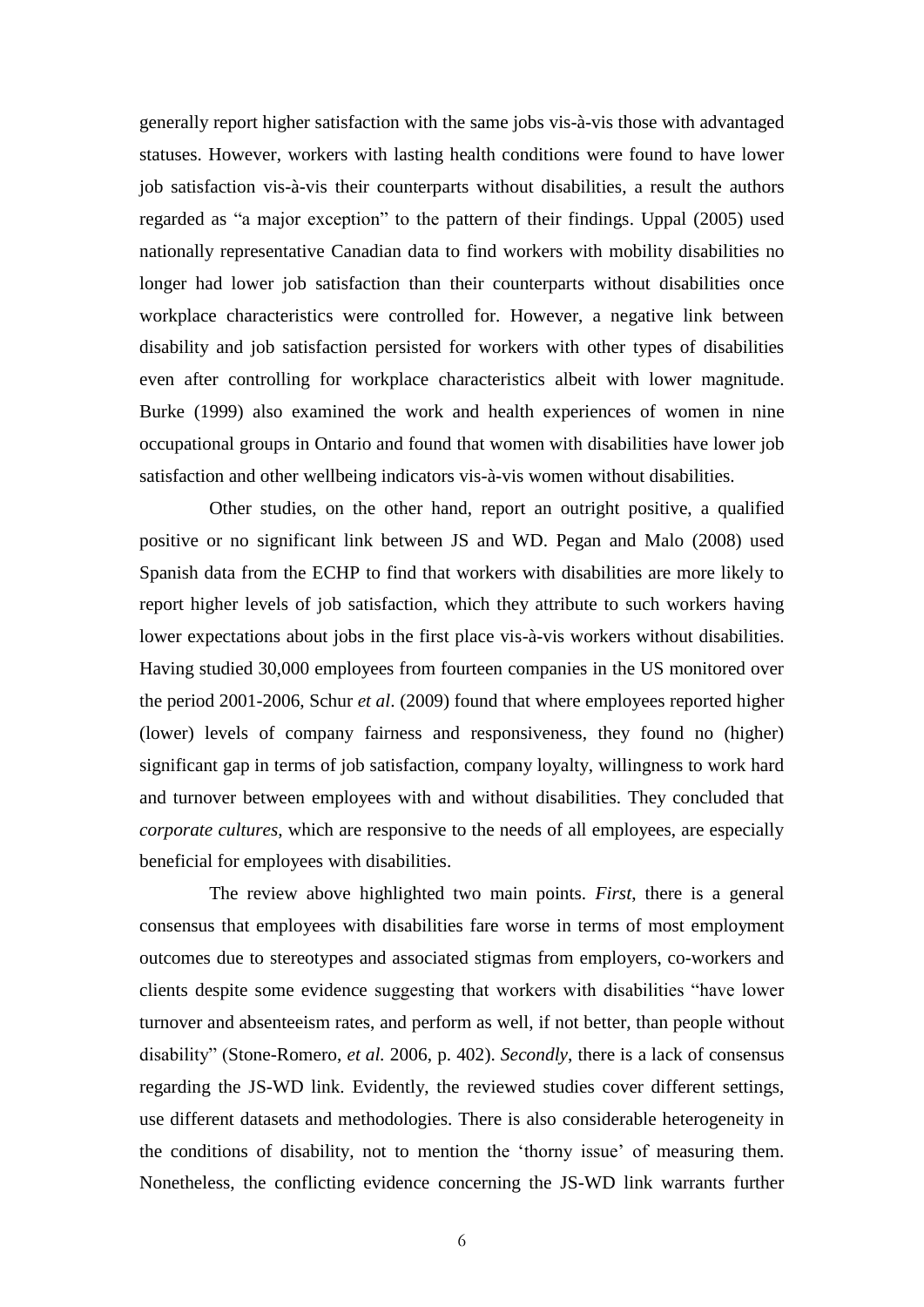research in order to offer less ambiguous evidence to employers and policy makers alike.

#### **3. Data**

3.1 Overview of the data and the study sample

The data come from the 2011 British Workplace Employment Relations Surveys (WERS2011). The WERS2011 constitute the most recent and authoritative source of information on employment relations in Britain covering a whole host of topics relating to both employers and employees. The surveys solicited responses from managers and employees through: (*i*) management questionnaire, which was administered in a face-to-face interview with managers in charge of the day-to-day task of employment relations and (*ii*) employee questionnaire, which was selfcompleted by up to 25 employees in participating workplaces. WERS2011 offer linked employer-employee data representative of all workplaces with five or more employees in Britain (van Wanrooy *et al*. 2013).

The 2011 survey monitored 2680 establishments in total. Of these, 1923 establishments took part in the employee surveys, constituting the *initial sample* for the analysis conducted in this paper. The elimination of missing values on relevant workplace and employee characteristics led to the retention of a *final sample* of 1769 workplaces, which makes up 92% of the initial sample of workplaces. Of the retained final sample of workplaces, 984 workplaces had at least one respondent with a selfreported disability (see details on the wording of the disability question in the next sub-section), while the remaining 785 workplaces had none. Of those workplaces with at least one respondent with a disability, 970 workplaces had a mix of respondents with and without disabilities, while 14 workplaces had all their respondents reporting to have disabilities. As detailed in Section 4, the analysis examining the JS differentials *between* workplaces with and without respondents with disabilities uses all 1769 workplaces in the final sample, thus covering 92.2% of the workplaces with responding employees. On the other hand, the analyses investigating the within workplace JS-WD dynamics, which necessitate a mix of respondents with and without disabilities, relies only on the 970 workplaces that had the two types of respondents thus relying on 50.4% of the workplaces with responding employees.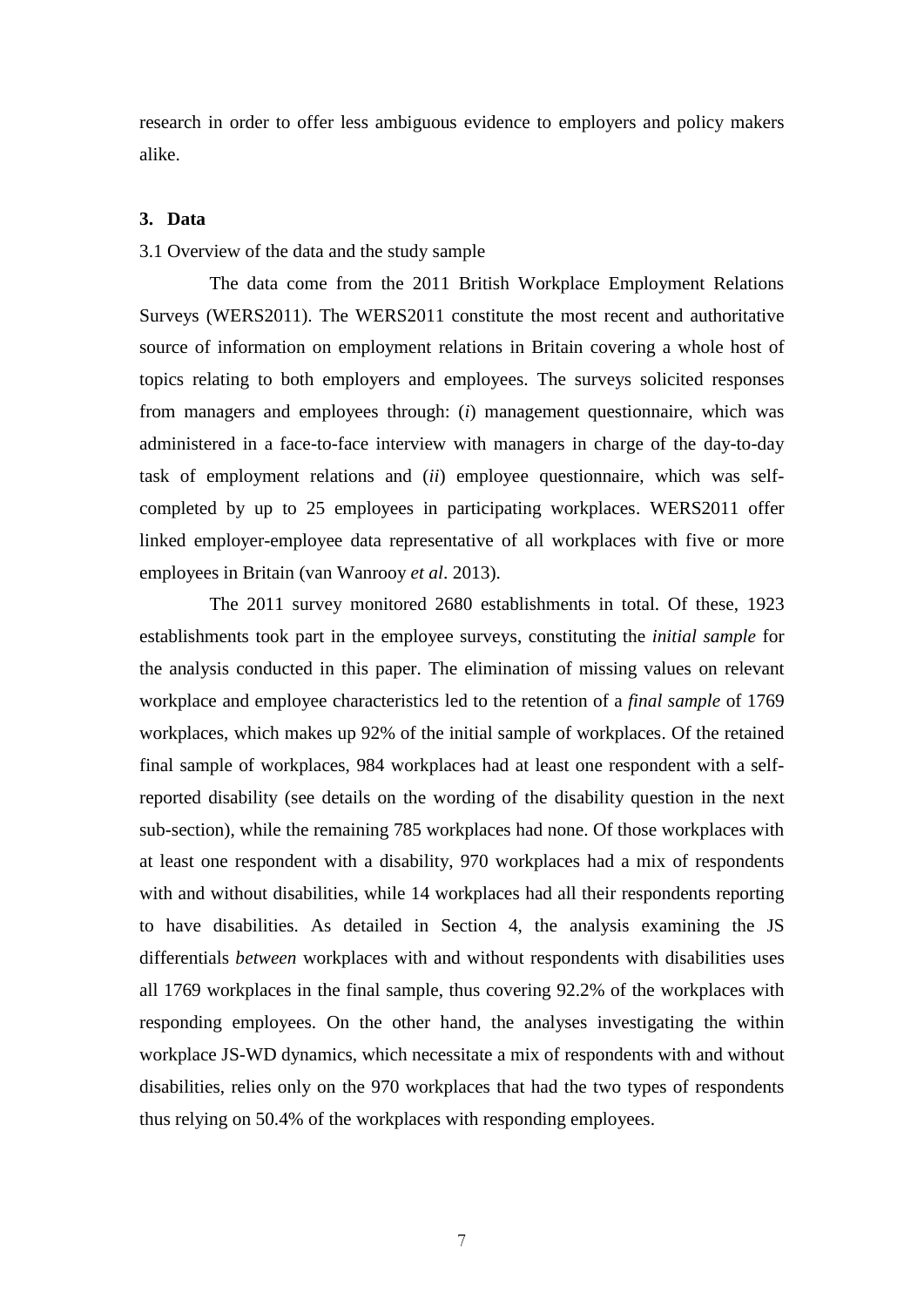#### 3.2 Definition of variables

#### *3.2.1. Outcome* (*JS*) *and key control* (*WD*) *measures*

The WERS2011 survey solicited employees' response on nine different facets of JS as well as whether they had a health problem or a disability. Employees' responses to these questions have been used to generate workplace-level JS outcome and disability status measures as follows. The WERS2011 survey asked employees to rate – on a five-point scale from 'very satisfied' to 'very dissatisfied' – "*how satisfied are you with the following aspects of your job*": (*i*) the sense of achievement they get from their work; (*ii*) the scope for using their own initiative; (*iii*) the amount of influence they have over their job; (*iv*) the training they receive; (*v*) the opportunity to develop their skills, (*vi*) the amount of pay they receive; (*vii*) their job security; (*viii*) the work itself and (*ix*) their involvement in decision making. Self-reported levels of satisfaction on each of the facets with 5-point scores have been reverse coded so that their respective values increase with the level of reported satisfaction, where '1' is ''very dissatisfied'' and '5' is ''very satisfied''. These reverse coded responses were used to yield three different workplace JS outcomes.

*First*, the responses to each of the domains (*k*) are averaged over the total number of *respondents* (*i*) in each retained workplace (*j*) to yield '*workplace average domain-specific*  $JS' -$  i.e.  $\bar{y}_{ik} = \sum_{i}^{y_{ijk}}$ , where  $1 \le i \le 25$ ;  $j = 1,...,1769$ , &  $k = 1,...,9$ .  $=$   $\sum_{i=1}^{\infty} \frac{y_{ijk}}{N}$ , where  $1 \le i \le 25$ ;  $j = 1,...,1769$ , &  $k =$  $i \le 25$ ;  $j = 1,...,1769$ , & k *N y*  $\bar{y}_{ik} = \sum^{N}$ *i ijk jk*

Summing across these average domain-specific JS outcomes – i.e.,  $y_j = \overline{y}_j = \sum_{k=1}^{\infty}$  $=$   $\overline{y}$ <sub>i</sub> = 9  $k = 1$  $y_j = \overline{y}_j = \sum \overline{y}_{jk}$  –

yielded the *first outcome measure* – '*workplace average overall JS*' which ranges between 13 and 45 for the final sample of workplaces with and without respondents with disabilities. Figure 1 depicts plots of the *workplace average overall JS* disaggregated by the qualitative WD measure, while Tables A1 and A2 in the Appendix provide summary statistics on these outcomes.

*Secondly*, for workplaces with a mix of respondents with self-reported disabilities  $(N_1)$  and without  $(N_2)$ , thus in this case  $N = N_1 + N_2$ , a similar averaging was carried out as before; but this time separately over the total number of respondents with and without disabilities in each workplace. This yielded separate '*average domain-specific JS outcomes for respondents with disabilities*' & '*average domain-specific JS outcomes for respondents without disabilities*'. That is,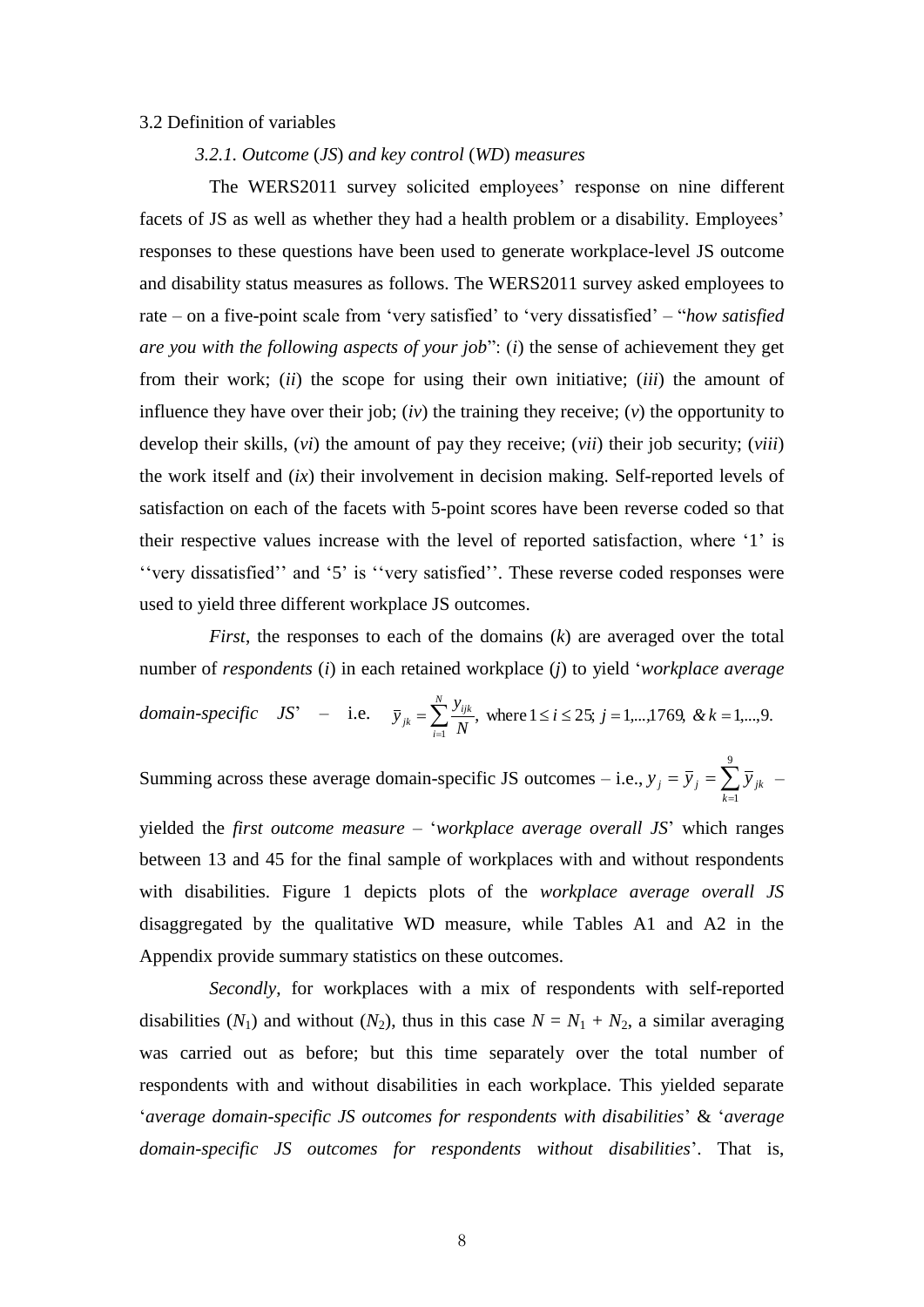$$
\overline{y}_{jk}^{d} = \sum_{i=1}^{N_d} \frac{y_{ijk}^{d}}{N_d}
$$
, where  $1 \le i < 25$ ;  $j = 1,...,970$ ;  $k = 1,...,9$  and  $d = 1,2$ . Summing across each

of these average domain-specific JS outcomes then yielded the two remaining JS outcome measures – '*workplace average overall JS for respondents with disabilities*' and '*workplace average overall JS for respondents without disabilities*' – i.e.,

$$
y_j^d = \overline{y}_j^d = \sum_{k=1}^9 \overline{y}_{jk}^d.
$$
<sup>6</sup>

 $\overline{a}$ 



Figure 1: Workplace overall JS, by workplace WD status

The paper uses two key WD measures as alternative controls, which are both obtained from employees' own responses on whether they had a health problem or disability. The WERS2011 survey question monitoring disability status is the following: "*Are your day-to-day activities limited because of a health problem or disability which has lasted, or is expected to last, at least 12 months? Please include problems related to old age*", with three possible answers of '*no*', '*yes, limited a little*' and '*yes, limited a lot*'. In the original sample of workplaces with responding employees, 89.6%, 8.3% and 1.3% of the respondents reported '*no*', '*yes, limited a little*' and '*yes, limited a lot*' respectively. If an employee responded '*yes*' to the disability question, i.e. regardless of whether the condition limits one's day-to-day

 $6$  Principal Component Analysis (PCA) on the nine facets of JS identified a single factor with an eigen value above 1 (4.72) and a Kaiser-Meyer-Olkin (KMO) sampling adequacy measure of 0.90. This supports the approach of generating a single/overall measure of JS at the level of the individual respondent. The approach adopted in this paper computed workplace average JS measure, however. Perales and Tomaszewski (forthcoming) have used a similar approach.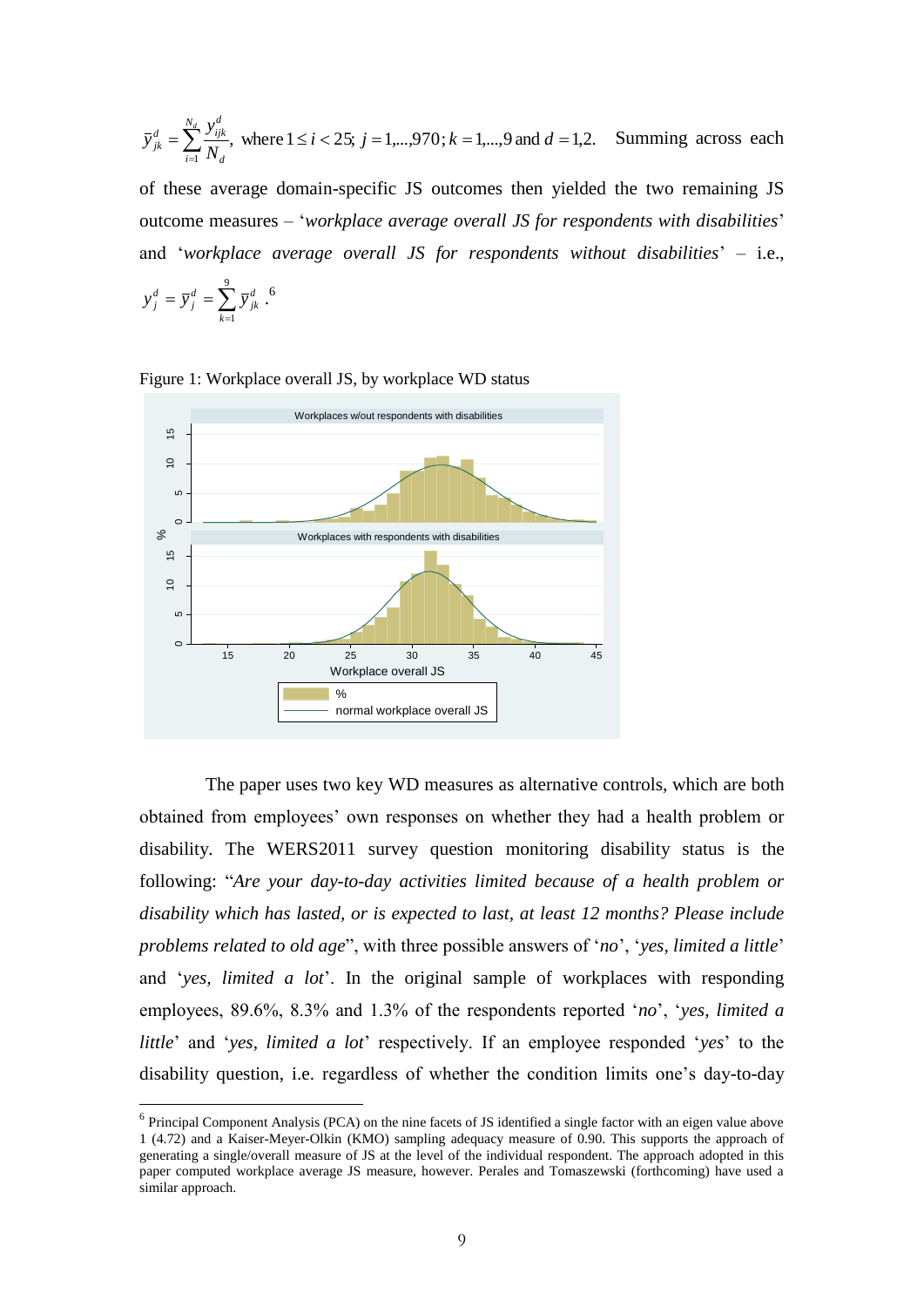activities 'a little' or 'a lot', the employee is regarded as having a health problem or a disability in this paper. Also, the paper makes the reasonable assumption that if a health condition is reported to limit one's day-to-day activities, the condition must also limit one's work activities. 7

The *first* measure of WD generated is *a qualitative measure of WD*, which takes a value 1 if at least one employee in a workplace reported to have a disability and 0 otherwise. This dummy measure of WD is used in the investigation of the JS differential between workplaces that have respondents with disabilities and those that do not. The summary statistics in Table A1 shows that 56% of the retained workplaces in the final sample had at least one respondent self-reporting to have a disability. *Secondly*, *a continuous measure of WD* has also been generated for the sub sample of workplaces with a mix of respondents with and without disabilities. This is achieved by computing a % measure of workplace disability – i.e.,  $[(N_1/N) \times 100]$ .<sup>8</sup> As can be seen from Table A1 in the Appendix, 9.3% of the respondents in the retained final sample of all workplaces reported to have disabilities. This figure increases to 16.7% (Appendix Table A1), if only workplaces with at least one respondent with a disability are considered; and 15.5% (Appendix Table A2) if only workplaces with mixed respondents are considered, i.e. excluding workplaces with all or none of their respondents reporting to have disabilities.

Table 1 reports a summary of the workplace-level average domain-specific and overall JS outcomes computed for all workplaces. The Table also reports differences in these outcomes between workplaces with and without respondents with disabilities as well as between the private and the public sectors. In all cases, there are statistically significant differences in JS between workplaces with and without disabilities, in favour of the latter. Thus, the raw data reveals that workplaces that do not have respondents with disabilities have a higher level of JS on average whether this is viewed in terms of specific domains or in aggregation. With the exception of two of the nine domains, viz. '*the sense of achievement*' and '*the work itself*', there are also statistically significant differences in the levels of reported JS between the private and the public sector, in favour of the former.

 $\overline{a}$ 

<sup>&</sup>lt;sup>7</sup> Distinguishing between those whose health condition limits their day-to-day activities 'a little' and 'a lot' is not feasible empirically given that only 1.3% of all respondents in the original sample reported the health condition limits their day-to-day activities 'a lot'. This drops further in the final sample.

<sup>&</sup>lt;sup>8</sup> A % measure, as opposed to a count measure of respondents with disabilities, is preferable since it is more likely that there would be a respondent with a disability the larger the number of respondents in a workplace (depending on workplace size, there can be up to 25 respondents in some workplaces in WERS).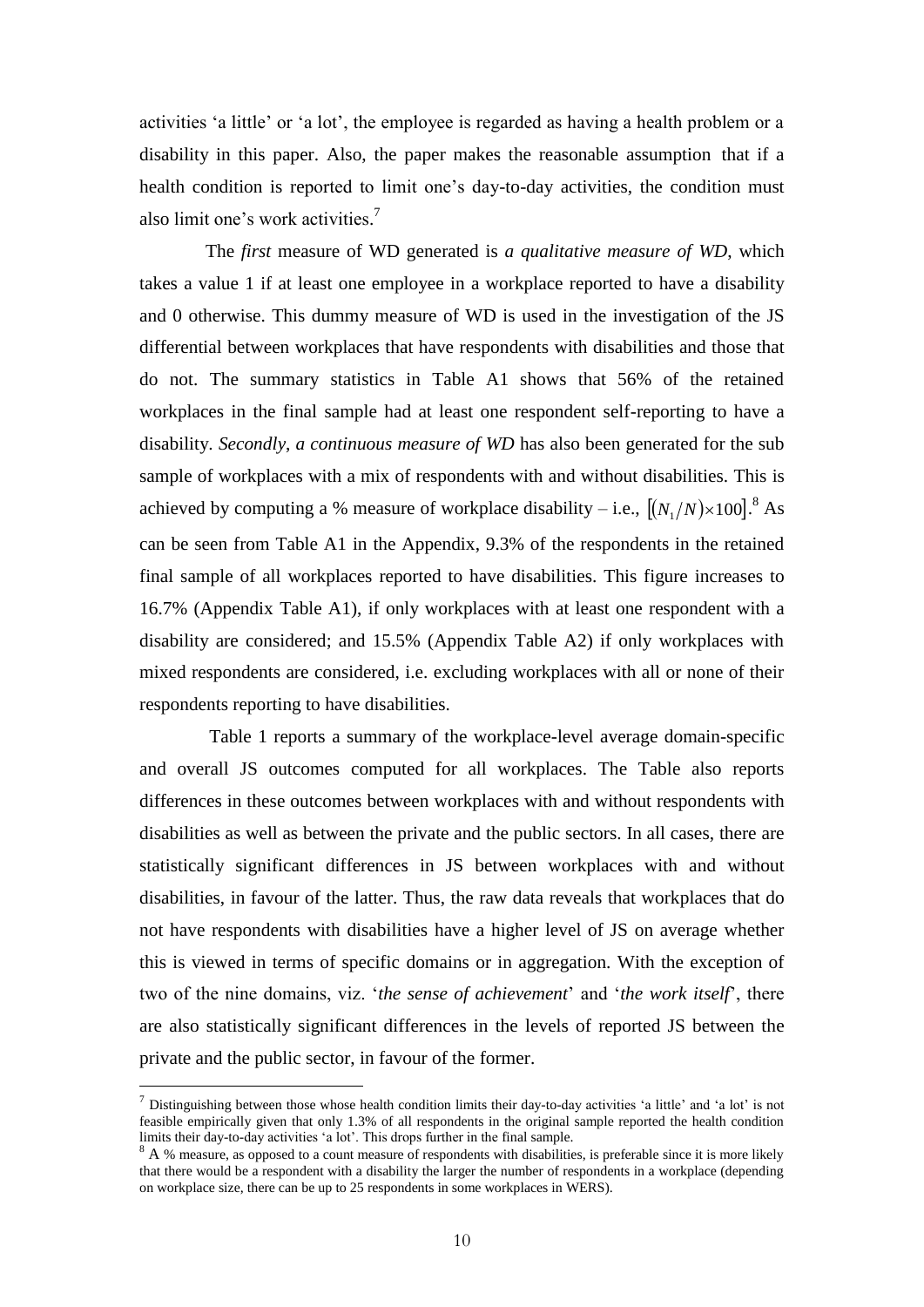#### [Table 1 about here]

Table 2 reports summary statistics on average domain-specific and overall workplace-level JS disaggregated by the disability status of respondents in the subsample of workplaces with a mix of respondents with and without disabilities. The final column reports that there are significant differences in JS between the two groups of respondents, those without disabilities reporting higher levels of JS vis-à-vis co-respondents with disabilities. Looking at sectoral differences within each group of respondents reveals that respondents in the private sector generally report significantly higher levels of JS compared with their counterparts in the public sector (columns 4 and 8).

#### [Table 2 about here]



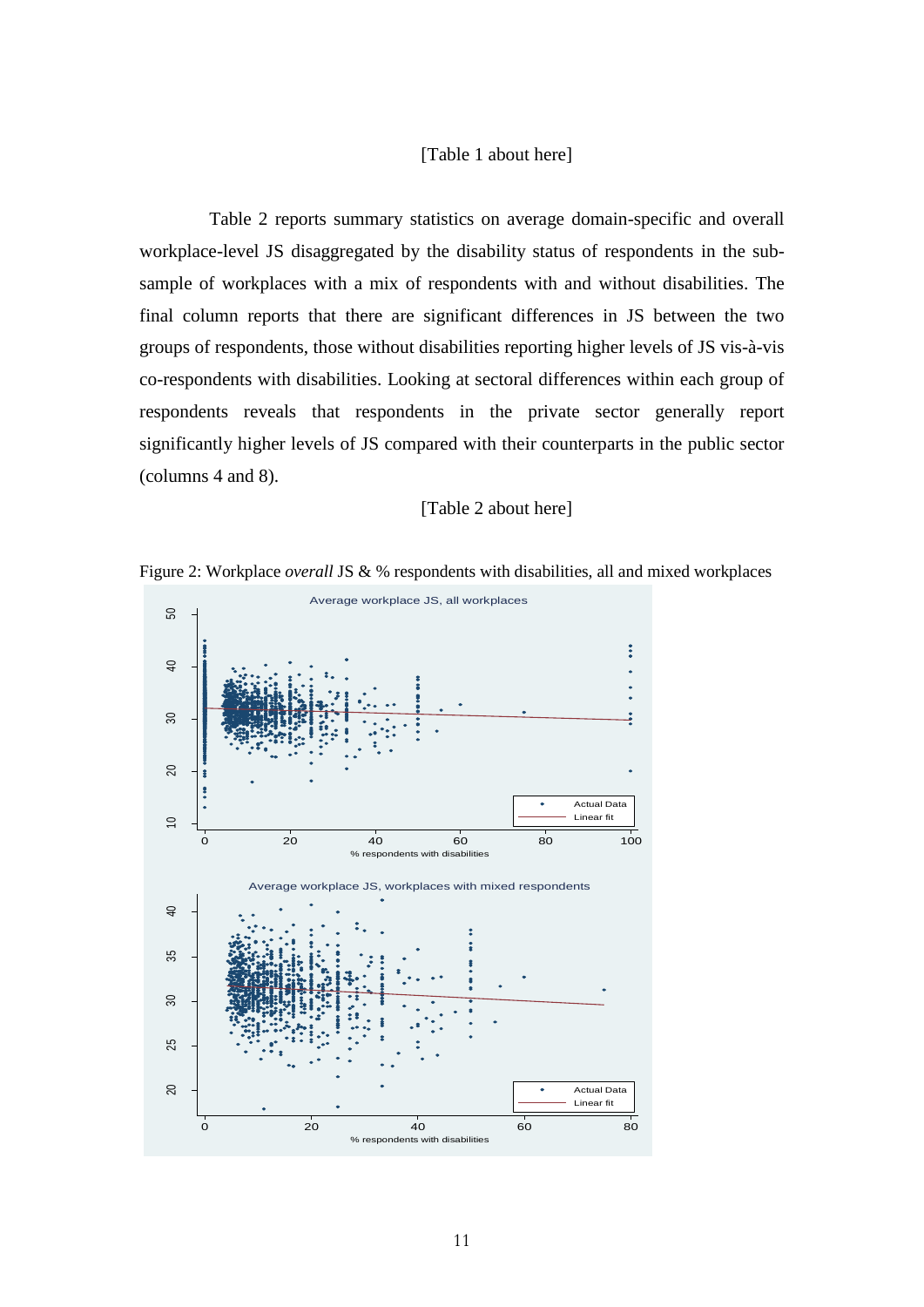Figure 2 depicts the average workplace JS and the percentage of respondents with disabilities. The top panel shows the JS-WD patterns for the full sample of workplaces, including those with 100% of the respondents reporting to have disabilities and those that have none. The bottom panel, on the other hand, is specific to those workplaces with mixed respondents only, i.e., those with respondents with and without disabilities. In both cases, the raw data reveals a negative relationship between average workplace JS and the percentage of respondents with disabilities. Although the difference appears to be marginal, the negative relationship is more apparent in the bottom panel.

#### *3.2.2. Workplace disability policies & practices and other controls*

Accounting for the type of workplace disability policy and practice is essential in examining the JS-WD link. The workplace disability policy and practice measure used in the empirical analysis is a count measure generated from employers' '*yes*'/'*no*' responses to each of the following seven questions, which relate to whether the workplace: (*i*) "has formal strategic plan on employee diversity", (*ii*) "whether the strategic plan explicitly mentions disability", (*iii*) "monitors promotion to identify indirect discrimination by disability", (*iv*) "reviews promotions to identify indirect discrimination by disability", (*v*) "review relative pay to identify indirect discrimination by disability", (*vi*) "whether employer has special procedure to encourage workers with disabilities" and *(vii)* "if the workplace has made formal assessment of accessibility of the workplace to those with disabilities".

Table 3 reports summary statistics on the count measure of workplace disability policy and practice together with each of its seven constituent parts. For the full sample, the Table reveals that there is significant difference between workplaces with and without respondents with disabilities in terms of each of the workplace disability policy and practice measure (columns 1 to 4). Accordingly, workplaces with respondents with disabilities score significantly higher in terms of disability 'friendly' policies and practices. The Table also reports significant difference in the policy and practice measures between the private and the public sectors (columns 5 to 7), with the latter scoring higher in these measures. Similarly, the data for the sub-sample of workplaces with and without disabilities reveals statistically significant difference between the private and the public sector (columns 8 to 11), with the public sector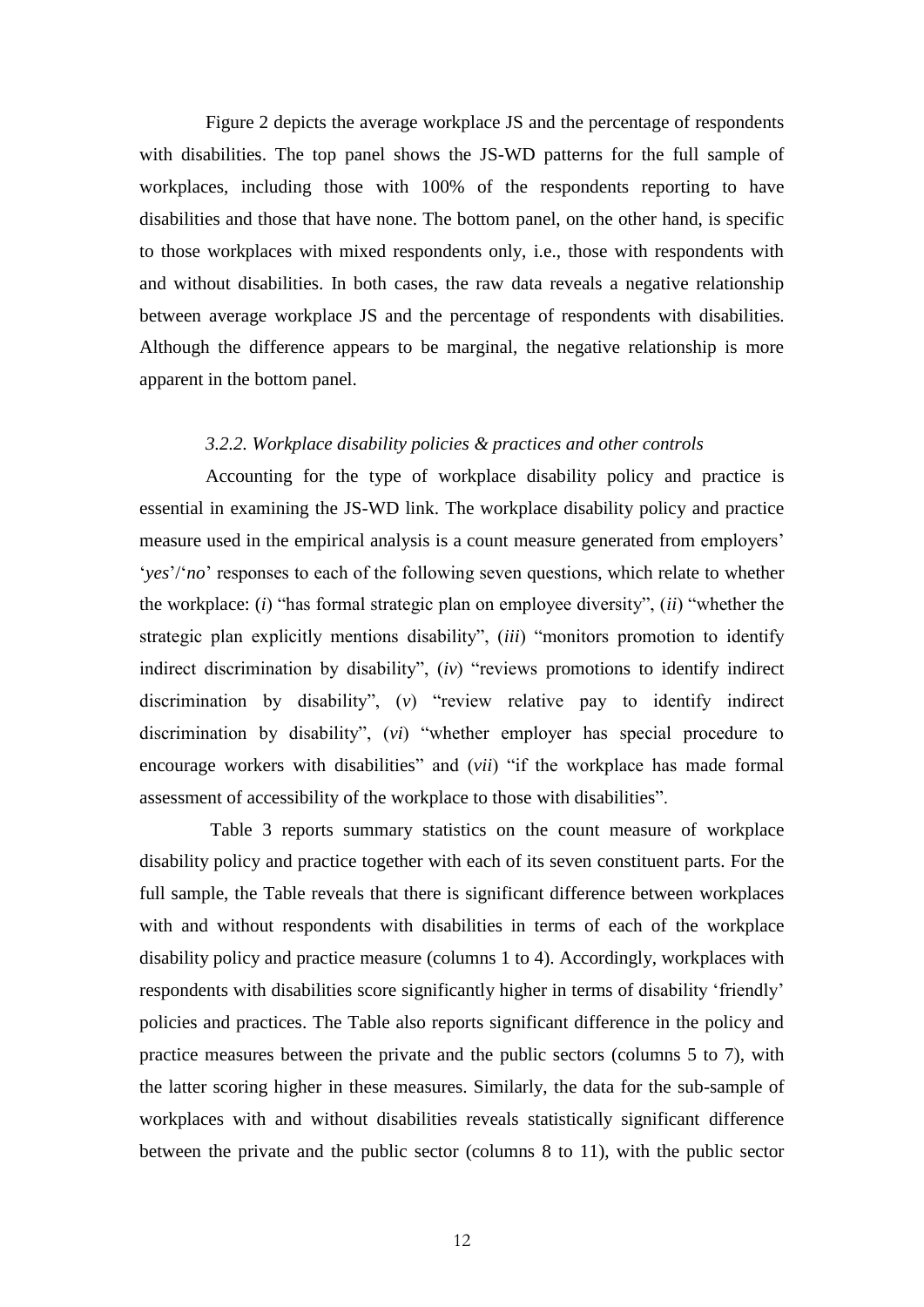once again scoring better in terms of each of the policy and practice measures including the count one.

#### [Table 3 about here]

A number of other workplace-level controls has been used in the empirical analysis conducted, which include workplace age, workplace size, ownership, industry and geographic location. Employers have also provided information on the number of employees they have who are paid 'adult national minimum wage or less'. This has been used to generate a workplace-level measure of the % of employees on the minimum wage or less. Although it may be crude, this control is thought to provide some measure of the level of job quality. Tables A1 and A2 in the Appendix provide summary statistics on the full range of outcome and control variables used in the analysis undertaken for, respectively, all workplaces in the final sample and for the sub-sample of workplaces with a mix of respondents with and without disabilities.

#### **4. Study hypotheses and empirical strategy**

#### 4.1 *Study hypotheses*

 $\overline{a}$ 

A priori, employer and/or co-worker centred theoretical explanations can be put forward to explain disparities in JS across and within workplaces. On the former, some workplaces can be less pleasant due to poor pay and conditions (similar to Acemoglu 2001; Layard 2004) and/or inferior '*corporate culture*' (Schur *et al*. 2013, 2009).<sup>9</sup> One may reasonably assume that people with disabilities sort into less pleasant workplaces, on average, compelled by employer discrimination and other restrictions, experiencing lower JS in such workplaces. If so:

*Hypothesis* 1: 'less pleasant' workplaces entail a JS penalty vis-à-vis pleasant ones.

 $9$  Acemoglu (2001) and Layard (2004) dwell on jobs – "bad jobs" – in particular, rather than the workplace as used here. Corporate culture is defined as "the explicit and implicit attitudes, norms, policies, and practices in an organization" (Schur *et al*. 2013, p. 72). Abowd *et al*. (1999) found that firm effects explain only small proportions of the inter-industry and firm-size wage differential. If so, the type of workplace 'corporate culture' and/or conditions may be more important here.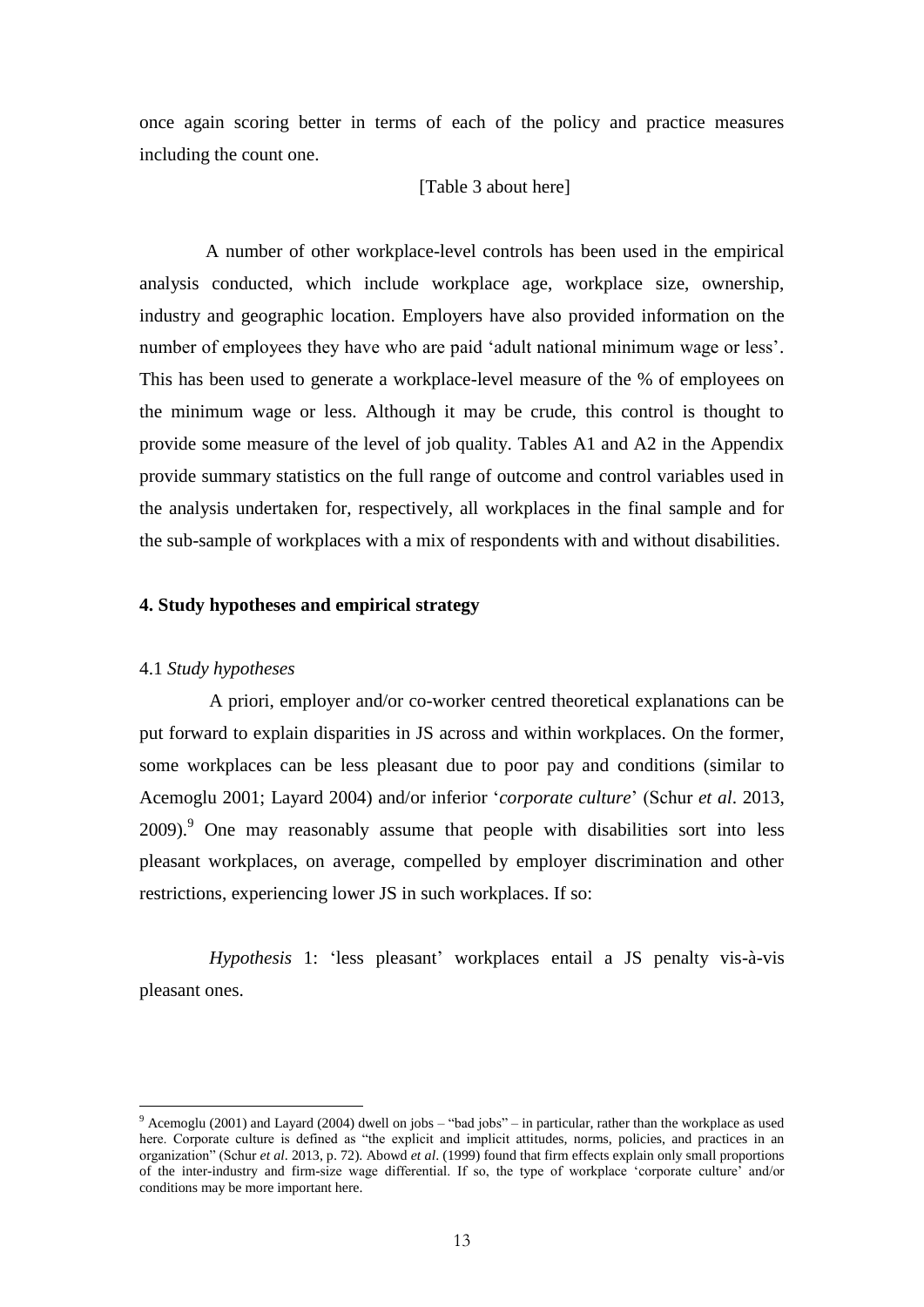Within workplaces with mixed respondents, the JS penalty may increase with the group size  $(\%)$  of respondents with disabilities. This may be for two main reasons. First, some unscrupulous employers with inferior corporate culture, who may not employing people with disabilities otherwise, may recruit such people driven by cost considerations. If so, the larger the group size of employees with disabilities, the more miserable the workplace might be with a larger reduction in JS. Secondly, there may be identity theory and inter-group competition related explanation (Akerlof and Kranton 2000; Alesina and La Ferrara 2000, 2005). Accordingly, the utility individuals drive from joining a group depends positively (negatively) on the share of their (other) group members. In a workplace setting, where incentives may be linked to team effort and where competition among co-workers may be the rule rather than the exception, group identity based rivalry may create strained interpersonal relations, which may in turn adversely affect employee JS.

*Hypothesis* 2: within 'less pleasant' workplaces, the JS penalty increases with the group size of co-workers with disabilities.

The question of which group of employees may take the brunt of the JS reduction, if any, may be an empirical matter since the JS-WD dynamics can be hypothesised to go either way. First, co-worker discrimination, stereotypes and associated stigmas can reduce the JS of employees with disabilities.<sup>10</sup> Co-worker discrimination occurs when people behave as if they refuse to change their stereotypes about the capabilities of discriminated individuals or groups. It is to do with taste and may not change in the face of favourable information about the group, for example regarding the capabilities of people with disabilities (Becker 1971; Arrow 1972, 1973; Phelps  $1972$ ).<sup>11</sup> Equally, insufficient accommodation of employees with disabilities or inferior corporate culture, which are found to be particularly beneficial for employees with disabilities (Schur *et al*. 2009), can also reduce the JS of employees with disabilities.

 $\overline{a}$ 

 $10$  Employers with a taste for discriminating people with disabilities may not recruit them in the first place, even though one cannot rule out circumstances where cost considerations force some unscrupulous employers to do so. Co-worker discrimination may thus be a valid focus in the within workplace setting considered here.

 $11$  Other, theories of relevance include information, where (employer) discrimination is the result of asymmetric information regarding (the productivity of) the discriminated individual (Aigner and Cain 1977), language (difference) based discrimination (Lang 1986) and Lazear (1999)'s communication costs explanation of (racial) diversity.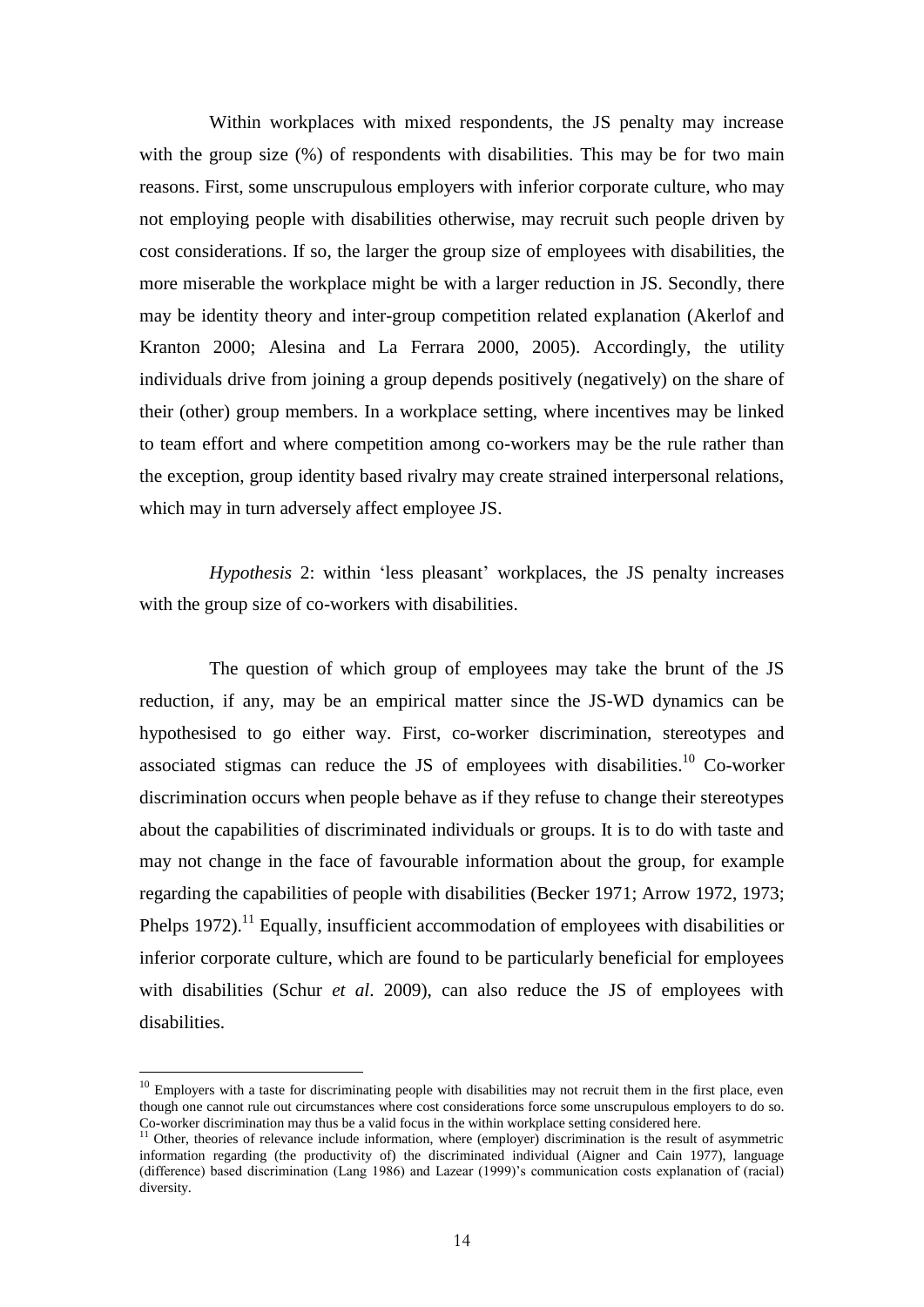On the contrary, it may be that employees with disabilities have lower expectations of securing jobs to begin with, given the labour market restrictions they face; and perhaps they cherish their jobs better and report a higher JS (Pegan and Malo 2008). Also, the presence of employees with disabilities in workplaces and necessary adjustments thereof might somehow be construed adversely by employees without disabilities, perhaps due to envy and/or a taste for discrimination. If so, this may reduce the JS of co-workers without disabilities particularly if such workers are unable to sort into better workplaces; and given that they cannot blame their misfortune on employer disability discrimination or similar restrictions as their counterparts with disabilities might do. If so, employees without disabilities may report lower JS.

*Hypothesis* 3: within 'less pleasant' workplaces, the question of which group of employees takes the brunt of the JS reduction can only be settled empirically.

#### 4.2 *Empirical strategy*

The paper deploys three different empirical approaches, each of which uses the *overall* JS outcome measures described in Section 3. The *first* approach examines whether there is a JS differential between workplaces with and without respondents with disabilities. The raw data summarised in Section 3 revealed that there is a JS differential in favour of workplaces without respondents with a disability. A multivariate analysis using all 1769 workplaces in the final sample is conducted to examine if the JS-WD differential observed in the raw data remains after controlling for a broad range of workplace characteristics. The model to be estimated has the following form:

(1) 
$$
y_j = \alpha_j + d'_j \theta + \mathbf{x}'_j \beta + \varepsilon_j, \quad j = 1, ..., J
$$

where *j* indexes workplaces ( $j=1,...,1769$ ); *d* is a dummy measure of WD (1 if a workplace has respondents with disabilities); **x** stands for the vector of workplace characteristics, which includes the workplace policy and practice measure as well as the broad range of other workplace characteristics discussed in Section 3, and  $\varepsilon_j$  is the workplace-level idiosyncratic error term.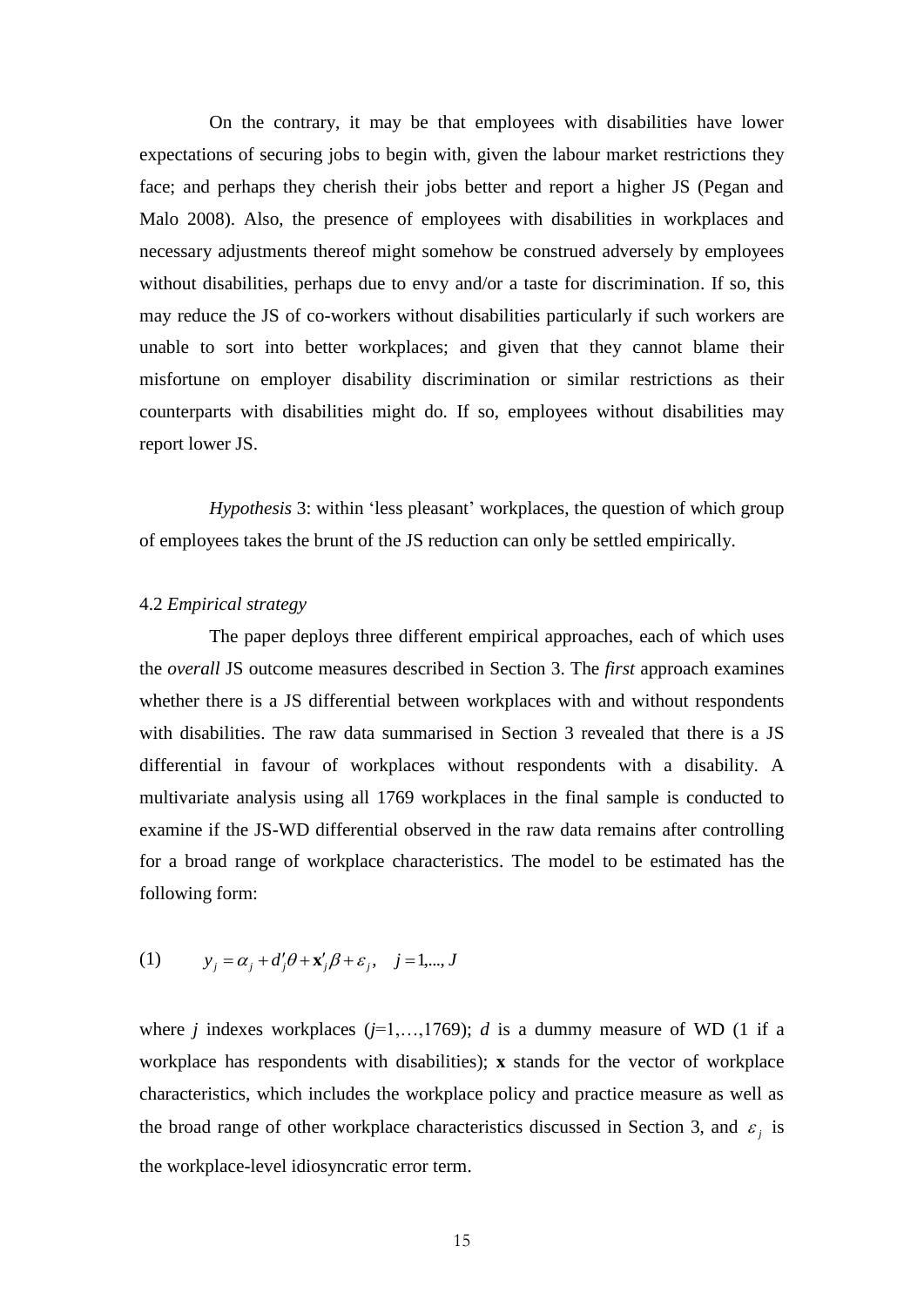The *second* empirical approach focuses on the sub-sample of workplaces with a mix of respondents with and without disabilities. This analysis allows examining the within workplace JS-WD pattern depicted in Figure 2 and the raw data described in Section 3. The second model to be estimated is given by:

(2) 
$$
y_j = \alpha_j + wd'_j \delta + \mathbf{x}'_j \beta + \varepsilon_j, \quad j = 1, ..., J
$$

where, as before, *j* indexes workplaces  $(j=1,...,970)$ ; *wd* is the continuous (%) measure of WD and the other arguments are as in equation (1).

The *third* approach also focuses on the sub-sample of workplaces with a mix of respondents. However, here the JS outcomes used are those that are disaggregated by the disability status of respondents within each workplace as described in detail in Section 3, i.e. the average workplace overall JS for respondents *with* disabilities and the average workplace overall JS for respondents *without* disabilities. These represent outcomes for two different groups of respondents within the same workplaces. As such, they are likely to be correlated due to common observable and unobservable workplace characteristics shared by the two groups. Given this, modelling the two outcomes jointly is appropriate. To this end, the third approach deploys the Seemingly Unrelated Regression (SUR) model (Zellner, 1962), which is specified as follows:

(3) 
$$
\begin{cases} y_j^1 = \alpha_j^1 + wd_j' \delta_j^1 + \mathbf{x}_j' \beta_j^1 + \varepsilon_j^1 \\ y_j^2 = \alpha_j^2 + wd_j' \delta_j^2 + \mathbf{x}_j' \beta_j^2 + \varepsilon_j^2 \end{cases}, j = 1,..., J
$$

where, as before, *j* indexes workplaces  $(j=1,...,970)$ ; *wd* represents the continuous measure of WD; **x** stands for the vector of workplace characteristics, the superscripts 1 and 2 represent respondents with and without disabilities respectively, and  $\frac{d}{i}$  with  $d = 1,2$  $\varepsilon_j^d$  with  $d = 1,2$  are the idiosyncratic error terms each of which is assumed to be conditionally homoscedastic, independent across workplaces and with zero mean. As noted earlier, equation (3) represents JS outcomes for two different groups of respondents within the same workplaces. As a result, it is likely that  $E(\epsilon_j^1 \epsilon_j^2 | \mathbf{x}) = \sigma^{1,2} \neq 0$ . The SUR framework accounts for such correlation between the two equations using the GLS estimator, which also provides Chi-squared statistics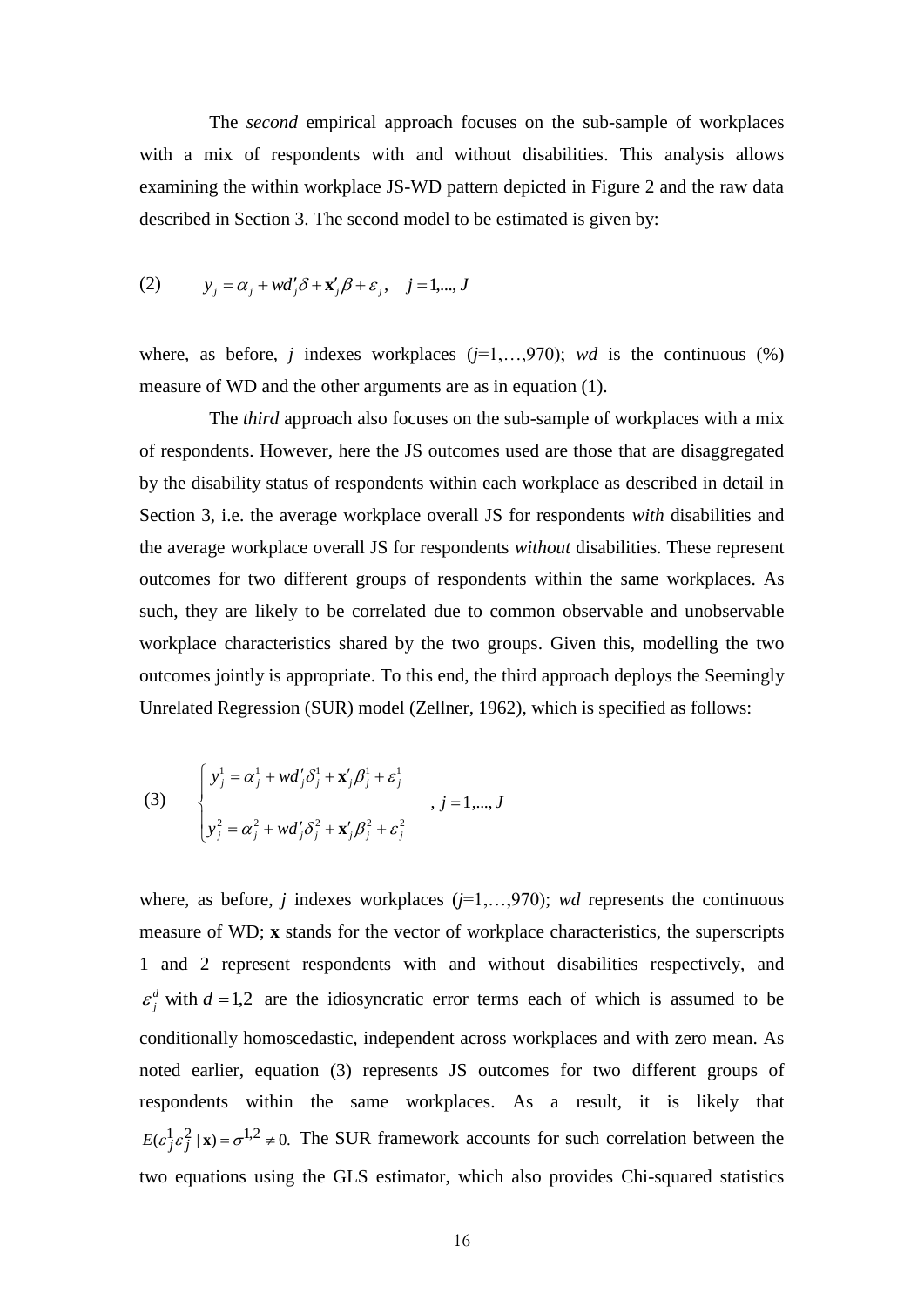from the Breusch-Pagan test on the independence of the errors from the jointly estimated equations.<sup>12</sup> This analysis will inform if hypothesis 3 or hypothesis 4 is the most likely explanation.

#### **5. Empirical results and discussion**

 $\overline{a}$ 

Table 4 reports results based on the first approach (equation 1) described in the preceding section, with three different specifications for the full sample of workplaces and separately by ownership status. The results reveal a negative link between the workplace overall JS and qualitatively measured WD. The relationship is only marginally significant in the second and third specifications estimated for the full sample; but confirms the raw data pattern. Thus, workplaces with respondents with disabilities generally have a lower average overall JS vis-à-vis workplaces without such respondents. Workplace ownership based sub-group analysis uncovers that the negative link found holds only for the private sector, with no significant link found for the public sector.

Table 5 reports results based on the second empirical approach (equation 2), which is based on workplaces with mixed respondents only and using continuously measured WD. As in the first analysis, three different specifications of the JS equation have been estimated. The results obtained indicate that there is no statistically significant link between average workplace overall JS and the group size (%) of respondents with disabilities for the combined sample. However, ownership status based sub-group analysis uncovers that for workplaces in the private sector there is strongly significant negative link between average workplace overall JS and WD. In other words, workplace JS generally declines with the percentage of respondents with disabilities in the private sector. What is more, the sub-group analysis also reveals that for workplaces in the private sector there is a significant negative relationship between overall JS and the workplace disability policy and practice measure used. These results seem to suggest therefore that in the private sector, workplace overall JS declines: (*i*) as the percentage of respondents with disabilities increases and (*ii*) with the number of disability friendly workplace policy and practice measures in place.

 $12$  This also provides some efficiency gain from combining the two equations of interest. Another advantage of the SUR model is that it permits conducting joint test(s) of significance on the coefficients of interest from the two equations straightforwardly. Tests on the joint significance of the WD and the disability equality measure have been carried out; and results, not reported here, reject the null that the WD and the disability equality coefficients are zero in the two equations estimated.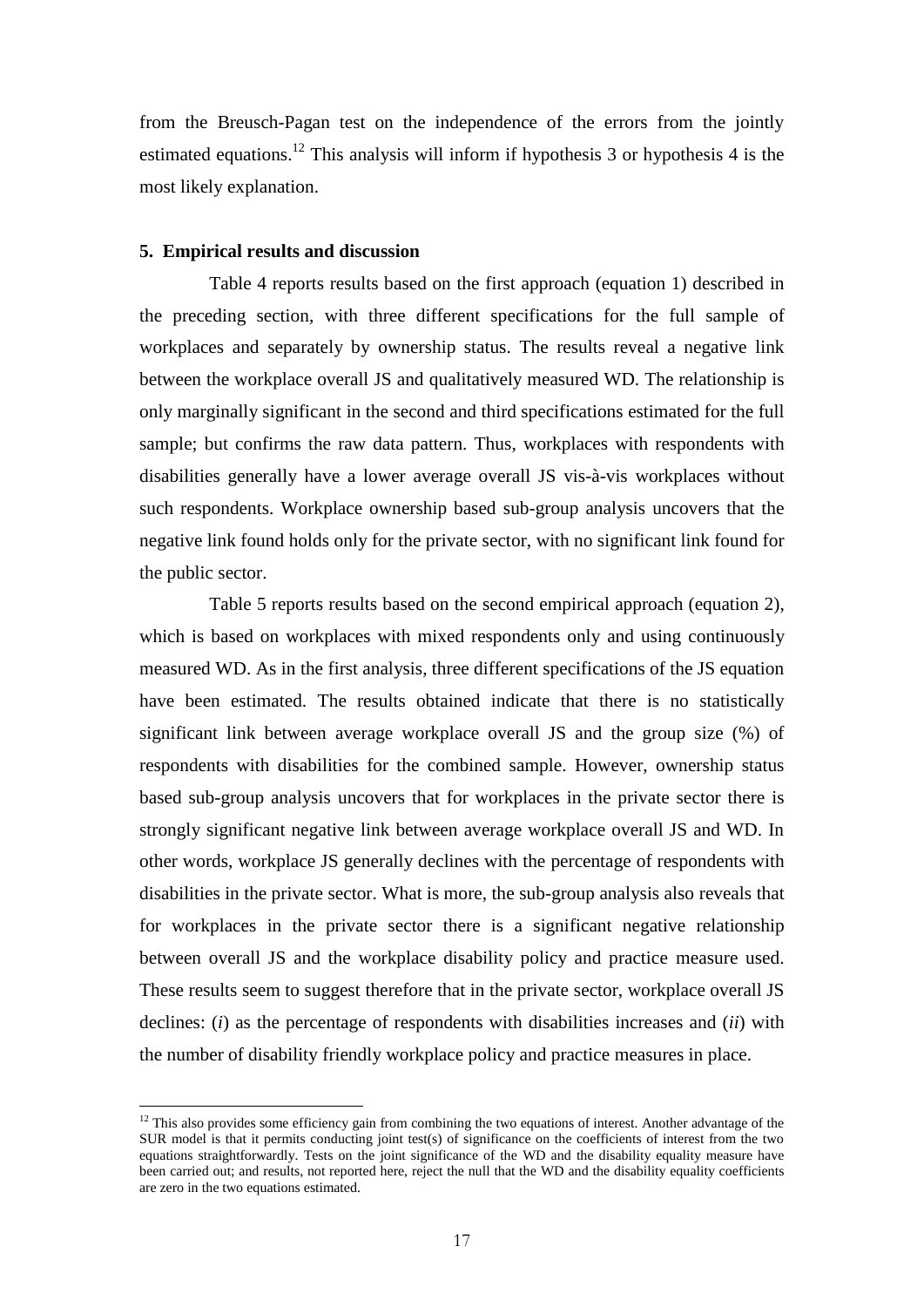Table 6 reports results from the SUR model (equation 3), controlling for the full set of workplace characteristics that includes the workplace policy and practice measure.<sup>13</sup> In all cases, the Breusch-Pagan test of independence rejects the null hypothesis of 'no contemporaneous correlation' lending support for estimating the JS equations for the two groups of employees jointly. The results for the full sample of workplaces with mixed respondents (columns  $1 \& 2$ ) show that there is no significant link between JS and WD for either group of respondents. Thus, in line with the results reported in Table 5 (column 3), no distinction can be made between respondents with and without disabilities for the combined sample. However, workplace ownership status based sub-group analysis uncovers a divergent JS-WD link between respondents with and without disabilities in private sector workplaces (columns 3 & 4). Specifically, there is a significant negative link between JS and the group size (%) of respondents with disabilities for respondents without disabilities. Thus, the private sector specific negative link between JS and WD that the second analysis revealed is peculiar to respondents without disabilities.

The estimated coefficients on the count measure of workplace disability policies and practices are also found to be instructive. Specifically, disability friendly workplace policies and practices are found to increase the JS of respondents with disabilities in the combined sample of private and public sector workplaces. Subgroup analysis uncovers contrasting results for respondents with and without disabilities in private and public sector workplaces. In particular, disability friendly workplace policies and practices are linked with a reduction of the JS of respondents without disabilities in the private sector. On the other hand, these policies and practices are linked with an increase in the JS of respondents with disabilities in the public sector. The discrepancy between private and public sector workplaces in terms of their scores on the workplace disability policies and practices measures is something that the raw data summarised in Table 3 (columns 9 to 11) highlighted. What the SUR based analysis has uncovered additionally is the divergence between respondents with and without disabilities in private and public sector workplaces.

Aside from the link between JS and the key controls of WD and workplace policies and practices, the empirical analyses conducted controlled for a number of other workplace characteristics as pointed earlier. Some of the results that run across

 $\overline{a}$ 

<sup>&</sup>lt;sup>13</sup> SUR estimation results with no workplace control and excluding the workplace policy and practice control are provided in Appendix Tables A3 and A4 respectively.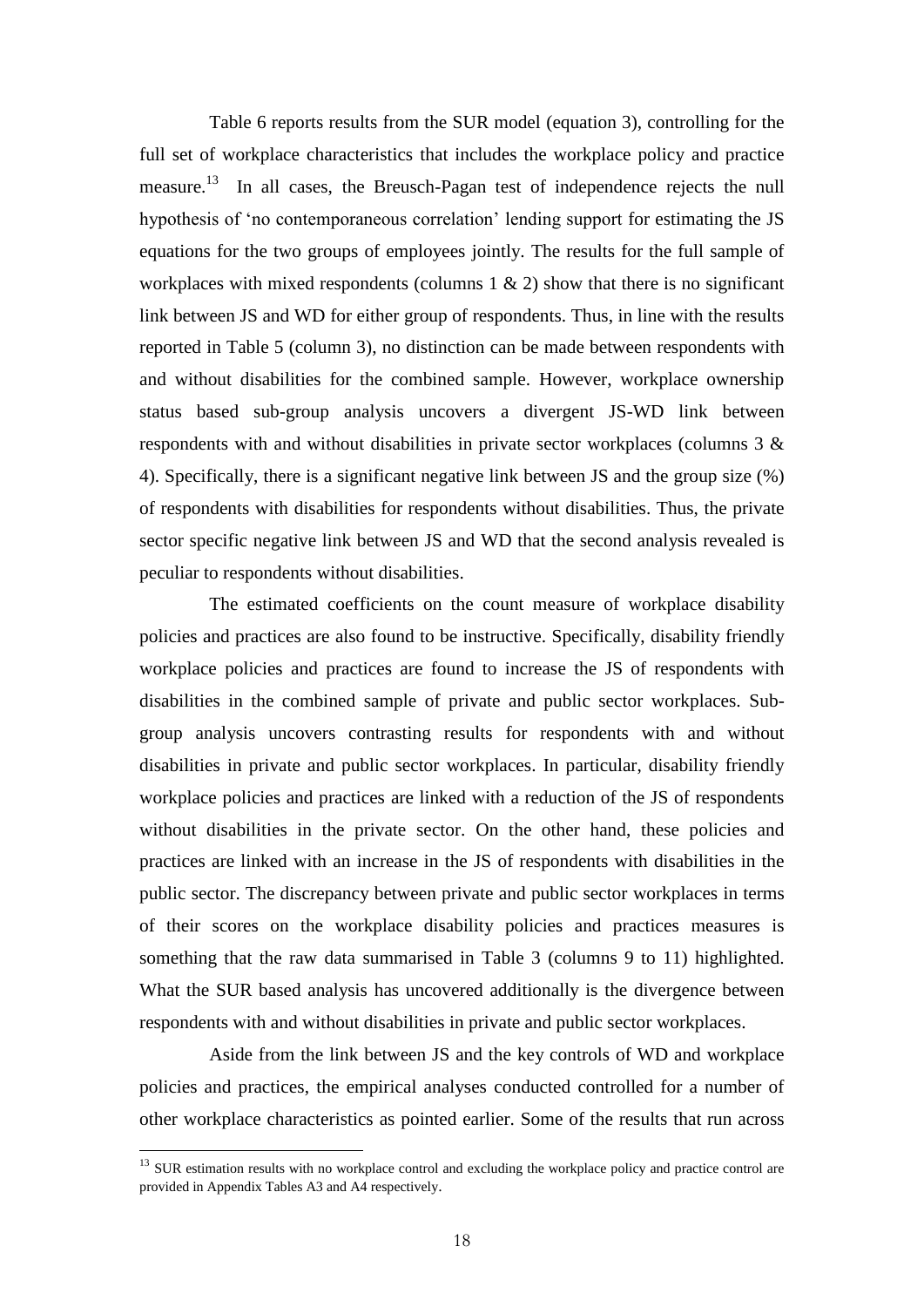the analyses conducted include the following. Workplaces in the private sector are found to have a significant JS advantage over their counterparts in the public sector generally as the three empirical analyses have revealed, which the raw data described in Section 3 have also highlighted. No significant link is found between the job quality measure used (% of employees on minimum wage) and JS in the first two analyses conducted. However, the SUR based analysis reveals some significant positive link between the size (%) of employees on the minimum wage and JS for the combined sample of workplaces. Ownership based sub-group analysis reveals that the positive link found is specific to respondents with disabilities in the private sector. Another result that only emerges in the SUR based analysis is the link between workplace age and JS, which suggests a negative link between JS and workplace age for respondents with disabilities in the combined sample. Sub-group analysis reveals that the JS-workplace age link found for respondents with disabilities is barely significant for the public sector, thus the link being more relevant for respondents with disabilities in the private sector. Compared with small sized workplaces (5 to 9 employees), larger workplaces have significantly lower JS as the analysis on the full sample reveals. A different picture emerges from the analysis using workplaces with mixed respondents however. In particular, the JS-workplace size link found is specific to the private sector for the most part, as the second analysis revealed, and for respondents without disabilities in particular, as the results from SUR reveal. The relationships between the industrial and regional background of workplaces, on the one hand, and JS, on the other, are varied in nature to yield a systematic narration.

#### **6. Summary and Conclusion**

The paper examined the link between workplace job satisfaction (JS) and workplace disability (WD). It highlighted that job satisfaction is an integral part of overall well-being, fitting within the broader notion of mental health and directly contributing to a number of employment and workplace outcomes. The paper argued that employees with disabilities may end up in less pleasant workplaces compelled by discrimination and other restrictions. In workplaces with employers and co-worker practices and attitudes less befitting of employees with disabilities, wrong perceptions about people with disabilities may create strained interpersonal relations, which may impact workplace JS adversely. Employees with disabilities may take the brunt of the adverse impact on JS, being at the receiving end of poor workplace practices and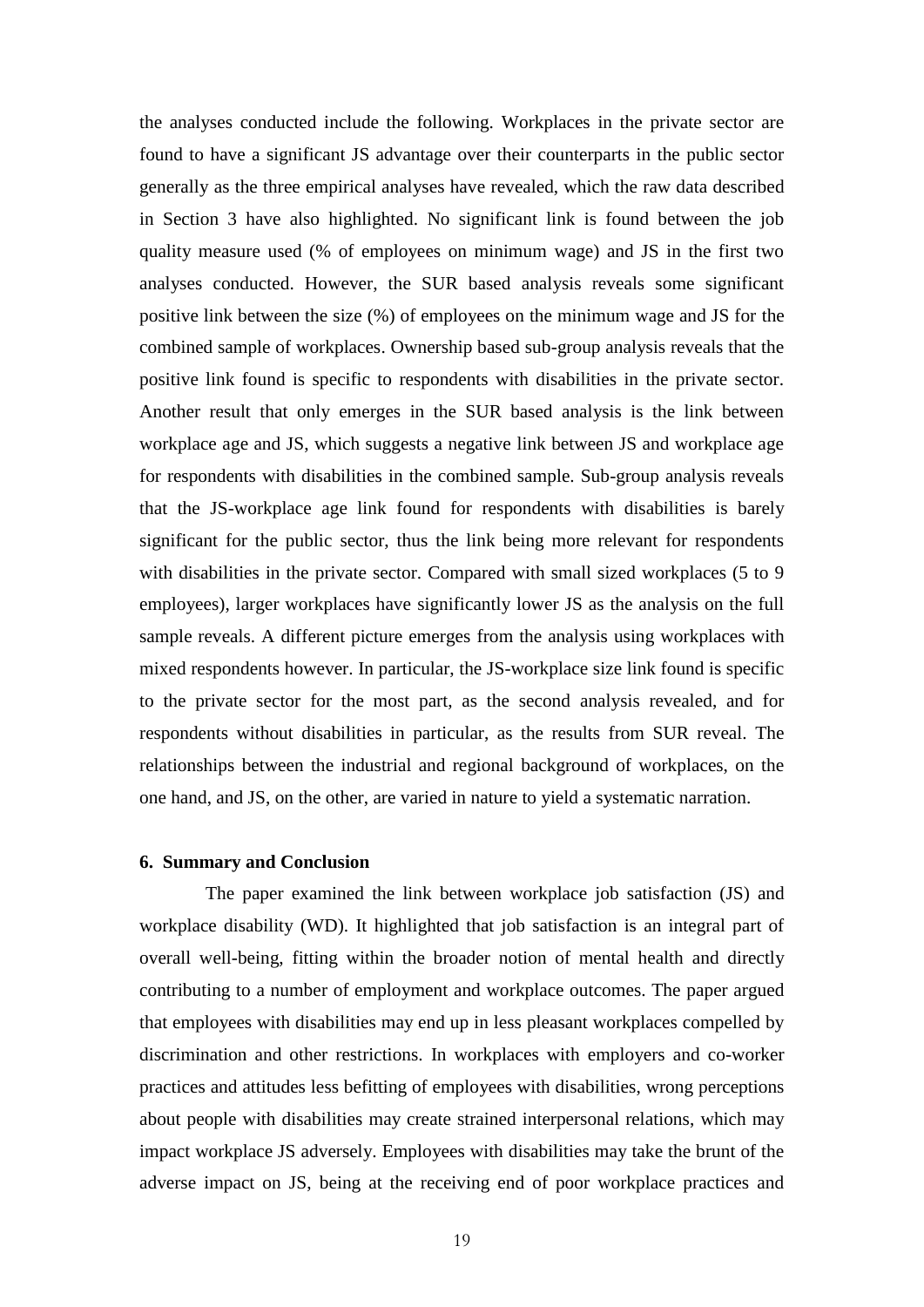attitudes. On the other hand, if employees without disabilities with discriminating attitudes or who are resentful of co-workers with disabilities are unable to sort away, they may be the ones taking the brunt of the adverse impact on JS feeling stuck.

The review of related literature highlighted that: (*i*) workplaces with respondents with disabilities report lower JS, (*ii*) workplace JS may decline with the degree of WD, (*iii*) the decline in JS may be stronger in workplaces with less accepting 'corporate culture', and (*iv*) the evidence on which group of workers (those with or without disabilities) take the brunt of the reduction in JS associated with WD is at best mixed. The paper used rich data from the 2011 WERS and carried out investigations deploying several empirical approaches to test the hypotheses proposed. The results obtained are robust to alternative econometric specifications and confirm the patterns observed from the raw data. Specifically: (*i*) workplaces with employees with disabilities report lower JS vis-à-vis workplaces without such respondents, (*ii*) workplace ownership status based sub-group analysis reveals that the adverse link found is specific to private sector workplaces, (*iii*) within private sector workplaces with a mix of respondents, workplace JS of respondents without disabilities is found to decline with the percentage of respondents with disabilities, and (*iv*) disability friendly workplace policies and practices are found to increase (reduce) the JS of respondents with (without) disabilities in the private sector.

That the adverse link between JS and WD found is specific to workplaces in the private sector suggests that the sector may have to go some way towards dealing with issues of workplace disability more efficiently. In particular, there may be a role for promoting a corporate culture that is more suitable to the needs of a diverse group of employees. In this respect, it is worth reiterating the point Scheur *et al*. (2014) and Kochan *et al*. (2003) make concerning the role that formal training and other informal conducts may play in promoting managers' and co-workers' awareness of the value of accommodating all employees and championing diversity in workplaces so that their composition resembles more like the broader workforce and/or society.

The paper is rigorous in many ways, including the rich data used and the alternative empirical approaches deployed, which have confirmed the robustness of the results obtained. This is reassuring in many ways. On the other hand, there are some caveats worth pointing. First, the nine domains of JS considered do not directly monitor worker attitude towards issues of workplace disability. We may, therefore, be measuring this indirectly at best. Secondly, although the results obtained are very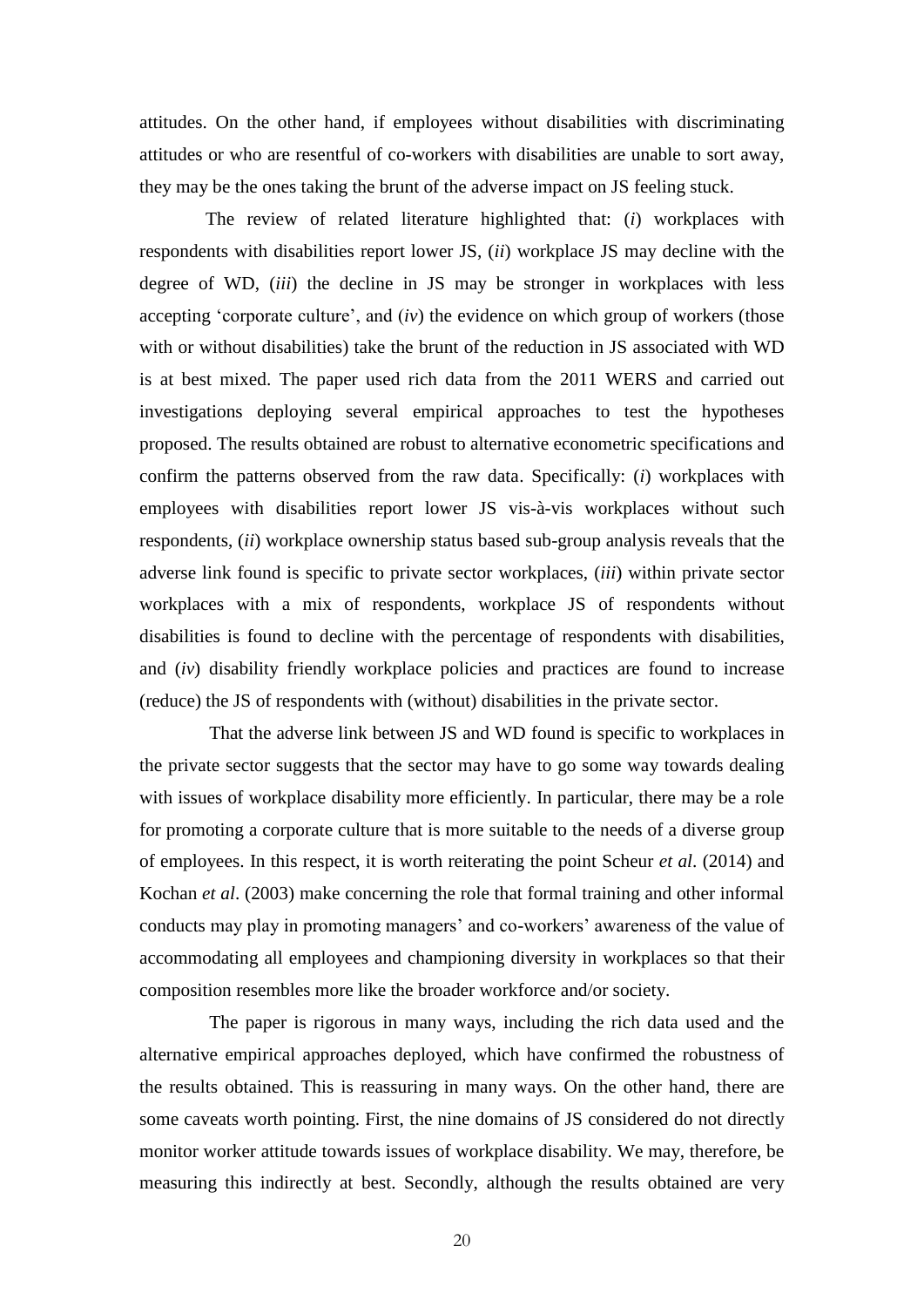much in line with the patterns observed from the raw data as well as being robust across the different specifications, the reliance on the WERS2011 cross-section is unlikely to make them entirely clean of possible endogeneity problems. Given these, the findings in the paper may have to be read somewhat cautiously.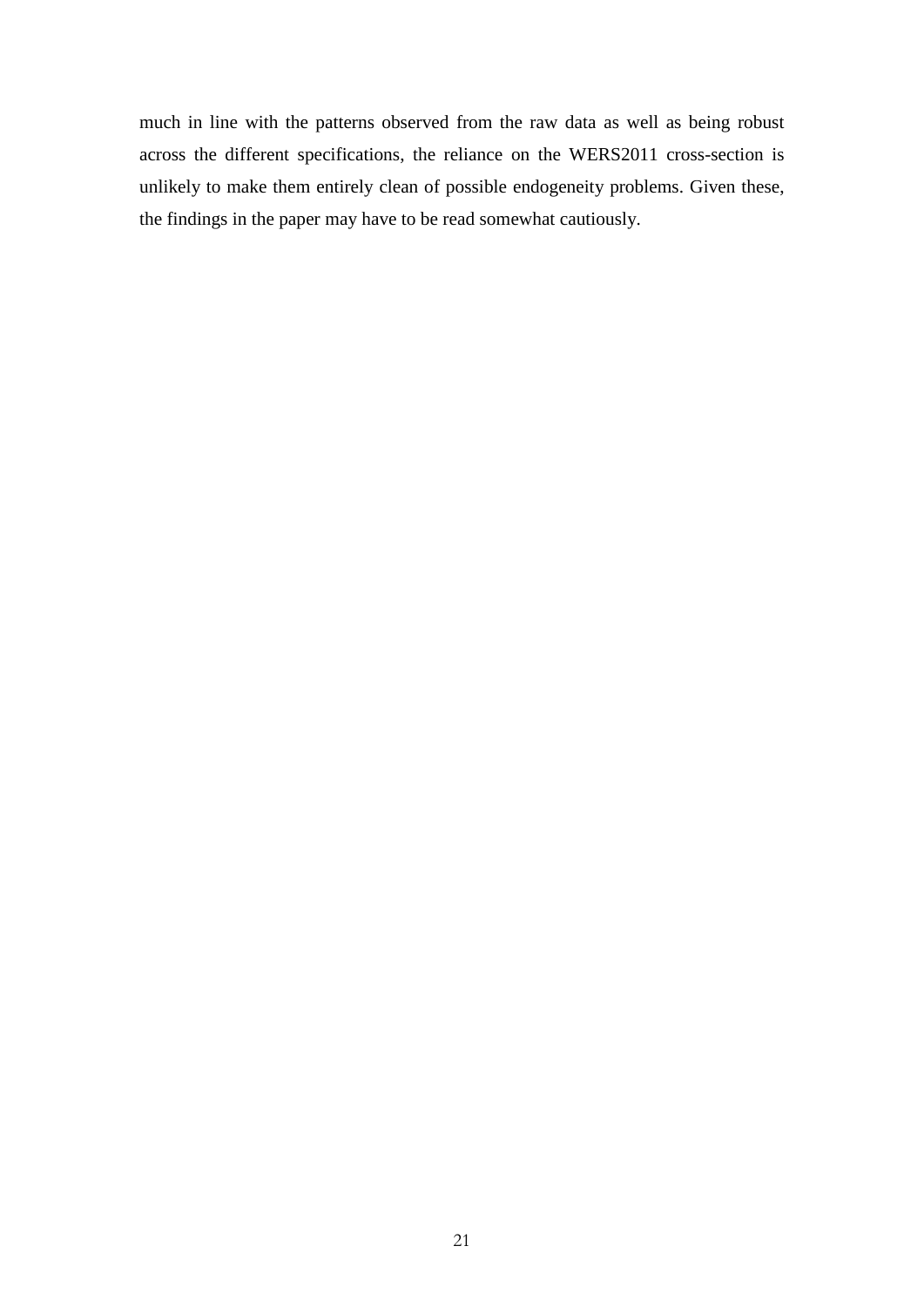#### **References**

- Abowd, J., Kramarz, F. and Margolis, D. (1999), High wage workers and high wage firms, *Econometrica*, 67 (2), 251-333.
- Acemoglu, D. (2001) Good Jobs versus Bad Jobs, *Journal of Labor Economics*, 19 (1), 1- 21.
- Aigner, D. and Cain, G. (1977), Statistical Theories of Discrimination in Labour Markets, *Industrial and Labour Relations Review*, 30 (2), 175-187.
- Akerlof, G. A. and Kranton, R. E. (2000), Economics and Identity, *The Quarterly Journal of Economics*, 115 (3), 715-753.
- Akerlof, G., Rose, A. and Yellen, J. (1988), Job Switching and job satisfaction in the US labour market, *Brooking Papers on Economic Activity*, 2, 495-582.
- Alesina, A. and La Ferrara, E. (2000), Participation in Heterogeneous Communities. *Quarterly Journal of Economics,* 115(3), 847–904.
- Alesina, A. and La Ferrara, E. (2005), Ethnic Diversity and Economic Performance, Journal of Economic Literature, 43, 762-800
- Argyle, M. (1989), *The Social Psychology of Work*, 2nd edition, Penguin, Harmondsworth.
- Arrow, K. (1972), Models of Job Discrimination, in Pascal, A. (ed.) *Racial Discrimination in Economic Life*, Lexington, Massachusetts.
- Arrow, K. (1973), The theory of Discrimination, in Ashenfelter & Rees (eds.) *Discrimination in Labor Markets*, Princeton: Princeton University Press.
- Baldwin, M. and Schumacher, E. (2002), A Note on Job Mobility among Workers with Disabilities. *Industrial Relations*, 41,430-441.
- Baumberg, B., Jones, M. and Wass, V. (2015), Disability prevalence and disabilityrelated employment gaps in the UK 1998-2012: Different trends in different surveys? *Social Science & Medicine*, 141, 72-81.
- Becker, G. (1971), *The Economics of Discrimination*, University of Chicago Press.
- Berthoud, R. (2006), *The Employment Rates of Disabled People*. DWP Research Report 298. London: Department for Work and Pensions
- Berthoud, R. (2008), Disability employment penalties in Britain. *Work Employment Society*, 22 (1), 129 – 148.
- Berthoud, R. (2011), Trends in the Employment of Disabled People in Britain. ISER Working Paper Series No. 2011-03, Institute for Social and Economic Research.
- Berthoud, R. and Blekesaune, M. (2007), *Persistent Employment Disadvantage*. DWP Research Report 416. London: Department for Work and Pensions.
- Black, C. (2008), *Working for a healthier tomorrow*, Dame Carol Black's Review of the health of Britain's working age population, ([https://www.gov.uk/government/uploads/system/uploads/attachment\\_data/file/2097](https://www.gov.uk/government/uploads/system/uploads/attachment_data/file/209782/hwwb-working-for-a-healthier-tomorrow.pdf)  $82/h$ wwb-working-for-a-healthier-tomorrow.pdf, accessed  $17<sup>th</sup>$  March 2016)
- Blekesaune, M. (2007), Have Some European Countries Been More Successful At Employing Disabled People Than Others? ISER Working Paper 2007-23
- Burke, R. (1999), Disability and women's work experiences: an exploratory study, *International Journal of Sociology and Social Policy*, 19 (12), 21-33.
- Clark, A., Georgellis, Y and Sanfey, P (1998), Job satisfaction, wage changes, and quits, *Research in Labour Economics*, 17, 95-121.
- Department for Business, Innovation and Skills; Advisory, Conciliation and Arbitration Service, and National Institute of Economic and Social Research.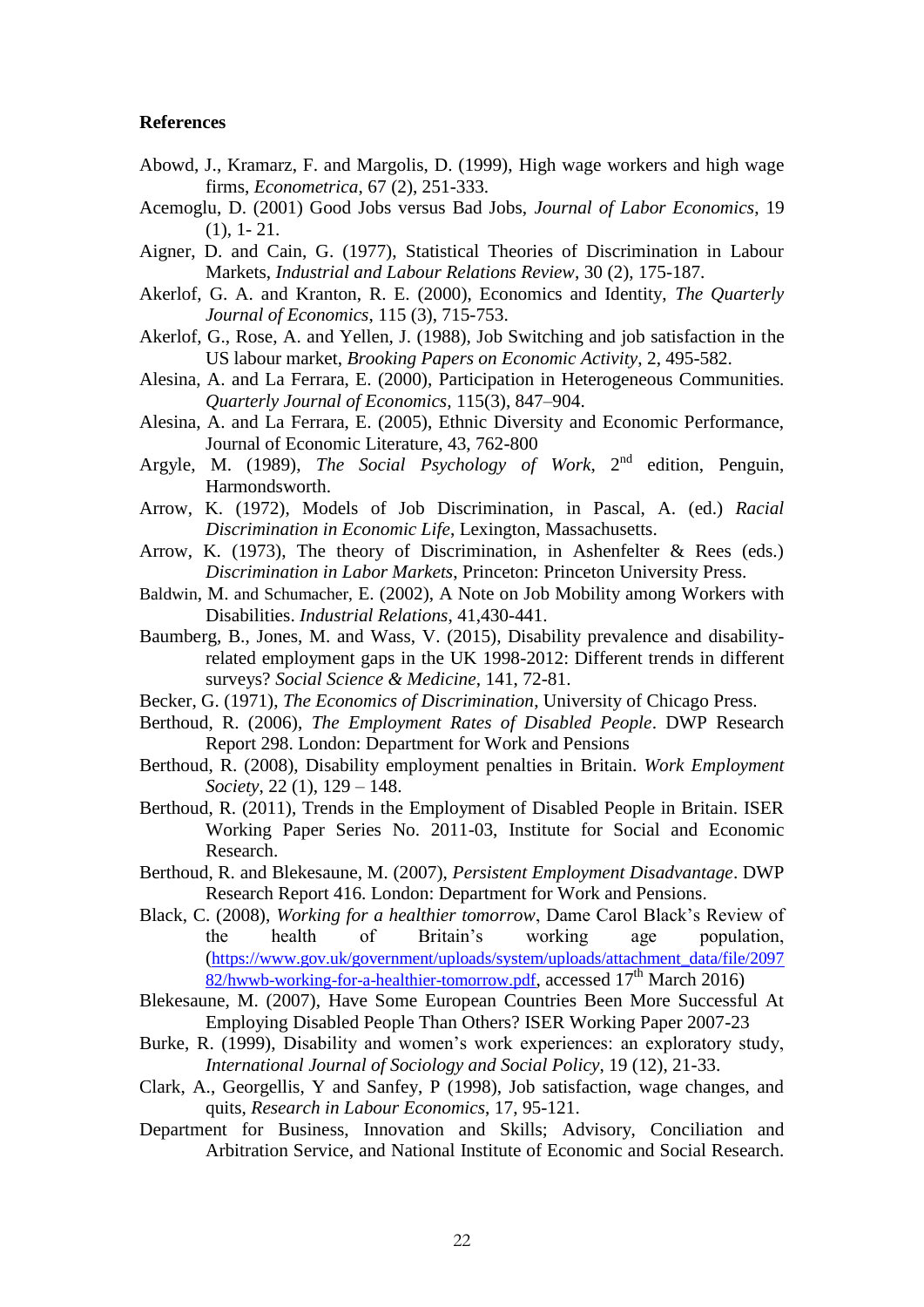(2015). *Workplace Employee Relations Survey, 2011*. *6th Edition.* UK Data Service. SN: 7226.

- Dolan, P., Layard, R. and Metcalfe, R. (2011), *Measuring Subjective Wellbeing for Public Policy*, Centre for Economic Performance, LSE, London ( <http://cep.lse.ac.uk/pubs/download/special/cepsp23.pdf>, accessed 17<sup>th</sup> April 2016)
- DWP (2014), Statistics: Disability facts and figures, Department for Work & Pensions, Office for Disability Issues (<https://www.gov.uk/government/statistics/disability-facts-and-figures> accessed on 28-Oct-15)
- EHRC (2008), Insight: Work fit for all disability, health and the experience of negative treatment in the British workplace.
- Hamermesh, D. (2001), The Changing Distribution of Job Satisfaction, *Human Resources*, 36 (1), 1-30.
- HSLC (2016), The Equality Act 2010: the impact on disabled people, House of Lords Select Committee on the Equality Act 2010 & Disability, Report of Session 2015-16

(<http://www.publications.parliament.uk/pa/ld201516/ldselect/ldeqact/117/117.pdf> accessed on 30-June-16).

- HSE (2009), Historical picture: Workplace injury and ill health trends following the introduction of the Health and Safety at Work Act 1974, <http://www.hse.gov.uk/STATISTICS/history/index.htm> (accessed 24/2/16).
- Iaffaldano, M. and Muchinsky, P. (1985), Job Satisfaction and Job Performance: A Meta-Analysis, *Psychological Bulletin*, 97 (2), 251-273.
- Jones, M. (2006), Is there employment discrimination against the disabled? *Economic Letters*, 92, 32-37.
- Jones, M. (2008), Disability and the labour market: a review of the empirical evidence. *Journal of Economic Studies*, 35 (5), 405-424.
- Jones, M. (2016), Disability and perceptions of work and management, *British Journal of Industrial Relations*, 54 (1), 83-113.
- Jones, M., Latreille, P. and Sloane, P. (2006), Disability, Gender and the British Labour Market, *Oxford Economic Papers*, 58, 407-449
- Jones, M. and Latreille, P. (2010), Disability and earnings: are employer characteristics important? *Economics Letters*, 106, 191-194.
- Jones, M., Mavromaras, K., Sloane, P. and Zhang, W. (2014) Disability, job mismatch, earnings and job satisfaction in Australia, *Cambridge Journal of Econom*ics, 38, 1221-1246.
- Kahneman, D. and Krueger, A. (2006), Developments in the Measurement of Subjective Well-Being, *Journal of Economic Perspective*, 20 (1), 3-24.
- Kidd, M., Sloane, P. and Ferko, I. (2000), Disability and the labour market: an analysis of British males, *Journal of Health Economics*, 19, 961-981.
- Kochan T, Bezrukova K, Ely R, Jackson S, Joshi A, Jehn K, Leonard J, Levine D and Thomas D (2003), The Effects of Diversity on Business Performance: Report of the Diversity Research Work. *Human Resource Management*, 42 (1), 3- 21.
- Lang, K. (1986), A Language Theory of Discrimination. *The Quarterly Journal of Economics*, May 1986, 101 (2), 363-382.
- Layard, R. (2004), Good Jobs and Bad Jobs. CEP Occasional Paper No. 19, Centre for Economic Performance, LSE.
- Lazear, E. (1999), Globalisation and the market for team-mates. *The Economic Journal*, 109, C15-C40.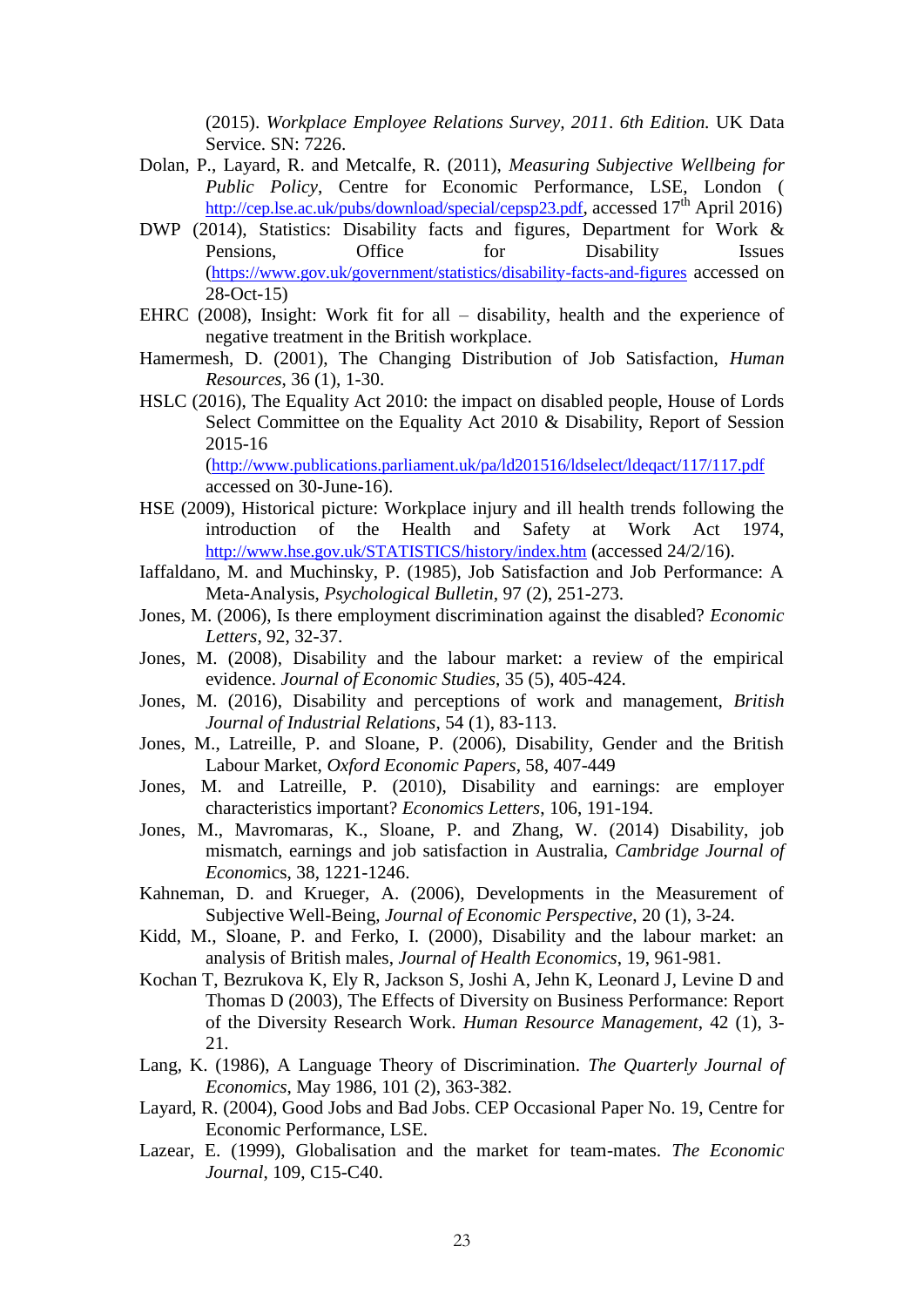- Levy-Garboua L, Montmarquette C and Simonnet V (2007), Job satisfaction and quits: Theory and evidence from the German socioeconomic panel, *Labour Economics*, 14 (2), 251 - 268.
- Madden, D. (2004), Labour market discrimination on the basis of health: an application to UK data. *Applied Economics*, 36, 421-442.
- Ostroff, C (1992), The Relationship Between Satisfaction, Attitudes, and Performance: An Organization Level Analysis, *Journal of Applied Psychology*, 77 (6), 963-974.
- Oswald, A. (2010), Emotional prosperity and the Stiglitz Commission, *British Journal of Industrial Relations*, 48 (4), 651–69.
- Pegan, R. and Malo, M. (2008), Job satisfaction and disability: lower expectations about jobs or a matter of health? *Spanish Economic Review*, 11, 51-74.
- Perales, F., and Tomaszewski, W. (forthcoming), Happier with the same: job satisfaction of disadvantage workers, *British Journal of Industrial Relations*, doi: 10.1111/bjir.12152.
- Rode, J. (2004), Job Satisfaction and life satisfaction revisited: a longitudinal test of an integrated model. *Human Relations*, 57 (9), 1205 – 1230.
- Schur, L., Kruse, D., Blasi, J and Blanck, P. (2009), Is disability disabling in all workplaces? Workplace disparities and corporate culture, *Industrial Relations*, 48 (3), 381-410.
- Schur, L., Kruse, D. and Blanck, P. (2013), *People With Disabilities Sidelined or Mainsttreamed*? Cambridge Disability Law and Policy Series, Cambridge University Press.
- Schur, L., Nishii, L., Adya, M., Kruse, D., Bruyere, S. and Blanck, P. (2014), Accommodating Employees With and Without Disabilities, *Human Resource Management*, 53 (4), 593-621.
- Smith, A. and Twomey, B. (2002), Labour Market Experiences of People with Disability. National Statistics Feature, Office of National Statistics
- Sousa-Poza, A. and Sousa-Poza, A. (2000), Well-being at work: a cross-national analysis of the levels and determinants of job satisfaction, *Journal of Socioeconomics*, 29, 517-538.
- Stiglitz, J. Sen, A. and Fitoussi, JP (2009), *Report by the Commission on the Measurement of Economic Performance and Social Progress*, Commission on the Measurement of Economic Performance and Social Progress  $(\frac{http://www.stiglitz-sen-fitoussi.fr/en/index.htm}{amp; accessed 17<sup>th</sup> April 2016})$  $(\frac{http://www.stiglitz-sen-fitoussi.fr/en/index.htm}{amp; accessed 17<sup>th</sup> April 2016})$  $(\frac{http://www.stiglitz-sen-fitoussi.fr/en/index.htm}{amp; accessed 17<sup>th</sup> April 2016})$
- Stone-Romero, E., Stone, D. and Lukaszewshi, K (2006), The Influence of Disability on Role-Taking in Organizations. In Konard, A., Prasad, P. and Pringle, J. (eds.) *Handbook of Workplace Diversity*, Sage Publications Ltd, London.
- Uppal, S. (2005), Disability, workplace characteristics and job satisfaction, *International Journal of Manpower*, 26 (4), 336-349.
- Van Wanrooy, B., Bewley, H., Bryson, A., Forth, J., Freeth, S., Stokes, L. and Wood, S. (2013), *Employment Relations in the Shadow of Recession: findings from the 2011 Workplace Employment Relations Study*, Palgrave, Macmillan.
- Vickerstaff, S; Phillipson, C and Wilkie, R (2012), Work Health and Wellbeing. Bristol: Policy Press.
- Warr, P. (1994), Conceptual framework for the study of work and mental health, *Work and Stress*, 8, 84 – 97.
- Warr, P. (1999), Well-being and the Workplace. In Kahneman, D., Diener, E. and Schwarz, N. (eds.), *Well-being: the foundations of hedonic psychology*, Russell Sage Foundation, New York.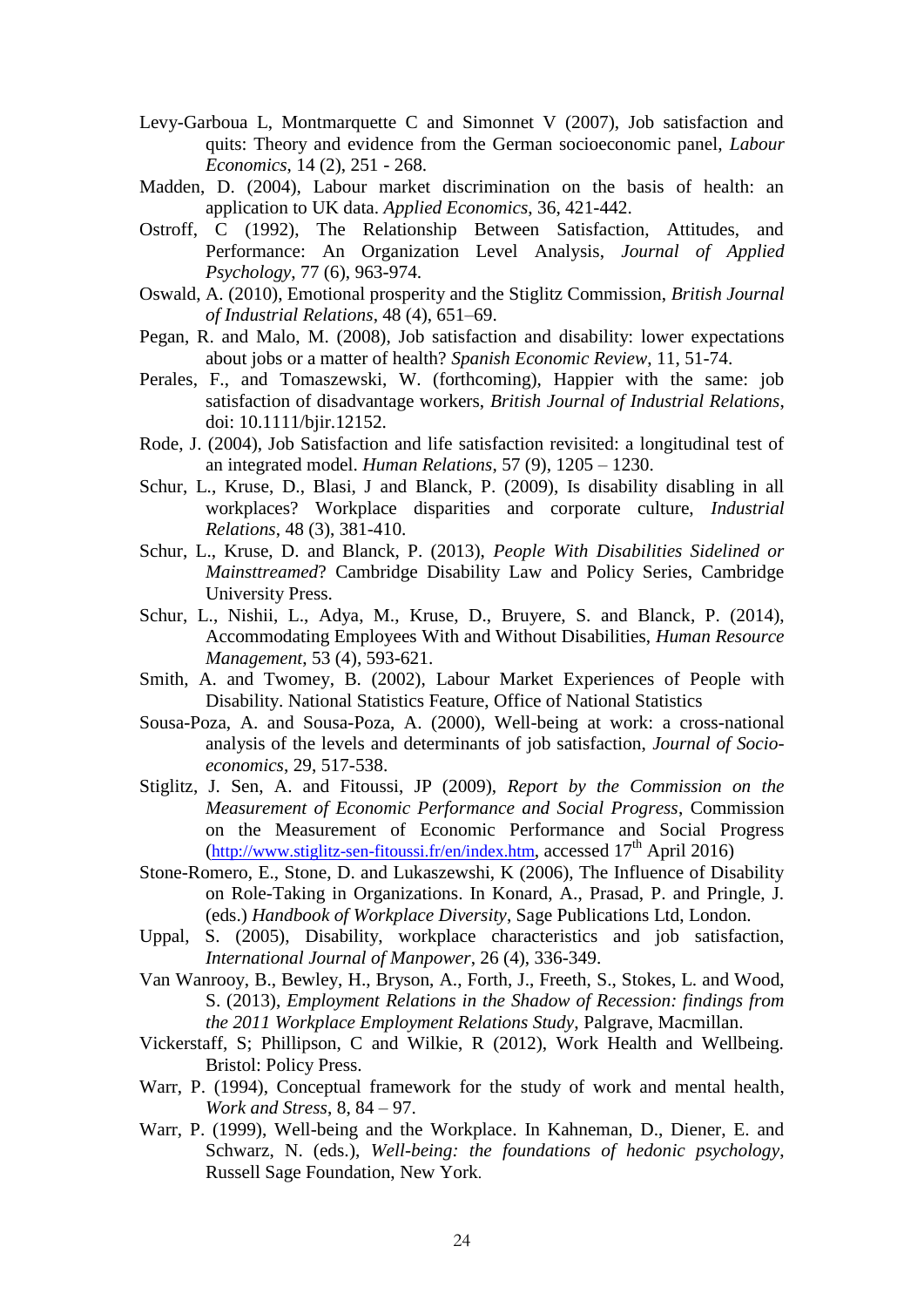|                                     | All<br>workplaces | Those w/out<br>respondents with<br>disabilities<br>(2) | Those with<br>respondent with<br>disabilities<br>(3) | Diff<br>$(2-3)$ | Private<br>workplaces<br>(5) | Public<br>workplaces<br>(6) | Diff<br>$(5-6)$ |
|-------------------------------------|-------------------|--------------------------------------------------------|------------------------------------------------------|-----------------|------------------------------|-----------------------------|-----------------|
| Sense of achievement                | 3.87              | 3.91                                                   | 3.85                                                 | $0.057**$       | 3.88                         | 3.87                        | 0.010           |
| Scope for using own initiative      | 3.92              | 3.98                                                   | 3.87                                                 | $0.113***$      | 3.95                         | 3.86                        | $0.085***$      |
| Amount of influence over the job    | 3.65              | 3.74                                                   | 3.58                                                 | $0.163***$      | 3.71                         | 3.51                        | $0.193***$      |
| Training received                   | 3.43              | 3.47                                                   | 3.40                                                 | $0.069**$       | 3.46                         | 3.37                        | $0.087***$      |
| Opportunity to develop one's skills | 3.41              | 3.47                                                   | 3.37                                                 | $0.108***$      | 3.45                         | 3.33                        | $0.122***$      |
| Amount of pay received              | 3.03              | 3.08                                                   | 2.99                                                 | $0.085***$      | 3.05                         | 2.99                        | $0.065**$       |
| Job security                        | 3.46              | 3.54                                                   | 3.39                                                 | $0.147***$      | 3.58                         | 3.18                        | $0.401***$      |
| The work itself                     | 3.88              | 3.92                                                   | 3.84                                                 | $0.074***$      | 3.89                         | 3.85                        | 0.033           |
| Involvement in decision making      | 3.27              | 3.38                                                   | 3.19                                                 | $0.189***$      | 3.34                         | 3.13                        | $0.211***$      |
| Overall satisfaction                | 31.93             | 32.48                                                  | 31.48                                                | $1.005***$      | 32.30                        | 31.09                       | 1.207***        |
| No. of workplaces                   | 1769              | 785                                                    | 984                                                  |                 | 549                          | 1220                        |                 |

Table 1: Workplace-level average domain-specific and overall JS outcomes, all workplaces and by workplace disability & ownership status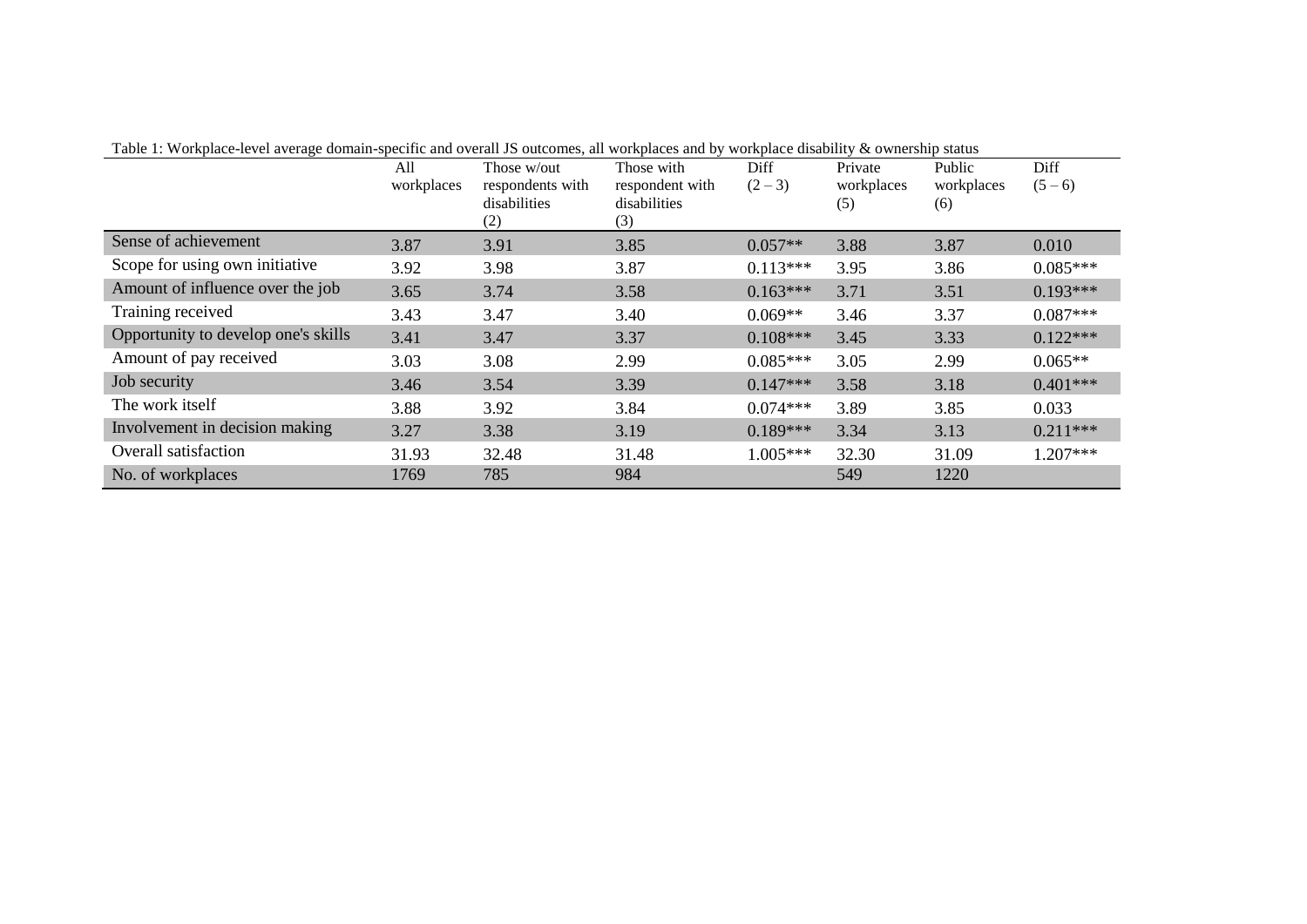|                                     |                              | Respondents w/out a disability |                             |                 | Respondents with disabilities |                              |                             |                 | Diff $(1-5)$ |
|-------------------------------------|------------------------------|--------------------------------|-----------------------------|-----------------|-------------------------------|------------------------------|-----------------------------|-----------------|--------------|
|                                     | All<br>workplace<br>S<br>(1) | Private<br>workplaces<br>(2)   | Public<br>workplac<br>es(3) | Diff<br>$(2-3)$ | All<br>workplaces<br>(5)      | Private<br>workplaces<br>(6) | Public<br>workplaces<br>(7) | Diff<br>$(6-7)$ |              |
| Sense of achievement                | 3.87                         | 3.88                           | 3.86                        | 0.023           | 3.70                          | 3.70                         | 3.70                        | $-0.002$        | $0.167***$   |
| Scope for using own initiative      | 3.90                         | 3.93                           | 3.85                        | $0.074***$      | 3.71                          | 3.74                         | 3.67                        | 0.073           | $0.188***$   |
| Amount of influence over the job    | 3.61                         | 3.68                           | 3.50                        | $0.182***$      | 3.38                          | 3.45                         | 3.26                        | $0.194***$      | $0.234***$   |
| Training received                   | 3.44                         | 3.47                           | 3.39                        | $0.087***$      | 3.17                          | 3.24                         | 3.07                        | $0.175***$      | $0.265***$   |
| Opportunity to develop one's skills | 3.40                         | 3.45                           | 3.33                        | $0.116***$      | 3.09                          | 3.16                         | 2.98                        | $0.175***$      | $0.313***$   |
| Amount of pay received              | 3.02                         | 3.04                           | 2.99                        | $0.055*$        | 2.81                          | 2.85                         | 2.74                        | 0.100           | $0.213***$   |
| Job security                        | 3.42                         | 3.57                           | 3.19                        | $0.375***$      | 3.19                          | 3.34                         | 2.95                        | $0.399***$      | $0.233***$   |
| The work itself                     | 3.86                         | 3.88                           | 3.83                        | $0.047*$        | 3.70                          | 3.73                         | 3.65                        | 0.078           | $0.161***$   |
| Involvement in decision making      | 3.23                         | 3.30                           | 3.11                        | $0.190***$      | 2.95                          | 3.01                         | 2.85                        | $0.165***$      | $0.279***$   |
| Overall satisfaction                | 31.75                        | 32.20                          | 31.05                       | $1.149***$      | 29.69                         | 30.23                        | 28.87                       | 1.357***        | $2.054***$   |
| No. of workplaces                   | 970                          | 587                            | 383                         |                 | 970                           | 587                          | 383                         |                 |              |

Table 2: Within workplace average JS differential between respondents with and without disabilities, workplaces with a mix of respondents and by ownership status of respondents with a mix of respondents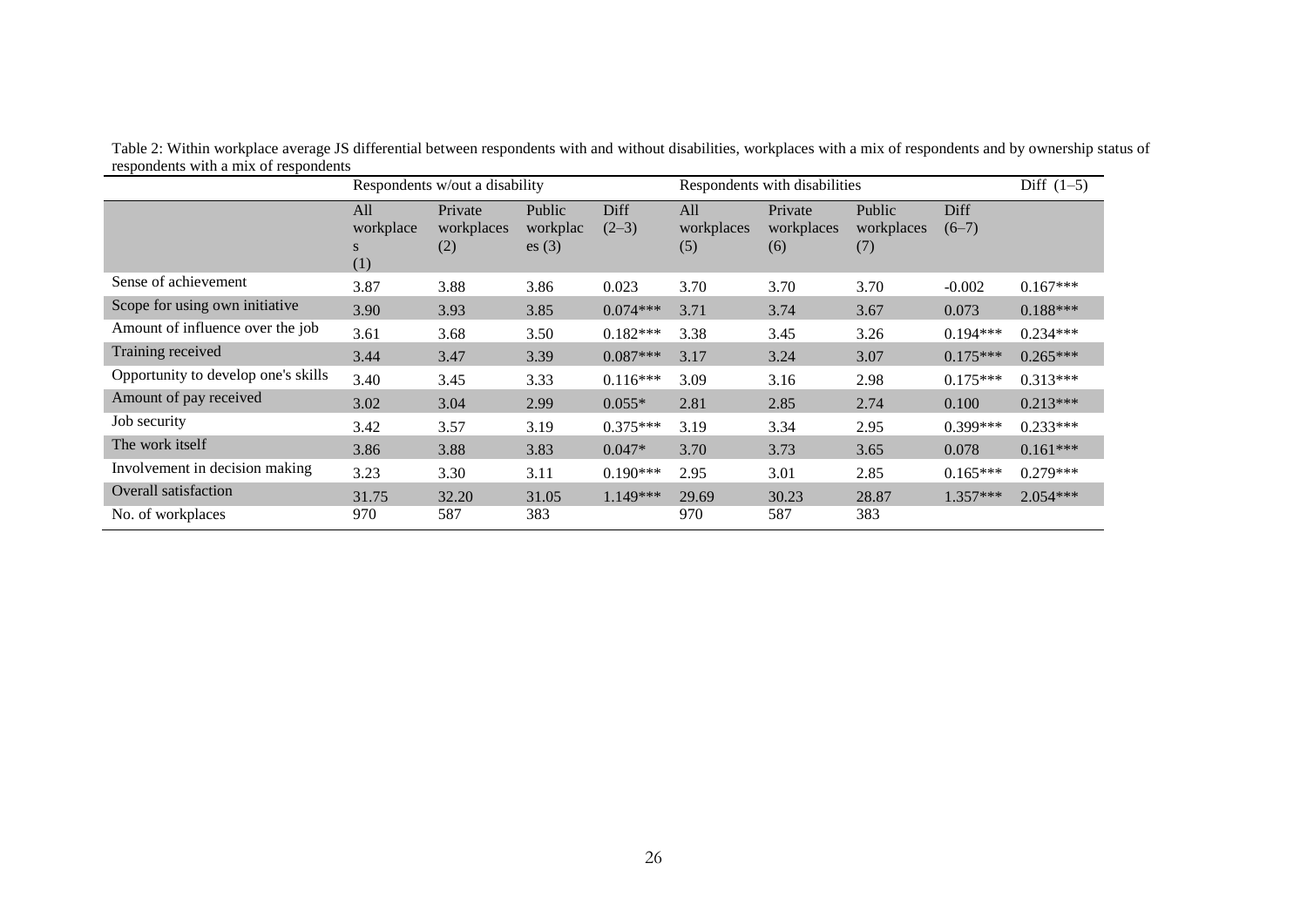|  |  | Table 3: Disability friendly workplace policies and practices, workplaces with all and mixed respondents as well as by WD and ownership status |  |
|--|--|------------------------------------------------------------------------------------------------------------------------------------------------|--|
|--|--|------------------------------------------------------------------------------------------------------------------------------------------------|--|

|                                                                                               |            | All workplaces                                            |                                                          |              |               |                |                 |            |               |                 | Workplaces with mixed respondents |
|-----------------------------------------------------------------------------------------------|------------|-----------------------------------------------------------|----------------------------------------------------------|--------------|---------------|----------------|-----------------|------------|---------------|-----------------|-----------------------------------|
| Workplace                                                                                     | All<br>(1) | Those w/out<br>respondents<br>with<br>disabilities<br>(2) | Those with<br>respondents<br>with<br>disabilities<br>(3) | Diff $(2-3)$ | Public<br>(5) | Private<br>(6) | Diff<br>$(5-6)$ | All<br>(8) | Public<br>(9) | Private<br>(10) | Diff<br>$(9-10)$                  |
| Is covered by formal strategic plan covering employee                                         |            |                                                           |                                                          |              |               |                |                 |            |               |                 |                                   |
| diversity $(0/1)$                                                                             | 0.50       | 0.43                                                      | 0.56                                                     | $-0.124***$  | 0.63          | 0.45           | $0.183***$      | 0.56       | 0.65          | 0.50            | $0.143***$                        |
| Has formal written policy explicitly mentioning<br>disability equality $(0/1)$                | 0.80       | 0.71                                                      | 0.86                                                     | $-0.145***$  | 0.92          | 0.74           | $0.183***$      | 0.86       | 0.92          | 0.83            | $0.098***$                        |
| Monitors promotion to identify indirect discrimination                                        |            |                                                           |                                                          |              |               |                |                 |            |               |                 |                                   |
| by disability $(0/1)$                                                                         | 0.17       | 0.12                                                      | 0.21                                                     | $-0.093***$  | 0.37          | 0.08           | $0.288***$      | 0.22       | 0.39          | 0.11            | $0.279***$                        |
| Reviews promotions to identify indirect discrimination<br>by disability $(0/1)$               | 0.19       | 0.14                                                      | 0.23                                                     | $-0.084***$  | 0.33          | 0.13           | $0.206***$      | 0.23       | 0.33          | 0.16            | $0.174***$                        |
| Reviews relative pay to identify indirect discrimination<br>by disability $(0/1)$             | 0.10       | 0.07                                                      | 0.12                                                     | $-0.048***$  | 0.20          | 0.05           | $0.147***$      | 0.12       | 0.20          | 0.07            | $0.123***$                        |
| Has special procedures to encourage those with<br>disabilities when filling vacancies $(0/1)$ | 0.21       | 0.15                                                      | 0.27                                                     | $-0.120***$  | 0.44          | 0.11           | $0.327***$      | 0.27       | 0.46          | 0.14            | $0.325***$                        |
| Has made formal assessment of accessibility to those                                          |            |                                                           |                                                          |              |               |                |                 |            |               |                 |                                   |
| with disabilities $(0/1)$                                                                     | 0.65       | 0.58                                                      | 0.71                                                     | $-0.136***$  | 0.86          | 0.56           | $0.302***$      | 0.71       | 0.86          | 0.62            | $0.248***$                        |
| Count of all policies and practices                                                           | 2.62       | 2.21                                                      | 2.96                                                     | $-0.750***$  | 3.75          | 2.12           | 1.637***        | 2.98       | 3.82          | 2.43            | 1.391***                          |
| No. of workplaces                                                                             | 1769       | 785                                                       | 984                                                      |              | 549           | 1220           |                 | 970        | 383           | 587             |                                   |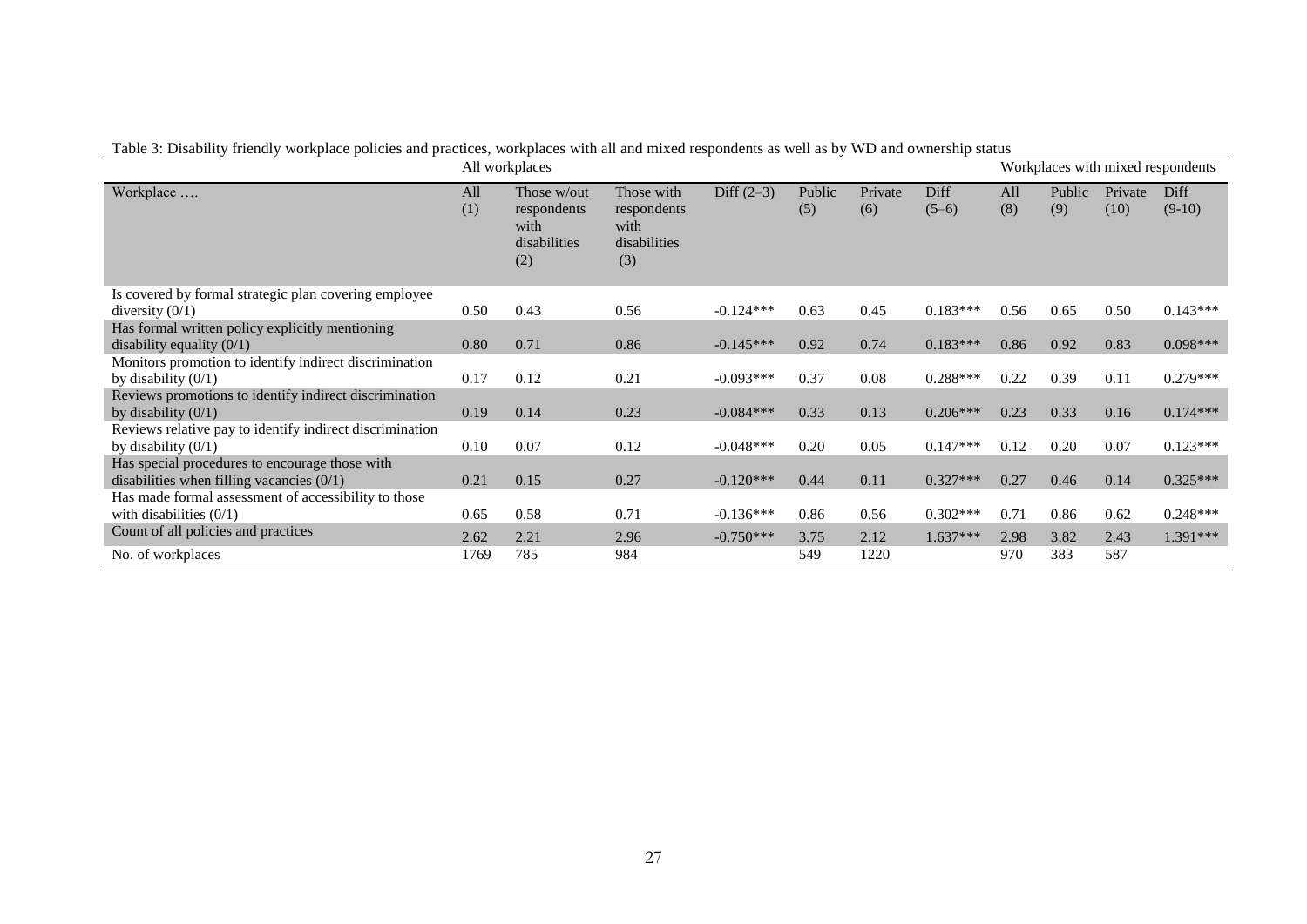|                                          |             | All         |             |             | Private     |             |          | Public      |             |
|------------------------------------------|-------------|-------------|-------------|-------------|-------------|-------------|----------|-------------|-------------|
| WD (0/1)                                 | $-0.980***$ | $-0.491*$   | $-0.494*$   | $-1.079***$ | $-0.883***$ | $-0.855***$ | $-0.655$ | $-0.281$    | $-0.250$    |
|                                          | (0.289)     | (0.253)     | (0.252)     | (0.377)     | (0.318)     | (0.319)     | (0.414)  | (0.385)     | (0.378)     |
| Employees on Minimum Wage (%)            |             | 0.009       | 0.009       |             | 0.007       | 0.007       |          | 0.001       | 0.000       |
|                                          |             | (0.007)     | (0.007)     |             | (0.008)     | (0.007)     |          | (0.013)     | (0.013)     |
| Log workplace age                        |             | 0.030       | 0.026       |             | 0.019       | $-0.000$    |          | 0.013       | 0.021       |
|                                          |             | (0.097)     | (0.097)     |             | (0.134)     | (0.132)     |          | (0.148)     | (0.149)     |
| Single establishment                     |             | 0.053       | 0.029       |             | 0.539       | 0.481       |          | $-0.263$    | $-0.150$    |
|                                          |             | (0.305)     | (0.307)     |             | (0.420)     | (0.409)     |          | (0.438)     | (0.437)     |
| Private establishment                    |             | 1.828***    | 1.783***    |             |             |             |          |             |             |
|                                          |             | (0.284)     | (0.287)     |             |             |             |          |             |             |
| Workplace size (base 5 to 9 employees)   |             |             |             |             |             |             |          |             |             |
| 10-24 employees                          |             | $-1.504***$ | $-1.493***$ |             | $-1.445***$ | $-1.418***$ |          | $-1.921*$   | $-1.976*$   |
|                                          |             | (0.493)     | (0.494)     |             | (0.537)     | (0.539)     |          | (1.108)     | (1.113)     |
| 25-49 employees                          |             | $-2.599***$ | $-2.589***$ |             | $-3.266***$ | $-3.203***$ |          | $-1.680*$   | $-1.650*$   |
|                                          |             | (0.729)     | (0.725)     |             | (0.953)     | (0.934)     |          | (0.975)     | (0.985)     |
| 50-99 employees                          |             | $-2.737***$ | $-2.712***$ |             | $-2.882***$ | $-2.790***$ |          | $-2.618***$ | $-2.678***$ |
|                                          |             | (0.575)     | (0.569)     |             | (0.760)     | (0.723)     |          | (1.009)     | (1.012)     |
| 100-199 employees                        |             | $-2.268***$ | $-2.239***$ |             | $-1.771***$ | $-1.644***$ |          | $-3.439***$ | $-3.459***$ |
|                                          |             | (0.470)     | (0.476)     |             | (0.523)     | (0.548)     |          | (0.984)     | (0.986)     |
| 200-499 employees                        |             | $-2.606***$ | $-2.554***$ |             | $-2.192***$ | $-2.040***$ |          | $-3.153***$ | $-3.307***$ |
|                                          |             | (0.448)     | (0.461)     |             | (0.557)     | (0.589)     |          | (0.974)     | (0.979)     |
| 500-999 employees                        |             | $-2.506***$ | $-2.444***$ |             | $-1.866***$ | $-1.733***$ |          | $-3.290***$ | $-3.545***$ |
|                                          |             | (0.492)     | (0.512)     |             | (0.568)     | (0.594)     |          | (1.025)     | (1.034)     |
| 1000-1999 employees                      |             | $-2.761***$ | $-2.672***$ |             | $-1.878***$ | $-1.719***$ |          | $-3.139***$ | $-3.468***$ |
|                                          |             | (0.453)     | (0.476)     |             | (0.616)     | (0.641)     |          | (0.946)     | (0.960)     |
| 2000+ employees                          |             | $-1.959***$ | $-1.853***$ |             | $-2.010***$ | $-1.747***$ |          | $-1.785*$   | $-2.155**$  |
|                                          |             | (0.469)     | (0.503)     |             | (0.587)     | (0.655)     |          | (1.011)     | (1.035)     |
| Industry (base manufacturing)            |             |             |             |             |             |             |          |             |             |
| Construction                             |             | 0.445       | 0.493       |             | 0.083       | 0.136       |          | $-3.079**$  | $-3.196***$ |
|                                          |             | (0.783)     | (0.799)     |             | (1.108)     | (1.112)     |          | (1.199)     | (1.232)     |
| Whole sale & retail trade                |             | $0.765*$    | $0.779*$    |             | $0.942*$    | $0.934*$    |          | $-7.726***$ | $-7.237***$ |
|                                          |             | (0.455)     | (0.459)     |             | (0.484)     | (0.487)     |          | (1.167)     | (1.235)     |
| Hotels, restaurants & transport services |             | $-0.715$    | $-0.706$    |             | $-0.205$    | $-0.230$    |          | $-5.390***$ | $-5.281***$ |
|                                          |             | (0.607)     | (0.602)     |             | (0.626)     | (0.613)     |          | (0.857)     | (0.879)     |
| Finance & business services              |             | $1.264***$  | 1.280***    |             | $1.303***$  | 1.334***    |          | $-1.034$    | $-0.953$    |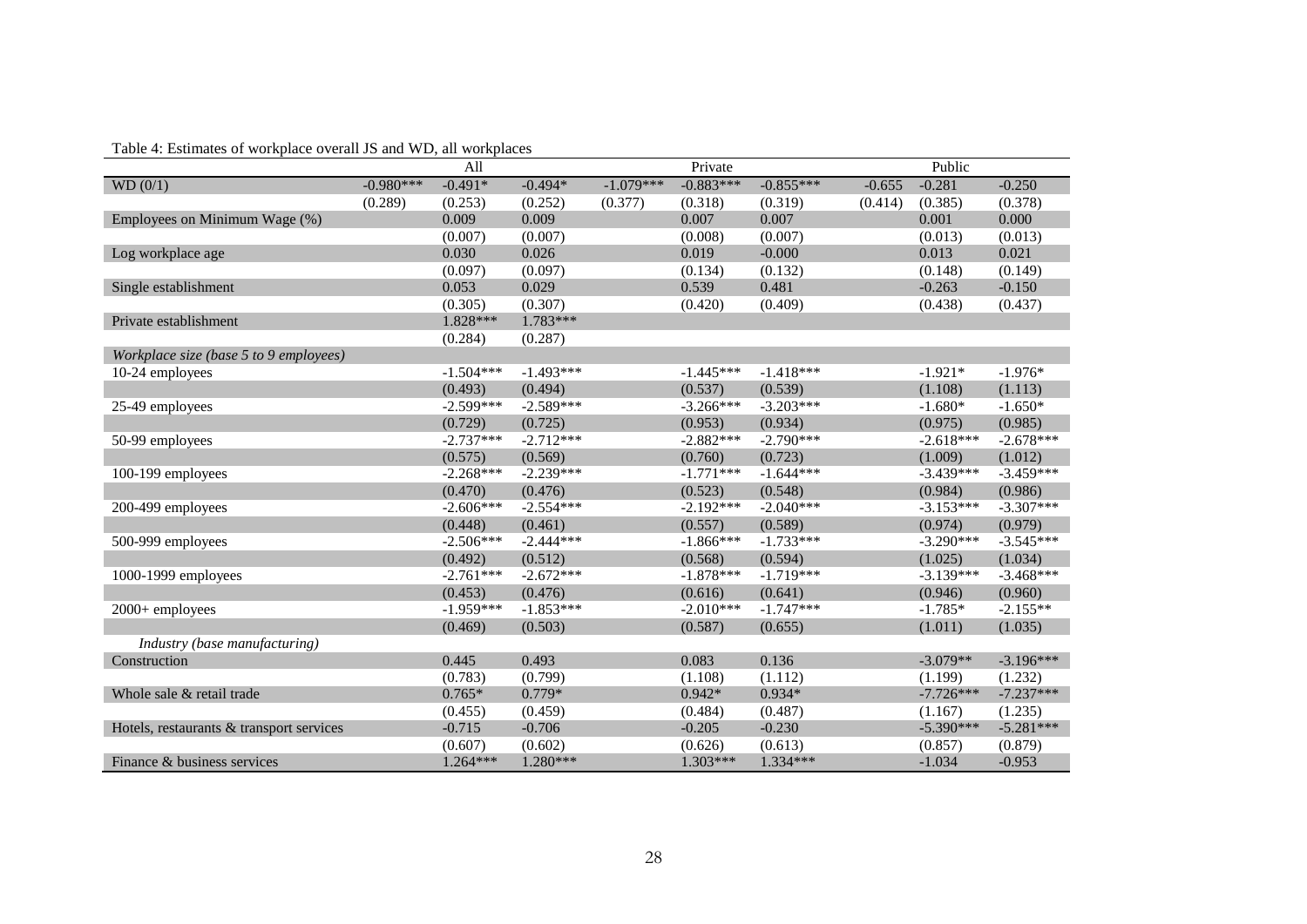|                                          |           | (0.463)    | (0.469)    |           | (0.499)     | (0.503)     |           | (0.995)     | (0.927)     |
|------------------------------------------|-----------|------------|------------|-----------|-------------|-------------|-----------|-------------|-------------|
| Public and community services            |           | $1.262***$ | $1.302***$ |           | 1.710***    | $1.757***$  |           | $-3.217***$ | $-3.209***$ |
|                                          |           | (0.388)    | (0.401)    |           | (0.430)     | (0.432)     |           | (0.771)     | (0.799)     |
| Education                                |           | $2.335***$ | $2.421***$ |           | $1.600***$  | 1.898***    |           | $-1.212$    | $-1.267$    |
|                                          |           | (0.460)    | (0.490)    |           | (0.604)     | (0.659)     |           | (0.774)     | (0.809)     |
| Health                                   |           | 2.199***   | $2.232***$ |           | $2.146***$  | 2.245***    |           | $-2.275***$ | $-2.202***$ |
|                                          |           | (0.419)    | (0.430)    |           | (0.515)     | (0.539)     |           | (0.773)     | (0.801)     |
| Region (base, North East)                |           |            |            |           |             |             |           |             |             |
| North West                               |           | $-1.152**$ | $-1.165**$ |           | $-1.617**$  | $-1.659**$  |           | $-0.562$    | $-0.533$    |
|                                          |           | (0.524)    | (0.521)    |           | (0.787)     | (0.757)     |           | (0.721)     | (0.746)     |
| Yorkshire & the Humber                   |           | $-0.379$   | $-0.399$   |           | $-0.547$    | $-0.602$    |           | $-0.326$    | $-0.277$    |
|                                          |           | (0.536)    | (0.528)    |           | (0.828)     | (0.785)     |           | (0.666)     | (0.697)     |
| East Midlands                            |           | $-0.226$   | $-0.228$   |           | $-0.332$    | $-0.366$    |           | 0.299       | 0.302       |
|                                          |           | (0.602)    | (0.599)    |           | (0.762)     | (0.732)     |           | (0.898)     | (0.910)     |
| <b>West Midlands</b>                     |           | $-1.461**$ | $-1.466**$ |           | $-2.517***$ | $-2.516***$ |           | $-0.387$    | $-0.376$    |
|                                          |           | (0.581)    | (0.578)    |           | (0.829)     | (0.805)     |           | (0.676)     | (0.712)     |
| East of England                          |           | $-0.215$   | $-0.256$   |           | $-0.425$    | $-0.466$    |           | $-0.107$    | 0.064       |
|                                          |           | (0.523)    | (0.529)    |           | (0.792)     | (0.770)     |           | (0.645)     | (0.685)     |
| London                                   |           | $-0.402$   | $-0.406$   |           | $-1.244$    | $-1.230$    |           | 0.486       | 0.525       |
|                                          |           | (0.578)    | (0.575)    |           | (0.891)     | (0.867)     |           | (0.743)     | (0.767)     |
| <b>South East</b>                        |           | $-0.856$   | $-0.887$   |           | $-1.588**$  | $-1.653**$  |           | 0.198       | 0.300       |
|                                          |           | (0.556)    | (0.556)    |           | (0.782)     | (0.750)     |           | (0.698)     | (0.739)     |
| South West                               |           | $-0.885$   | $-0.926$   |           | $-1.475*$   | $-1.516*$   |           | $-0.486$    | $-0.320$    |
|                                          |           | (0.570)    | (0.572)    |           | (0.832)     | (0.800)     |           | (0.763)     | (0.773)     |
| Scotland                                 |           | $-1.056**$ | $-1.074**$ |           | $-0.962$    | $-1.030$    |           | $-0.805$    | $-0.747$    |
|                                          |           | (0.533)    | (0.533)    |           | (0.701)     | (0.675)     |           | (0.766)     | (0.802)     |
| Wales                                    |           | $-0.733$   | $-0.747$   |           | $-0.524$    | $-0.661$    |           | $-0.299$    | $-0.259$    |
|                                          |           | (0.572)    | (0.568)    |           | (0.954)     | (0.941)     |           | (0.684)     | (0.712)     |
| Disability Friendly Policies & Practices |           |            | $-0.044$   |           |             | $-0.118$    |           |             | 0.138       |
|                                          |           |            | (0.077)    |           |             | (0.121)     |           |             | (0.088)     |
| Constant                                 | 31.909*** | 32.249***  | 32.373***  | 32.431*** | $34.255***$ | 34.504***   | 31.282*** | 36.247***   | 35.702***   |
|                                          | (0.253)   | (0.828)    | (0.836)    | (0.315)   | (1.041)     | (1.025)     | (0.372)   | (1.402)     | (1.478)     |
|                                          |           |            |            |           |             |             |           |             |             |
| R-squared                                | 0.032     | 0.222      | 0.222      | 0.036     | 0.223       | 0.226       | 0.016     | 0.286       | 0.292       |
| No. of Workplaces                        |           | 1.769      |            |           | 1.220       |             |           | 549         |             |

Estimates use WERS2011 establishment survey weights. There are no public sector workplaces in the wholesale and retail industry.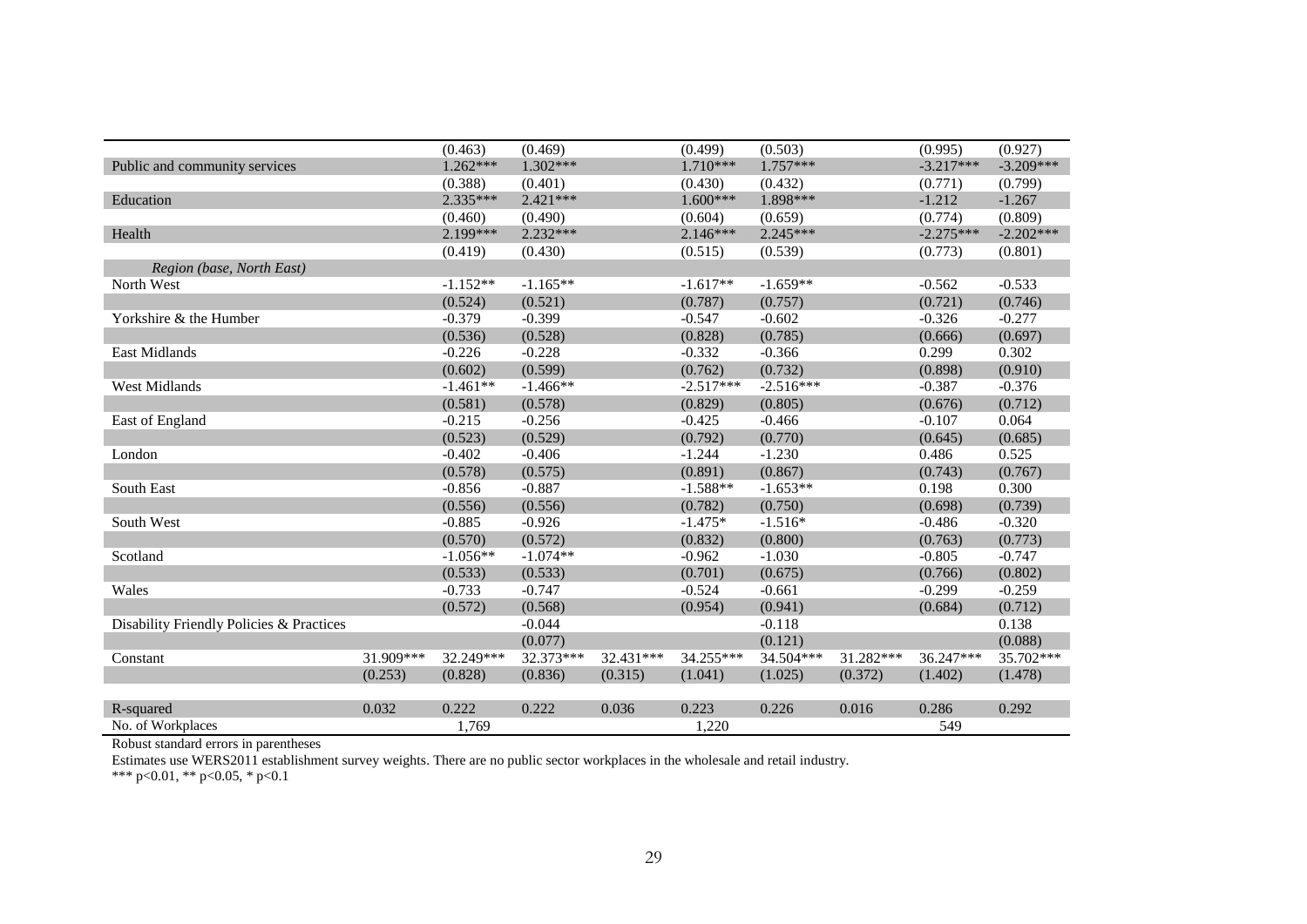| Table 5: Estimates of workplace overall JS and WD, workplaces with mixed respondents only |  |  |  |
|-------------------------------------------------------------------------------------------|--|--|--|
|-------------------------------------------------------------------------------------------|--|--|--|

|                                          |          | All         |             |             | Private     |             |         | Public      |             |
|------------------------------------------|----------|-------------|-------------|-------------|-------------|-------------|---------|-------------|-------------|
| WD(%)                                    | $-0.026$ | $-0.024$    | $-0.023$    | $-0.077***$ | $-0.066***$ | $-0.068***$ | 0.015   | 0.007       | 0.005       |
|                                          | (0.016)  | (0.015)     | (0.015)     | (0.021)     | (0.016)     | (0.015)     | (0.018) | (0.018)     | (0.018)     |
| Employees on Minimum Wage (%)            |          | 0.004       | 0.004       |             | 0.007       | 0.006       |         | 0.000       | $-0.001$    |
|                                          |          | (0.007)     | (0.007)     |             | (0.009)     | (0.008)     |         | (0.016)     | (0.016)     |
| Log workplace age                        |          | $-0.015$    | $-0.023$    |             | $-0.098$    | $-0.158$    |         | $-0.022$    | $-0.018$    |
|                                          |          | (0.104)     | (0.104)     |             | (0.147)     | (0.140)     |         | (0.160)     | (0.159)     |
| Single establishment                     |          | $-0.301$    | $-0.362$    |             | 0.657       | 0.478       |         | $-0.645$    | $-0.549$    |
|                                          |          | (0.310)     | (0.312)     |             | (0.474)     | (0.438)     |         | (0.396)     | (0.407)     |
| Private establishment                    |          | 1.793***    | $1.710***$  |             |             |             |         |             |             |
|                                          |          | (0.305)     | (0.309)     |             |             |             |         |             |             |
| Workplace size (base 5 to 9 employees)   |          |             |             |             |             |             |         |             |             |
| 10-24 employees                          |          | $-1.796**$  | $-1.785**$  |             | $-2.447**$  | $-2.603***$ |         | $-1.251$    | $-1.444$    |
|                                          |          | (0.888)     | (0.887)     |             | (0.964)     | (0.942)     |         | (2.630)     | (2.622)     |
| 25-49 employees                          |          | $-2.932**$  | $-2.960**$  |             | $-4.576***$ | $-4.632***$ |         | $-0.827$    | $-0.873$    |
|                                          |          | (1.245)     | (1.236)     |             | (1.505)     | (1.428)     |         | (2.499)     | (2.492)     |
| 50-99 employees                          |          | $-2.768***$ | $-2.780***$ |             | $-3.597***$ | $-3.768***$ |         | $-1.879$    | $-1.980$    |
|                                          |          | (0.866)     | (0.864)     |             | (0.927)     | (0.897)     |         | (2.534)     | (2.526)     |
| 100-199 employees                        |          | $-2.472***$ | $-2.449***$ |             | $-2.857***$ | $-2.771***$ |         | $-2.847$    | $-2.939$    |
|                                          |          | (0.856)     | (0.857)     |             | (0.915)     | (0.892)     |         | (2.506)     | (2.498)     |
| 200-499 employees                        |          | $-2.718***$ | $-2.655***$ |             | $-2.764***$ | $-2.658***$ |         | $-2.555$    | $-2.741$    |
|                                          |          | (0.825)     | (0.827)     |             | (0.911)     | (0.889)     |         | (2.510)     | (2.508)     |
| 500-999 employees                        |          | $-2.758***$ | $-2.689***$ |             | $-3.087***$ | $-3.026***$ |         | $-2.328$    | $-2.555$    |
|                                          |          | (0.863)     | (0.867)     |             | (0.913)     | (0.882)     |         | (2.544)     | (2.545)     |
| $1000-1999$ employees                    |          | $-3.331***$ | $-3.204***$ |             | $-3.674***$ | $-3.636***$ |         | $-2.344$    | $-2.633$    |
|                                          |          | (0.881)     | (0.888)     |             | (1.056)     | (1.025)     |         | (2.501)     | (2.513)     |
| $2000+$ employees                        |          | $-2.131**$  | $-1.956**$  |             | $-3.621***$ | $-3.197***$ |         | $-0.600$    | $-0.921$    |
|                                          |          | (0.869)     | (0.883)     |             | (1.037)     | (1.009)     |         | (2.505)     | (2.526)     |
| Industry (base manufacturing)            |          |             |             |             |             |             |         |             |             |
| Construction                             |          | $-0.001$    | 0.122       |             | $-0.784$    | $-0.575$    |         | $-2.906*$   | $-3.076*$   |
|                                          |          | (1.040)     | (1.071)     |             | (1.552)     | (1.581)     |         | (1.595)     | (1.641)     |
| Whole sale & retail trade                |          | 1.192*      | $1.230*$    |             | 0.673       | 0.668       |         |             |             |
|                                          |          | (0.645)     | (0.656)     |             | (0.677)     | (0.700)     |         |             |             |
| Hotels, restaurants & transport services |          | $-1.114$    | $-1.089$    |             | $-1.165*$   | $-1.252**$  |         | $-4.695***$ | $-4.730***$ |
|                                          |          | (0.691)     | (0.685)     |             | (0.663)     | (0.625)     |         | (1.287)     | (1.295)     |
| Finance & business services              |          | 1.508***    | 1.570***    |             | 0.701       | $0.846*$    |         | $-0.553$    | $-0.571$    |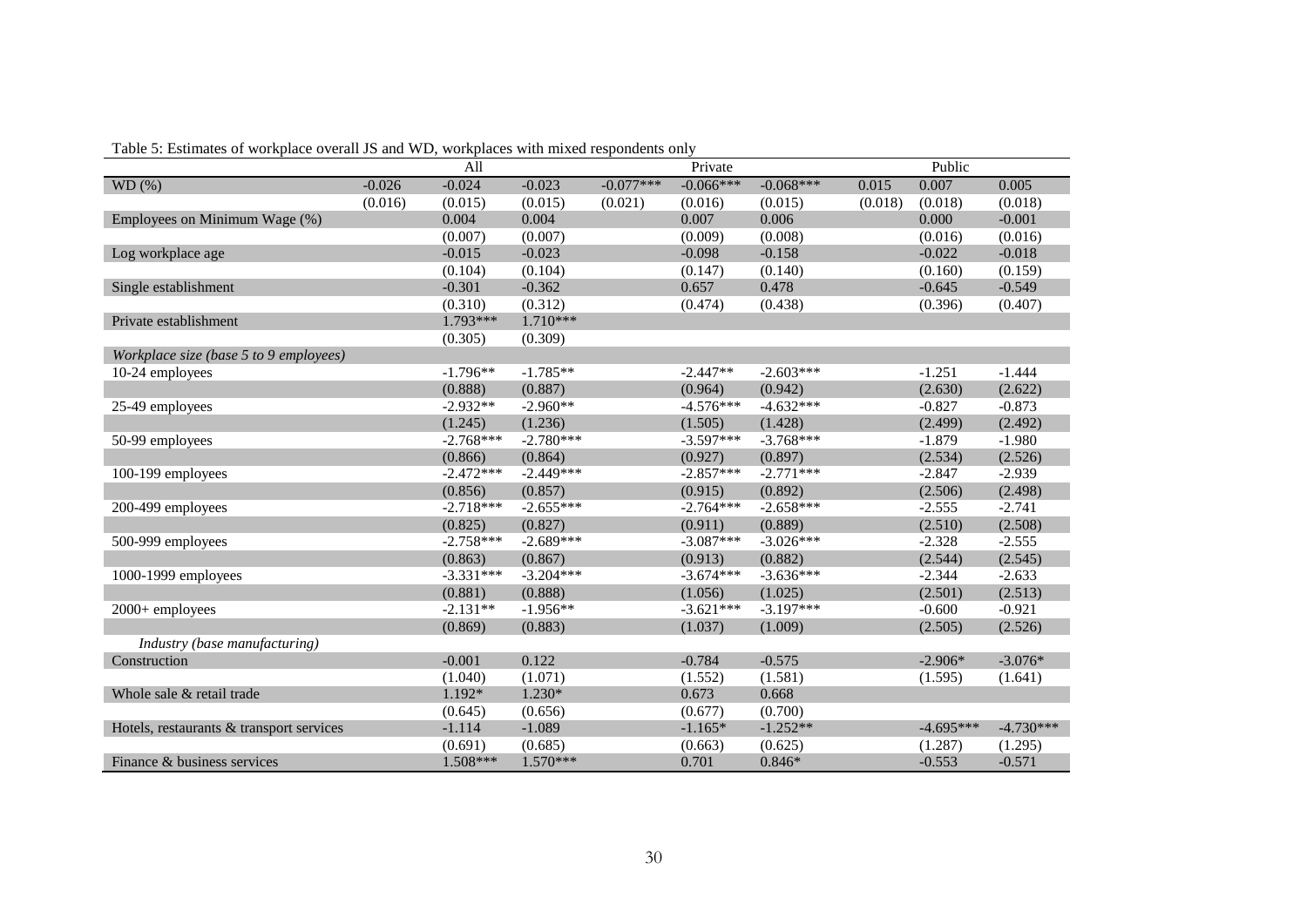|                                          |           | (0.463)    | (0.477)    |           | (0.498)     | (0.498)     |           | (1.363)    | (1.315)    |
|------------------------------------------|-----------|------------|------------|-----------|-------------|-------------|-----------|------------|------------|
| Public and community services            |           | $1.169***$ | $1.259***$ |           | $1.281***$  | 1.385***    |           | $-3.002**$ | $-3.110**$ |
|                                          |           | (0.451)    | (0.472)    |           | (0.405)     | (0.414)     |           | (1.253)    | (1.277)    |
| Education                                |           | $2.219***$ | $2.415***$ |           | 0.691       | 1.448**     |           | $-0.830$   | $-0.991$   |
|                                          |           | (0.515)    | (0.553)    |           | (0.645)     | (0.674)     |           | (1.230)    | (1.273)    |
| Health                                   |           | $2.440***$ | $2.503***$ |           | 1.829 ***   | $2.016***$  |           | $-1.834$   | $-1.889$   |
|                                          |           | (0.490)    | (0.504)    |           | (0.493)     | (0.501)     |           | (1.151)    | (1.158)    |
| Region (base, North East)                |           |            |            |           |             |             |           |            |            |
| North West                               |           | $-0.221$   | $-0.271$   |           | $-0.177$    | $-0.587$    |           | $-0.322$   | $-0.312$   |
|                                          |           | (0.585)    | (0.581)    |           | (0.536)     | (0.459)     |           | (0.812)    | (0.835)    |
| Yorkshire & the Humber                   |           | 0.248      | 0.175      |           | 0.755       | 0.285       |           | $-0.769$   | $-0.742$   |
|                                          |           | (0.619)    | (0.598)    |           | (0.752)     | (0.645)     |           | (0.733)    | (0.764)    |
| East Midlands                            |           | 0.716      | 0.690      |           | 0.872       | 0.478       |           | 0.831      | 0.817      |
|                                          |           | (0.625)    | (0.621)    |           | (0.622)     | (0.544)     |           | (0.901)    | (0.910)    |
| <b>West Midlands</b>                     |           | $-1.132*$  | $-1.148*$  |           | $-1.964***$ | $-2.180***$ |           | $-0.707$   | $-0.726$   |
|                                          |           | (0.597)    | (0.595)    |           | (0.589)     | (0.567)     |           | (0.733)    | (0.760)    |
| East of England                          |           | 0.216      | 0.103      |           | 0.389       | $-0.011$    |           | $-0.327$   | $-0.217$   |
|                                          |           | (0.544)    | (0.550)    |           | (0.654)     | (0.626)     |           | (0.688)    | (0.727)    |
| London                                   |           | $-0.460$   | $-0.496$   |           | $-0.213$    | $-0.386$    |           | $-0.321$   | $-0.283$   |
|                                          |           | (0.625)    | (0.618)    |           | (0.756)     | (0.677)     |           | (0.823)    | (0.848)    |
| South East                               |           | $-0.462$   | $-0.547$   |           | $-1.057*$   | $-1.417**$  |           | 0.163      | 0.222      |
|                                          |           | (0.604)    | (0.607)    |           | (0.625)     | (0.593)     |           | (0.733)    | (0.769)    |
| South West                               |           | $-0.183$   | $-0.295$   |           | 0.576       | 0.194       |           | $-0.835$   | $-0.738$   |
|                                          |           | (0.676)    | (0.679)    |           | (0.925)     | (0.866)     |           | (0.865)    | (0.875)    |
| Scotland                                 |           | $-0.312$   | $-0.380$   |           | $-0.090$    | $-0.548$    |           | $-0.444$   | $-0.393$   |
|                                          |           | (0.555)    | (0.552)    |           | (0.486)     | (0.445)     |           | (0.774)    | (0.813)    |
| Wales                                    |           | 0.164      | 0.123      |           | 0.532       | $-0.099$    |           | $-0.082$   | $-0.096$   |
|                                          |           | (0.595)    | (0.584)    |           | (0.691)     | (0.679)     |           | (0.772)    | (0.795)    |
| Disability Friendly Policies & Practices |           |            | $-0.086$   |           |             | $-0.275**$  |           |            | 0.091      |
|                                          |           |            | (0.086)    |           |             | (0.116)     |           |            | (0.092)    |
| Constant                                 | 31.309*** | 32.041***  | 32.332***  | 32.337*** | 35.270***   | 36.508***   | 30.388*** | 34.826***  | 34.707***  |
|                                          | (0.257)   | (1.245)    | (1.250)    | (0.329)   | (1.308)     | (1.242)     | (0.307)   | (2.938)    | (2.940)    |
| R-squared                                | 0.009     | 0.265      | 0.267      | 0.061     | 0.345       | 0.361       | 0.004     | 0.366      | 0.368      |
| No. of Workplaces                        |           | 970        |            |           | 587         |             |           | 383        |            |

Estimates use WERS2011 establishment survey weights. There are no public sector workplaces in the wholesale and retail industry.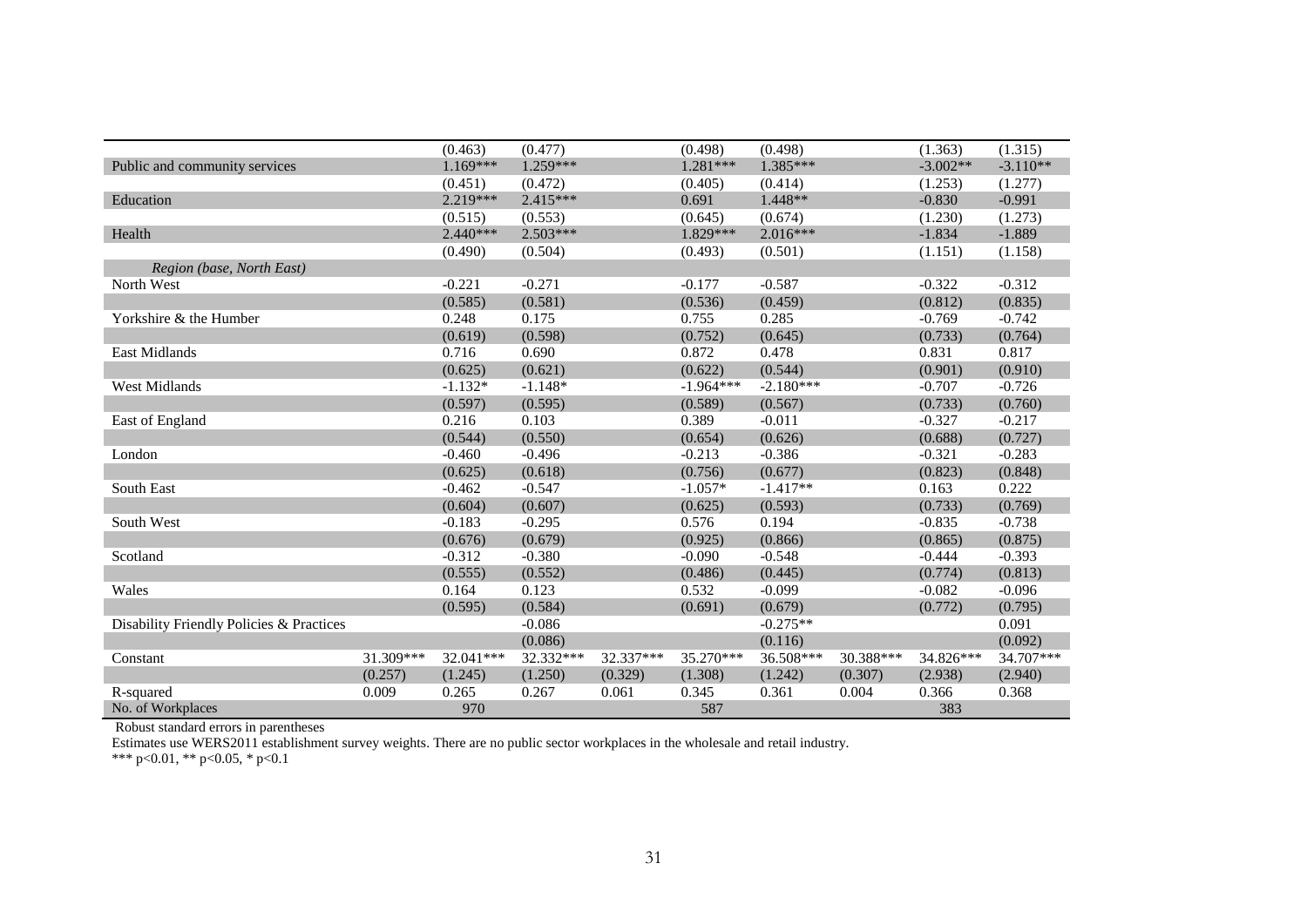| Table 6: SUR estimates of workplace overall JS & WD, workplaces with mixed respondents only |  |  |  |  |
|---------------------------------------------------------------------------------------------|--|--|--|--|
|---------------------------------------------------------------------------------------------|--|--|--|--|

|                                          |                  | All               |                  | Private           | Public           |                   |  |
|------------------------------------------|------------------|-------------------|------------------|-------------------|------------------|-------------------|--|
|                                          | Respondents with | Respondents w/out | Respondents with | Respondents w/out | Respondents with | Respondents w/out |  |
|                                          | disabilities     | disabilities      | disabilities     | disabilities      | disabilities     | disabilities      |  |
|                                          |                  |                   |                  |                   |                  |                   |  |
| WD(%)                                    | $-0.018$         | $-0.008$          | $-0.049$         | $-0.055***$       | 0.002            | 0.018             |  |
|                                          | (0.039)          | (0.017)           | (0.049)          | (0.017)           | (0.055)          | (0.016)           |  |
| Employees on Minimum Wage (%)            | $0.041**$        | $-0.007$          | $0.052***$       | $-0.006$          | 0.011            | $-0.011$          |  |
|                                          | (0.017)          | (0.009)           | (0.015)          | (0.011)           | (0.042)          | (0.019)           |  |
| Log workplace age                        | $-1.108***$      | 0.113             | $-1.351***$      | $-0.035$          | $-1.121*$        | 0.144             |  |
|                                          | (0.344)          | (0.102)           | (0.309)          | (0.134)           | (0.584)          | (0.150)           |  |
| Single establishment                     | 0.117            | $-0.299$          | $-0.005$         | 0.382             | 0.529            | $-0.330$          |  |
|                                          | (0.840)          | (0.337)           | (1.327)          | (0.441)           | (1.115)          | (0.424)           |  |
| Private establishment                    | 2.708***         | $1.504***$        |                  |                   |                  |                   |  |
|                                          | (0.782)          | (0.316)           |                  |                   |                  |                   |  |
| Workplace size (base 5 to 9 employees)   |                  |                   |                  |                   |                  |                   |  |
| 10-24 employees                          | $-0.473$         | $-1.886**$        | $-1.838$         | $-2.736***$       | 0.709            | $-1.529$          |  |
|                                          | (1.721)          | (0.901)           | (2.204)          | (0.919)           | (3.616)          | (2.406)           |  |
| 25-49 employees                          | $-1.824$         | $-3.199**$        | $-4.285*$        | $-4.928***$       | 0.415            | $-0.950$          |  |
|                                          | (1.751)          | (1.293)           | (2.196)          | (1.455)           | (3.395)          | (2.225)           |  |
| 50-99 employees                          | $-2.256$         | $-2.643***$       | $-2.861$         | $-3.905***$       | $-3.147$         | $-1.491$          |  |
|                                          | (1.756)          | (0.883)           | (2.118)          | (0.869)           | (3.618)          | (2.276)           |  |
| 100-199 employees                        | $-1.462$         | $-2.499***$       | $-1.843$         | $-2.987***$       | $-2.600$         | $-2.732$          |  |
|                                          | (1.684)          | (0.854)           | (2.241)          | (0.862)           | (3.419)          | (2.227)           |  |
| 200-499 employees                        | $-1.714$         | $-2.880***$       | $-2.344$         | $-2.813***$       | $-1.817$         | $-3.037$          |  |
|                                          | (1.712)          | (0.840)           | (2.204)          | (0.866)           | (3.468)          | (2.241)           |  |
| 500-999 employees                        | $-2.952*$        | $-2.580***$       | $-2.731$         | $-3.053***$       | $-4.783$         | $-2.214$          |  |
|                                          | (1.702)          | (0.867)           | (2.136)          | (0.847)           | (3.443)          | (2.286)           |  |
| 1000-1999 employees                      | $-2.056$         | $-3.453***$       | $-3.612$         | $-3.855***$       | $-2.412$         | $-2.842$          |  |
|                                          | (2.025)          | (0.866)           | (2.893)          | (0.976)           | (3.608)          | (2.236)           |  |
| 2000+ employees                          | 0.613            | $-2.210**$        | $-0.992$         | $-3.309***$       | 0.566            | $-1.190$          |  |
|                                          | (1.891)          | (0.892)           | (2.739)          | (1.040)           | (3.582)          | (2.260)           |  |
| Industry (base manufacturing)            |                  |                   |                  |                   |                  |                   |  |
| Construction                             | $-1.397$         | 0.007             | $-3.798$         | 0.004             | $-3.154$         | $-6.010***$       |  |
|                                          | (2.302)          | (0.998)           | (3.155)          | (1.398)           | (4.425)          | (2.025)           |  |
| Whole sale & retail trade                | 0.442            | 1.434**           | $-0.767$         | 0.978             |                  |                   |  |
|                                          | (1.552)          | (0.668)           | (1.670)          | (0.705)           |                  |                   |  |
| Hotels, restaurants & transport services | $-1.929$         | $-0.804$          | $-1.543$         | $-1.106*$         | $-6.619$         | $-6.560***$       |  |
|                                          | (1.618)          | (0.658)           | (1.631)          | (0.600)           | (4.537)          | (1.764)           |  |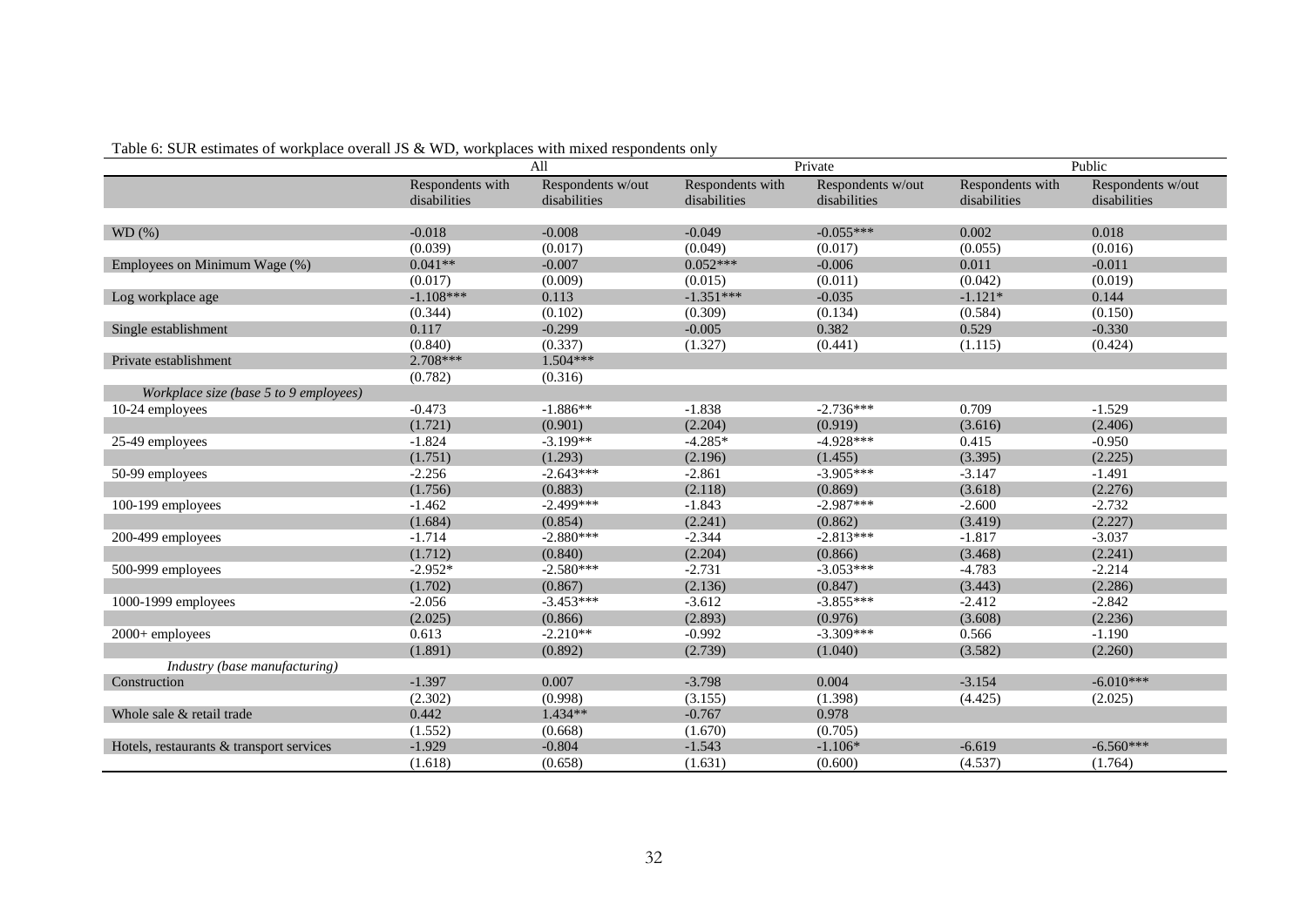| Finance & business services                      | $-1.561$    | $2.082***$   | $-2.617*$   | $1.461**$    | $-1.255$     | $-2.740$    |  |
|--------------------------------------------------|-------------|--------------|-------------|--------------|--------------|-------------|--|
|                                                  | (1.484)     | (0.547)      | (1.565)     | (0.575)      | (4.072)      | (1.785)     |  |
| Public and community services                    | $-0.557$    | $1.340***$   | $-0.906$    | $1.580***$   | $-3.481$     | $-5.527***$ |  |
|                                                  | (1.257)     | (0.504)      | (1.273)     | (0.435)      | (4.122)      | (1.712)     |  |
| Education                                        | $-0.084$    | $2.619***$   | 0.386       | 1.726**      | $-3.323$     | $-3.160*$   |  |
|                                                  | (1.429)     | (0.616)      | (2.037)     | (0.727)      | (4.220)      | (1.726)     |  |
| Health                                           | 0.871       | $2.612***$   | 0.107       | $2.333***$   | $-2.260$     | $-4.174**$  |  |
|                                                  | (1.299)     | (0.575)      | (1.456)     | (0.540)      | (3.874)      | (1.705)     |  |
| Region (base, North East)                        |             |              |             |              |              |             |  |
| North West                                       | $-2.117*$   | $-0.146$     | $-2.169$    | $-0.689$     | $-2.635$     | $-0.176$    |  |
|                                                  | (1.202)     | (0.570)      | (1.333)     | (0.500)      | (1.774)      | (0.776)     |  |
| Yorkshire & the Humber                           | $-1.946$    | 0.255        | $-1.437$    | 0.164        | $-3.082**$   | $-0.635$    |  |
|                                                  | (1.276)     | (0.624)      | (1.619)     | (0.654)      | (1.535)      | (0.834)     |  |
| East Midlands                                    | $-3.556**$  | $1.259**$    | $-4.029**$  | 0.994        | $-3.477$     | 1.239       |  |
|                                                  | (1.438)     | (0.638)      | (1.612)     | (0.710)      | (2.393)      | (0.796)     |  |
| <b>West Midlands</b>                             | $-4.974***$ | $-0.595$     | $-7.389***$ | $-1.610**$   | $-2.144$     | $-0.546$    |  |
|                                                  | (1.281)     | (0.597)      | (1.390)     | (0.630)      | (1.430)      | (0.801)     |  |
| East of England                                  | $-2.603**$  | 0.408        | $-4.121**$  | 0.181        | $-2.437$     | 0.154       |  |
|                                                  | (1.145)     | (0.592)      | (1.719)     | (0.669)      | (1.518)      | (0.764)     |  |
| London                                           | $-1.509$    | $-0.453$     | $-0.967$    | $-0.461$     | $-1.950$     | $-0.180$    |  |
|                                                  | (1.846)     | (0.596)      | (1.592)     | (0.722)      | (2.466)      | (0.790)     |  |
| South East                                       | $-0.378$    | $-0.768$     | 0.179       | $-2.028***$  | $-1.361$     | 0.271       |  |
|                                                  | (1.316)     | (0.633)      | (1.663)     | (0.653)      | (1.833)      | (0.764)     |  |
| South West                                       | $-1.323$    | $-0.221$     | 0.940       | $-0.221$     | $-2.758*$    | $-0.489$    |  |
|                                                  | (1.120)     | (0.687)      | (1.483)     | (0.831)      | (1.420)      | (0.876)     |  |
| Scotland                                         | $-2.022*$   | $-0.222$     | $-2.104$    | $-0.768$     | $-2.253$     | $-0.036$    |  |
|                                                  | (1.089)     | (0.590)      | (1.419)     | (0.522)      | (1.615)      | (0.854)     |  |
| Wales                                            | 0.067       | 0.270        | $-1.946$    | $-0.048$     | 0.599        | 0.049       |  |
|                                                  | (1.388)     | (0.579)      | (2.230)     | (0.557)      | (1.765)      | (0.801)     |  |
| Disability Friendly Policies & Practices         | $0.421**$   | $-0.139$     | 0.233       | $-0.373***$  | $0.473**$    | 0.092       |  |
|                                                  | (0.177)     | (0.092)      | (0.313)     | (0.124)      | (0.237)      | (0.098)     |  |
| Constant                                         | 34.009***   | 32.069***    | 39.727***   | 36.468***    | 37.177***    | 36.435***   |  |
|                                                  | (2.855)     | (1.295)      | (3.445)     | (1.241)      | (5.777)      | (2.990)     |  |
| Breusch-Pagan test of independence [Chi2(1)/Pr.] |             | 57.182/0.000 |             | 21.763/0.000 | 35.306/0.000 |             |  |
| No. of Workplaces                                |             | 970          | 587         |              |              | 383         |  |

Estimates use WERS2011 establishment survey weights. There are no public sector workplaces in the wholesale and retail industry.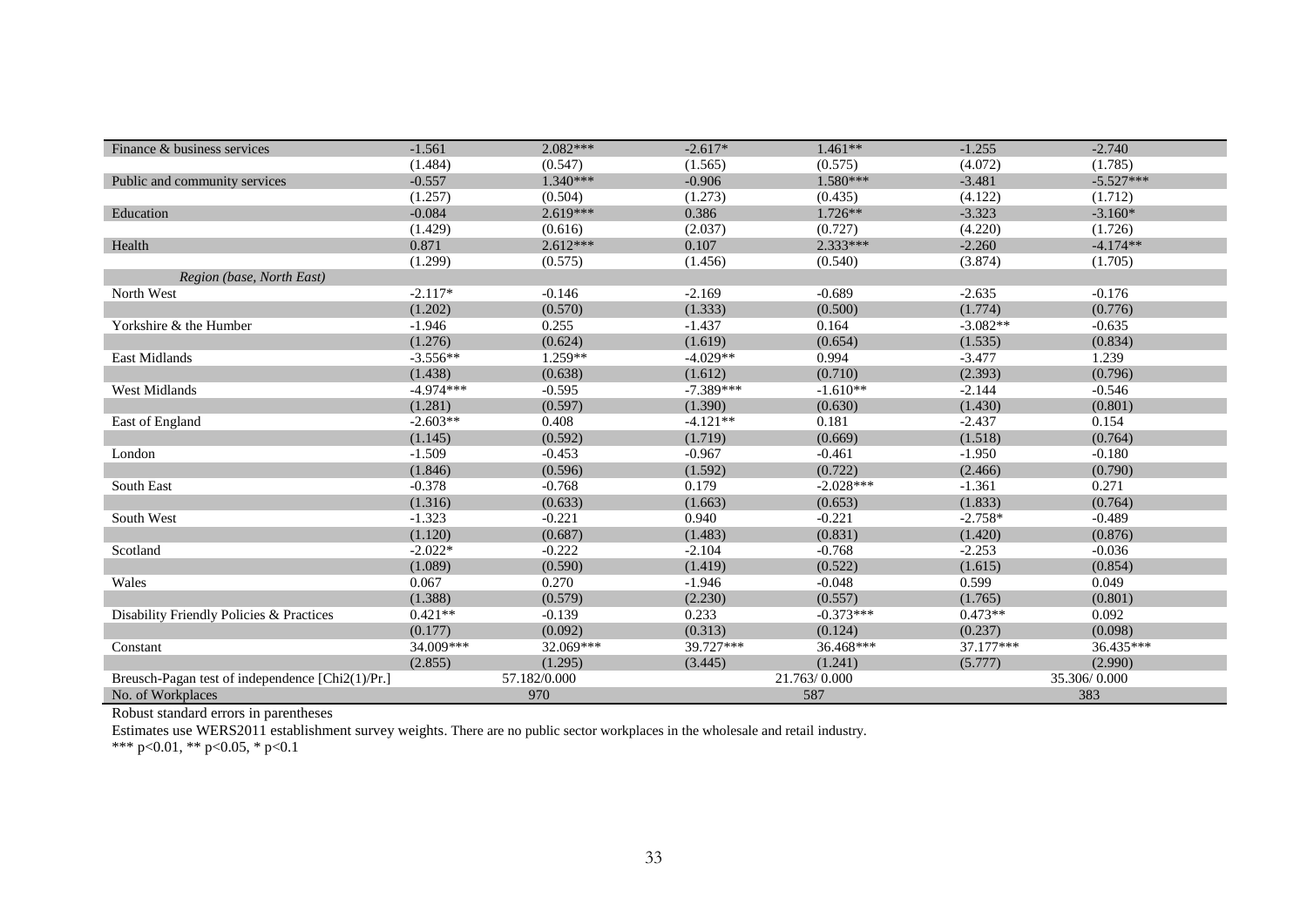## **Appendix**

### Table A1: Descriptive statistics on outcome and control variables, ALL workplaces

|                                           | All workplaces |         |                  |              |       | Workplaces w/out respondents<br>with disabilities |                  |                | Workplaces with respondents with<br>disabilities |         |                  |              |
|-------------------------------------------|----------------|---------|------------------|--------------|-------|---------------------------------------------------|------------------|----------------|--------------------------------------------------|---------|------------------|--------------|
|                                           | Mean           | St. Dev | Min              | Max          | Mean  | St. Dev                                           | Min              | Max            | Mean                                             | St. Dev | Min              | Max          |
| <b>Outcomes</b>                           |                |         |                  |              |       |                                                   |                  |                |                                                  |         |                  |              |
| Workplace Av JS                           | 31.93          | 3.66    | 13               | 45           | 32.48 | 4.04                                              | 13               | 45             | 31.48                                            | 3.26    | 13               | 44           |
| Workplace Av JS, disabled                 | 29.76          | 6.08    | 9                | 45           |       |                                                   |                  |                | 29.76                                            | 6.08    | 9                | 45           |
| Workplace Av JS, nondisabled              | 32.08          | 3.59    | 13               | 45           | 32.48 | 4.04                                              | 13               | 45             | 31.75                                            | 3.15    | 18.9             | 41           |
| Controls                                  |                |         |                  |              |       |                                                   |                  |                |                                                  |         |                  |              |
| Has respondents with disabilities $(0/1)$ | 0.56           | 0.50    | $\mathbf{0}$     | $\mathbf{1}$ | 0.00  | 0.00                                              | $\overline{0}$   | $\mathbf{0}$   | 1.00                                             | 0.00    |                  |              |
| % respondents with disabilities           | 9.31           | 13.40   | $\boldsymbol{0}$ | 100          | 0.00  | 0.00                                              | $\mathbf{0}$     | $\overline{0}$ | 16.73                                            | 14.10   | 4.17             | 100          |
| % on minimum wage                         | 5.91           | 16.54   | $\mathbf{0}$     | 100          | 7.94  | 18.95                                             | $\mathbf{0}$     | 100            | 4.29                                             | 14.14   | $\boldsymbol{0}$ | 100          |
| Disability policies and practices         | 2.62           | 1.76    | $\Omega$         | 7            | 2.21  | 1.68                                              | $\Omega$         | 7              | 2.96                                             | 1.74    | $\Omega$         | 7            |
| Private establishment                     | 0.69           | 0.46    | $\theta$         | $\mathbf{1}$ | 0.79  | 0.41                                              | $\overline{0}$   | $\mathbf{1}$   | 0.61                                             | 0.49    | $\boldsymbol{0}$ | $\mathbf{1}$ |
| Single establishment                      | 0.29           | 0.45    | $\boldsymbol{0}$ | 1            | 0.35  | 0.48                                              | $\mathbf{0}$     | 1              | 0.24                                             | 0.43    | $\boldsymbol{0}$ |              |
| Log workplace age                         | 3.17           | 1.05    | $\theta$         | 6.80         | 3.07  | 1.03                                              | $\mathbf{0}$     | 6.80           | 3.25                                             | 1.07    | $\boldsymbol{0}$ | 6.6          |
| Size5-9                                   | 0.11           | 0.31    | $\boldsymbol{0}$ |              | 0.18  | 0.39                                              | $\boldsymbol{0}$ |                | 0.05                                             | 0.22    | $\boldsymbol{0}$ |              |
| Size10-24                                 | 0.19           | 0.39    | $\mathbf{0}$     | $\mathbf{1}$ | 0.29  | 0.45                                              | $\mathbf{0}$     | $\mathbf{1}$   | 0.11                                             | 0.31    | $\overline{0}$   |              |
| size25-49                                 | 0.15           | 0.35    | $\boldsymbol{0}$ | 1            | 0.14  | 0.35                                              | $\boldsymbol{0}$ | 1              | 0.15                                             | 0.36    | $\overline{0}$   |              |
| size50-99                                 | 0.16           | 0.36    | $\mathbf{0}$     | $\mathbf{1}$ | 0.11  | 0.31                                              | $\mathbf{0}$     | $\mathbf{1}$   | 0.20                                             | 0.40    | $\boldsymbol{0}$ |              |
| Size100-199                               | 0.12           | 0.33    | $\mathbf{0}$     | 1            | 0.09  | 0.28                                              | $\overline{0}$   | 1              | 0.15                                             | 0.36    | $\overline{0}$   | $\mathbf{1}$ |
| Size200-499                               | 0.12           | 0.33    | $\boldsymbol{0}$ | $\mathbf{1}$ | 0.09  | 0.29                                              | $\boldsymbol{0}$ | 1              | 0.15                                             | 0.36    | $\boldsymbol{0}$ |              |
| Size500-999                               | 0.06           | 0.24    | $\boldsymbol{0}$ | 1            | 0.03  | 0.18                                              | $\boldsymbol{0}$ | 1              | 0.08                                             | 0.27    | $\boldsymbol{0}$ |              |
| Size1000-1999                             | 0.04           | 0.20    | $\theta$         | $\mathbf{1}$ | 0.03  | 0.17                                              | $\mathbf{0}$     | $\mathbf{1}$   | 0.05                                             | 0.23    | $\overline{0}$   |              |
| Size2000+                                 | 0.05           | 0.22    | $\boldsymbol{0}$ | 1            | 0.05  | 0.21                                              | $\mathbf{0}$     | 1              | 0.06                                             | 0.23    | $\overline{0}$   |              |
| Manufacturing                             | 0.10           | 0.30    | $\overline{0}$   | $\mathbf{1}$ | 0.10  | 0.30                                              | $\overline{0}$   | $\mathbf{1}$   | 0.10                                             | 0.30    | $\boldsymbol{0}$ |              |
| Construction                              | 0.03           | 0.18    | $\mathbf{0}$     | 1            | 0.04  | 0.19                                              | $\mathbf{0}$     | 1              | 0.03                                             | 0.17    | $\overline{0}$   |              |
| Whole sale & retail trade                 | 0.10           | 0.30    | $\boldsymbol{0}$ | $\mathbf{1}$ | 0.14  | 0.34                                              | $\mathbf{0}$     | $\mathbf{1}$   | 0.08                                             | 0.27    | $\boldsymbol{0}$ |              |
| Hotels, restaurants & transport services  | 0.12           | 0.32    | $\boldsymbol{0}$ | 1            | 0.13  | 0.34                                              | $\boldsymbol{0}$ | 1              | 0.10                                             | 0.31    | $\boldsymbol{0}$ |              |
| Finance & business services               | 0.14           | 0.34    | $\mathbf{0}$     | $\mathbf{1}$ | 0.18  | 0.38                                              | $\mathbf{0}$     | $\mathbf{1}$   | 0.10                                             | 0.31    | $\boldsymbol{0}$ |              |
| Public and community services             | 0.20           | 0.40    | $\Omega$         | $\mathbf{1}$ | 0.16  | 0.37                                              | $\Omega$         | 1              | 0.23                                             | 0.42    | $\boldsymbol{0}$ |              |
| Education                                 | 0.15           | 0.35    | $\theta$         | $\mathbf{1}$ | 0.13  | 0.34                                              | $\theta$         | $\mathbf{1}$   | 0.16                                             | 0.36    | $\boldsymbol{0}$ |              |
| Health                                    | 0.16           | 0.37    | $\mathbf{0}$     |              | 0.12  | 0.33                                              | $\overline{0}$   |                | 0.19                                             | 0.40    | $\overline{0}$   |              |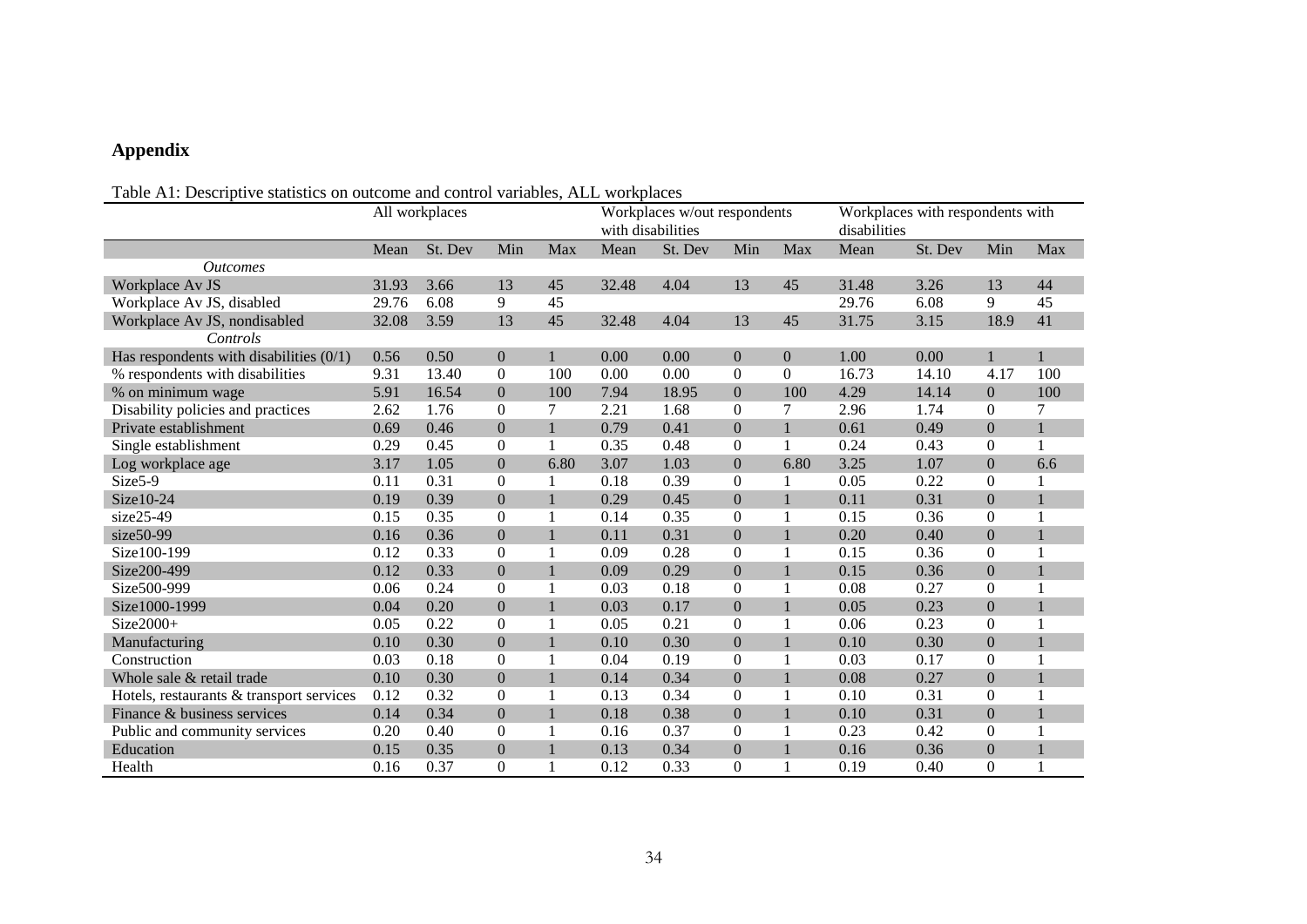| <b>North East</b>      | 0.04 | 0.20 | $\theta$         | 0.04 | 0.19 | $\theta$       | 0.04 | 0.20 | $\theta$       |  |
|------------------------|------|------|------------------|------|------|----------------|------|------|----------------|--|
| North West             | 0.14 | 0.35 | $\theta$         | 0.13 | 0.34 | $\theta$       | 0.15 | 0.35 |                |  |
| Yorkshire & the Humber | 0.08 | 0.27 | $\overline{0}$   | 0.08 | 0.26 | $\overline{0}$ | 0.08 | 0.27 | $\theta$       |  |
| East Midlands          | 0.07 | 0.25 | $\overline{0}$   | 0.06 | 0.24 | $\theta$       | 0.07 | 0.25 |                |  |
| <b>West Midlands</b>   | 0.08 | 0.28 | $\boldsymbol{0}$ | 0.08 | 0.28 | $\overline{0}$ | 0.09 | 0.28 | $\overline{0}$ |  |
| East of England        | 0.08 | 0.27 | $\overline{0}$   | 0.07 | 0.25 | $\theta$       | 0.09 | 0.29 | $\overline{0}$ |  |
| London                 | 0.12 | 0.33 | $\overline{0}$   | 0.15 | 0.36 | $\overline{0}$ | 0.09 | 0.29 | $\overline{0}$ |  |
| South East             | 0.14 | 0.35 | $\overline{0}$   | 0.15 | 0.36 | $\theta$       | 0.13 | 0.34 | $\overline{0}$ |  |
| South West             | 0.09 | 0.28 | $\overline{0}$   | 0.09 | 0.29 | $\overline{0}$ | 0.08 | 0.28 | $\Omega$       |  |
| Scotland               | 0.11 | 0.31 | $\overline{0}$   | 0.10 | 0.30 | $\theta$       | 0.12 | 0.32 | $\mathbf{0}$   |  |
| Wales                  | 0.05 | 0.22 | $\overline{0}$   | 0.04 | 0.21 | $\overline{0}$ | 0.06 | 0.23 | $\theta$       |  |
| No. of Workplaces      | 1769 |      |                  | 785  |      |                | 984  |      |                |  |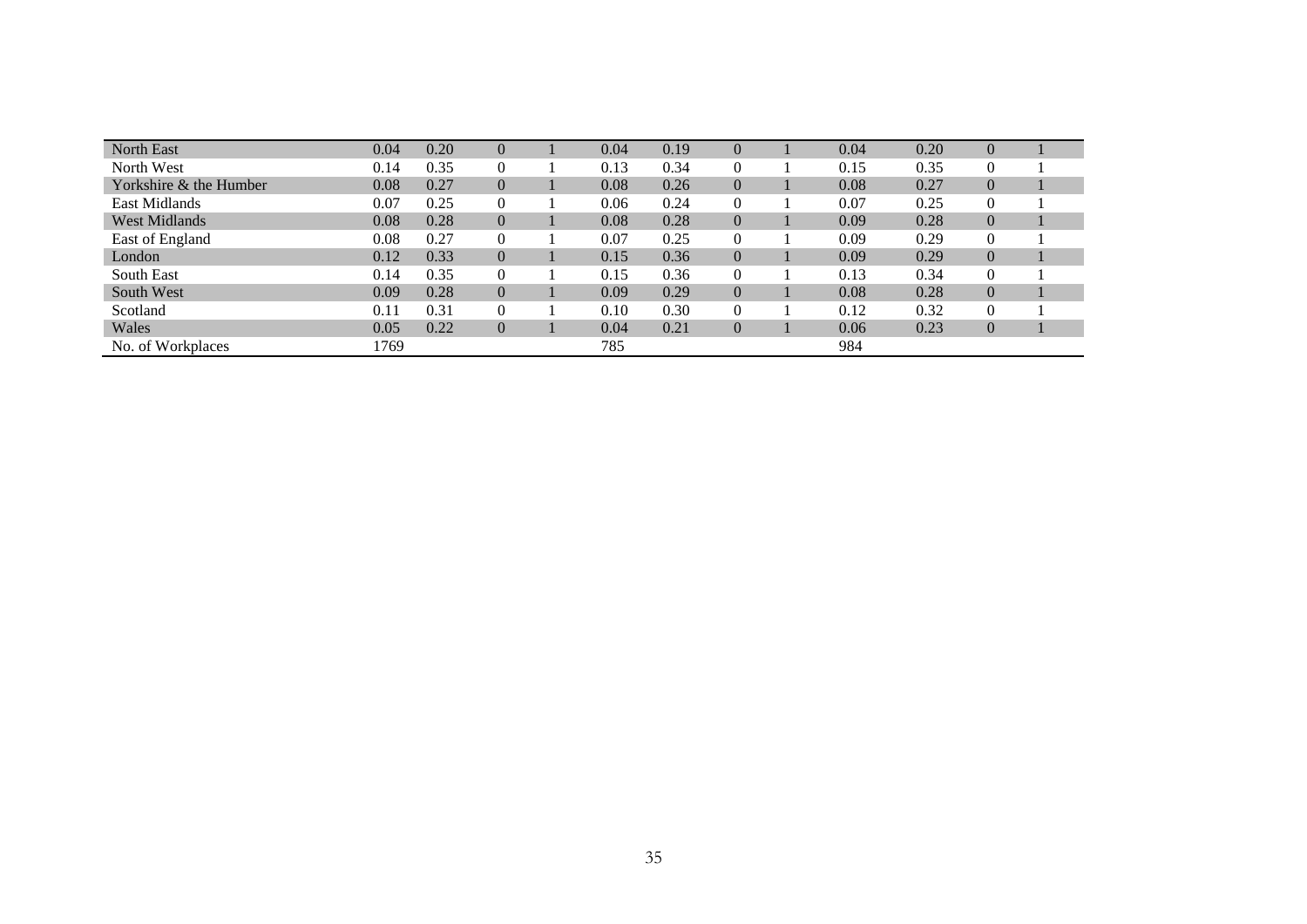|                                           | All   |         |                  |              | Private |         |                  |                | Public |         |                  |                  |
|-------------------------------------------|-------|---------|------------------|--------------|---------|---------|------------------|----------------|--------|---------|------------------|------------------|
|                                           | Mean  | St. Dev | Min              | Max          | Mean    | St. Dev | Min              | Max            | Mean   | St. Dev | Min              | Max              |
| <b>Outcomes</b>                           |       |         |                  |              |         |         |                  |                |        |         |                  |                  |
| Workplace Av JS                           | 31.44 | 3.08    | 17.9             | 41.3         | 31.92   | 2.98    | 17.9             | 41.3           | 30.72  | 3.09    | 18.1             | 38.4             |
| Workplace Av JS, disabled                 | 29.69 | 6.01    | 9                | 45           | 30.23   | 6.23    | 9                | 45             | 28.87  | 5.56    | 9                | 43               |
| Workplace Av JS, nondisabled              | 31.75 | 3.15    | 18.9             | 41           | 32.20   | 3.10    | 18.9             | 41             | 31.05  | 3.10    | 19.8             | 39.3             |
| Controls                                  |       |         |                  |              |         |         |                  |                |        |         |                  |                  |
| Has respondents with disabilities $(0/1)$ | 1.00  | 0.00    | $\mathbf{1}$     | 1            | 1.00    | 0.00    | 1                | $\mathbf{1}$   | 1.00   | 0.00    | $\mathbf{1}$     |                  |
| % respondents with Disability             | 15.53 | 10.00   | 4.2              | 75           | 15.38   | 10.41   | 4.2              | 54.5           | 15.75  | 9.34    | 4.5              | 75               |
| % on minimum wage                         | 4.27  | 14.12   | $\boldsymbol{0}$ | 100          | 6.17    | 16.96   | $\boldsymbol{0}$ | 100            | 1.36   | 7.13    | $\overline{0}$   | 100              |
| Disability policies and practices         | 2.98  | 1.74    | $\Omega$         | 7            | 2.43    | 1.52    | $\boldsymbol{0}$ | $\overline{7}$ | 3.82   | 1.72    | $\Omega$         | 7                |
| Private establishment                     | 0.61  | 0.49    | $\mathbf{0}$     | $\mathbf{1}$ | 1.00    | 0.00    | $\mathbf{1}$     | $\mathbf{1}$   | 0.00   | 0.00    | $\boldsymbol{0}$ | $\boldsymbol{0}$ |
| Single establishment                      | 0.23  | 0.42    | $\boldsymbol{0}$ | $\mathbf{1}$ | 0.30    | 0.46    | $\boldsymbol{0}$ | $\mathbf{1}$   | 0.11   | 0.32    | $\boldsymbol{0}$ |                  |
| Log workplace age                         | 3.25  | 1.06    | $\boldsymbol{0}$ | 6.6          | 3.08    | 1.04    | $\mathbf{0}$     | 6.6            | 3.51   | 1.04    | $\overline{0}$   | 5.9              |
| Size5-9                                   | 0.04  | 0.20    | $\boldsymbol{0}$ | 1            | 0.06    | 0.24    | $\mathbf{0}$     | $\mathbf{1}$   | 0.01   | 0.10    | $\boldsymbol{0}$ |                  |
| Size10-24                                 | 0.11  | 0.31    | $\mathbf{0}$     | $\mathbf{1}$ | 0.15    | 0.35    | $\overline{0}$   | $\mathbf{1}$   | 0.05   | 0.23    | $\mathbf{0}$     |                  |
| $size25-49$                               | 0.15  | 0.36    | $\overline{0}$   |              | 0.14    | 0.35    | $\boldsymbol{0}$ | $\mathbf{1}$   | 0.17   | 0.38    | $\boldsymbol{0}$ |                  |
| size50-99                                 | 0.20  | 0.40    | $\mathbf{0}$     | $\mathbf{1}$ | 0.19    | 0.39    | $\overline{0}$   | $\mathbf{1}$   | 0.21   | 0.41    | $\boldsymbol{0}$ |                  |
| Size100-199                               | 0.15  | 0.36    | $\mathbf{0}$     | 1            | 0.16    | 0.36    | $\Omega$         | $\mathbf{1}$   | 0.14   | 0.35    | $\Omega$         |                  |
| Size200-499                               | 0.15  | 0.36    | $\mathbf{0}$     | $\mathbf{1}$ | 0.15    | 0.36    | $\overline{0}$   | $\mathbf{1}$   | 0.15   | 0.36    | $\overline{0}$   |                  |
| Size500-999                               | 0.08  | 0.28    | $\boldsymbol{0}$ | 1            | 0.09    | 0.29    | $\mathbf{0}$     | $\mathbf{1}$   | 0.07   | 0.26    | $\boldsymbol{0}$ | 1                |
| Size1000-1999                             | 0.05  | 0.23    | $\mathbf{0}$     | $\mathbf{1}$ | 0.03    | 0.18    | $\mathbf{0}$     | $\mathbf{1}$   | 0.09   | 0.28    | $\mathbf{0}$     |                  |
| $Size2000+$                               | 0.06  | 0.24    | $\overline{0}$   |              | 0.03    | 0.18    | $\boldsymbol{0}$ | $\mathbf{1}$   | 0.10   | 0.30    | $\boldsymbol{0}$ |                  |
| Manufacturing                             | 0.10  | 0.30    | $\boldsymbol{0}$ | $\mathbf{1}$ | 0.16    | 0.37    | $\mathbf{0}$     | $\mathbf{1}$   | 0.01   | 0.07    | $\boldsymbol{0}$ | 1                |
| Construction                              | 0.03  | 0.18    | $\overline{0}$   | $\mathbf{1}$ | 0.04    | 0.19    | $\boldsymbol{0}$ | $\mathbf{1}$   | 0.02   | 0.14    | $\boldsymbol{0}$ | 1                |
| Whole sale & retail trade                 | 0.08  | 0.26    | $\boldsymbol{0}$ | $\mathbf{1}$ | 0.12    | 0.33    | $\overline{0}$   | $\mathbf{1}$   | 0.00   | 0.00    | $\boldsymbol{0}$ | $\boldsymbol{0}$ |
| Hotels, restaurants & transport services  | 0.11  | 0.31    | $\boldsymbol{0}$ | $\mathbf{1}$ | 0.13    | 0.33    | $\boldsymbol{0}$ | $\mathbf{1}$   | 0.08   | 0.26    | $\boldsymbol{0}$ |                  |
| Finance & business services               | 0.10  | 0.30    | $\mathbf{0}$     | $\mathbf{1}$ | 0.16    | 0.36    | $\overline{0}$   | $\mathbf{1}$   | 0.02   | 0.15    | $\mathbf{0}$     |                  |
| Public and community services             | 0.23  | 0.42    | $\overline{0}$   | 1            | 0.16    | 0.36    | $\boldsymbol{0}$ | $\mathbf{1}$   | 0.35   | 0.48    | $\boldsymbol{0}$ |                  |
| Education                                 | 0.16  | 0.36    | $\mathbf{0}$     | $\mathbf{1}$ | 0.07    | 0.26    | $\theta$         | $\mathbf{1}$   | 0.29   | 0.46    | $\overline{0}$   |                  |
| Health                                    | 0.19  | 0.40    | $\overline{0}$   | 1            | 0.17    | 0.38    | $\boldsymbol{0}$ | $\mathbf{1}$   | 0.23   | 0.42    | $\boldsymbol{0}$ |                  |
| North East                                | 0.04  | 0.20    | $\mathbf{0}$     | $\mathbf{1}$ | 0.04    | 0.19    | $\overline{0}$   | $\mathbf{1}$   | 0.05   | 0.22    | $\boldsymbol{0}$ |                  |
| North West                                | 0.15  | 0.35    | $\boldsymbol{0}$ |              | 0.14    | 0.35    | $\mathbf{0}$     | $\mathbf{1}$   | 0.16   | 0.37    | $\boldsymbol{0}$ |                  |
| Yorkshire & the Humber                    | 0.08  | 0.27    | $\Omega$         |              | 0.08    | 0.27    | $\mathbf{0}$     | $\mathbf{1}$   | 0.08   | 0.27    | $\theta$         |                  |

Table A2: Descriptive statistics on outcome and control variables, workplaces with MIXED respondents only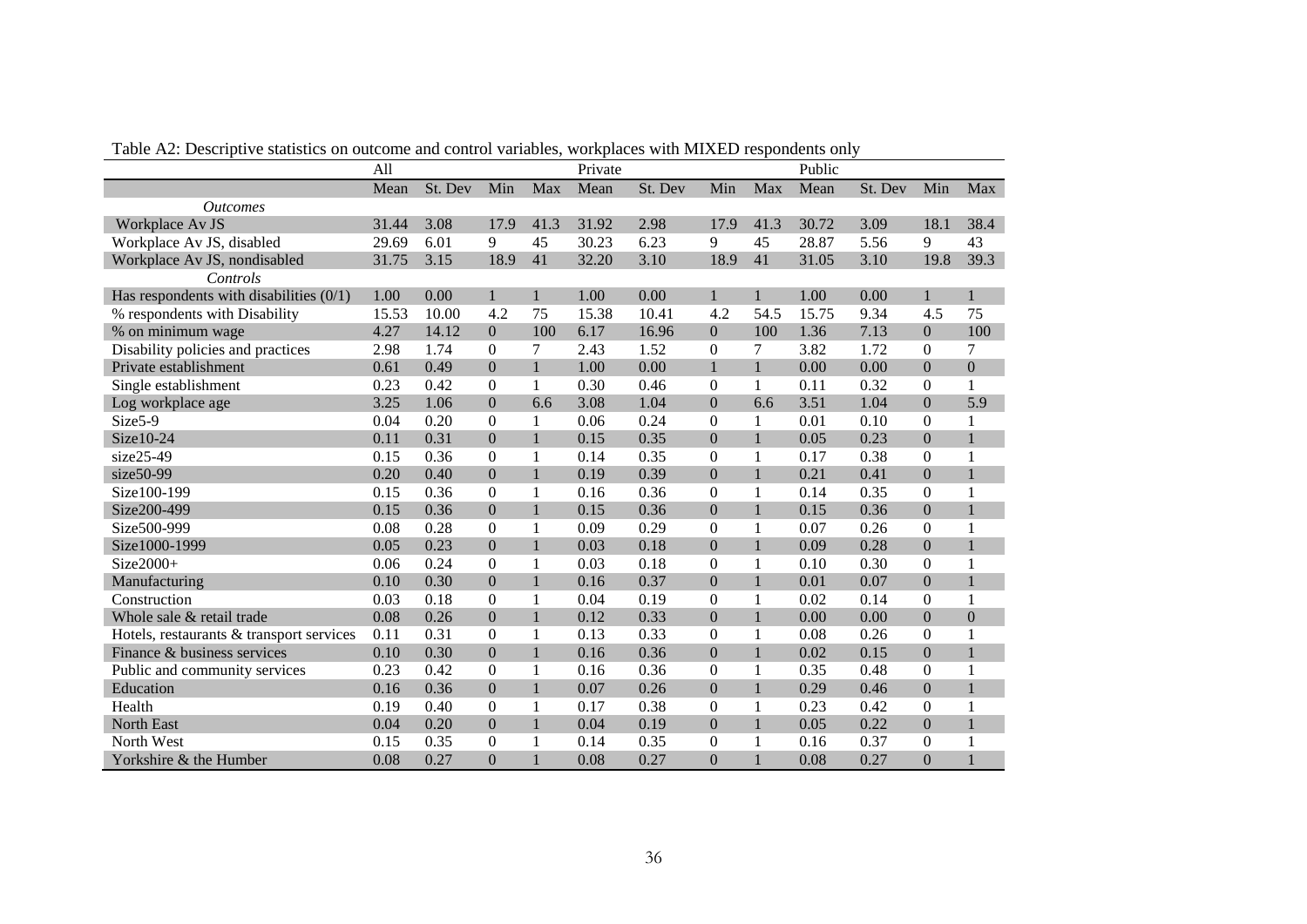| East Midlands        | 0.07 | 0.25 |                | 0.07 | 0.26 |                | 0.06 | 0.24 | 0              |  |
|----------------------|------|------|----------------|------|------|----------------|------|------|----------------|--|
| <b>West Midlands</b> | 0.09 | 0.28 |                | 0.10 | 0.29 | $\overline{0}$ | 0.08 | 0.26 | $\overline{0}$ |  |
| East of England      | 0.09 | 0.29 | 0              | 0.09 | 0.29 | $\theta$       | 0.09 | 0.29 | 0              |  |
| London               | 0.09 | 0.29 | $\overline{0}$ | 0.09 | 0.28 | $\overline{0}$ | 0.11 | 0.31 | $\overline{0}$ |  |
| South East           | 0.13 | 0.34 | 0              | 0.15 | 0.36 |                | 0.10 | 0.30 | 0              |  |
| South West           | 0.08 | 0.28 | 0              | 0.09 | 0.28 | $\overline{0}$ | 0.08 | 0.27 | $\overline{0}$ |  |
| Scotland             | 0.12 | 0.32 | 0              | 0.12 | 0.32 | 0              | 0.12 | 0.32 | 0              |  |
| Wales                | 0.05 | 0.23 | 0              | 0.04 | 0.20 | $\overline{0}$ | 0.08 | 0.26 | $\overline{0}$ |  |
| No. of Workplaces    | 970  |      |                | 587  |      |                | 383  |      |                |  |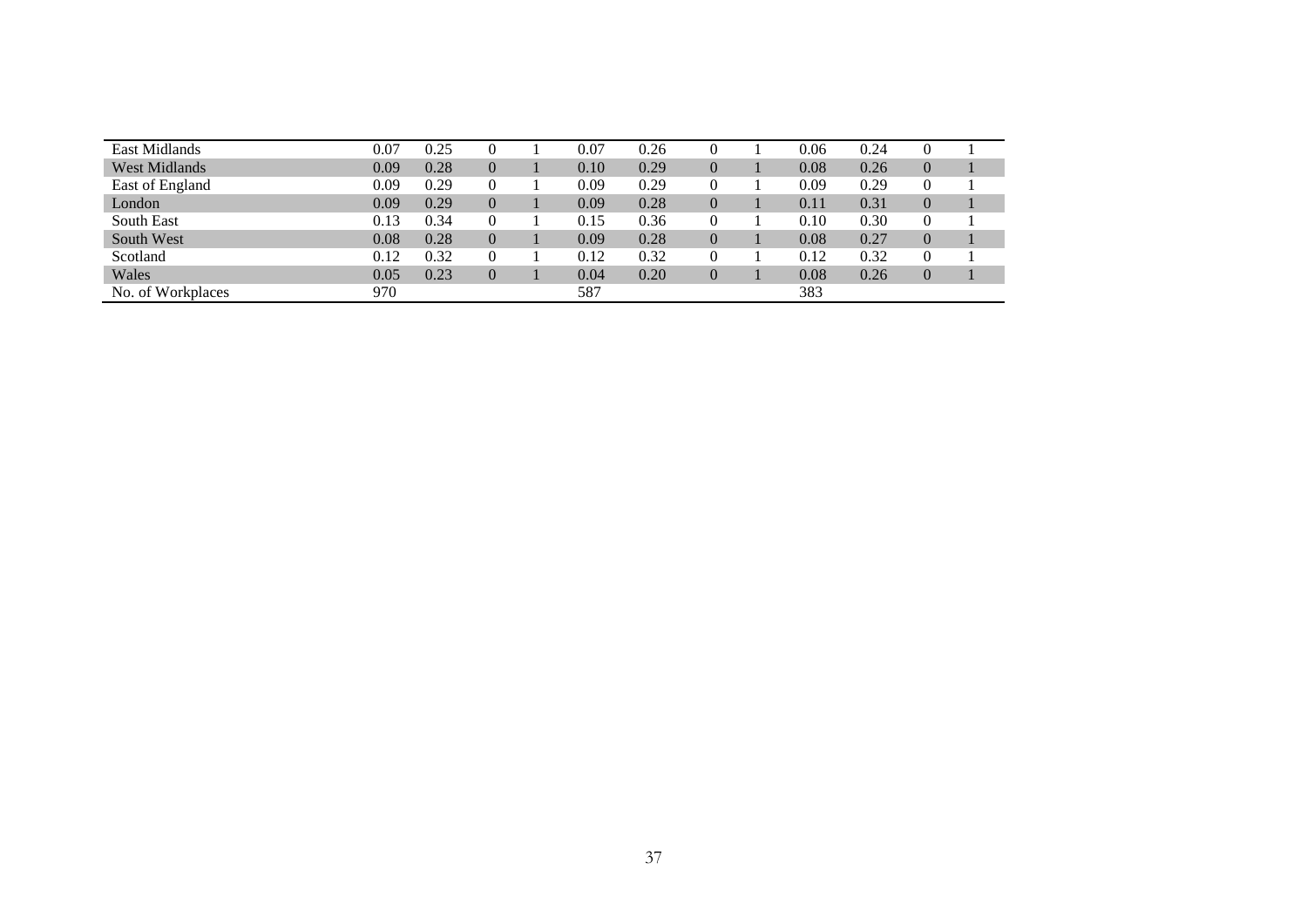|                   | All              |                   |                  | Private           | Public           |                   |  |
|-------------------|------------------|-------------------|------------------|-------------------|------------------|-------------------|--|
|                   | Respondents with | Respondents w/out | Respondents with | Respondents w/out | Respondents with | Respondents w/out |  |
|                   | disabilities     | disabilities      | disabilities     | disabilities      | disabilities     | disabilities      |  |
|                   |                  |                   |                  |                   |                  |                   |  |
| WD(%)             | $-0.026$         | $-0.007$          | $-0.076$         | $-0.058***$       | 0.018            | 0.032             |  |
|                   | (0.035)          | (0.019)           | (0.049)          | (0.022)           | (0.048)          | (0.021)           |  |
| Constant          | 29.927***        | $31.296***$       | 31.092***        | 32.294***         | 28.830***        | $30.410***$       |  |
|                   | (0.657)          | (0.282)           | (0.812)          | (0.368)           | (0.993)          | (0.327)           |  |
| No. of Workplaces | 970              | 970               | 587              | 587               | 383              | 383               |  |

#### Table A3: SUR estimates of workplace overall JS & WD, workplace with mixed respondents only without controls

Robust standard errors in parentheses

Estimates use WERS2011 establishment survey weights.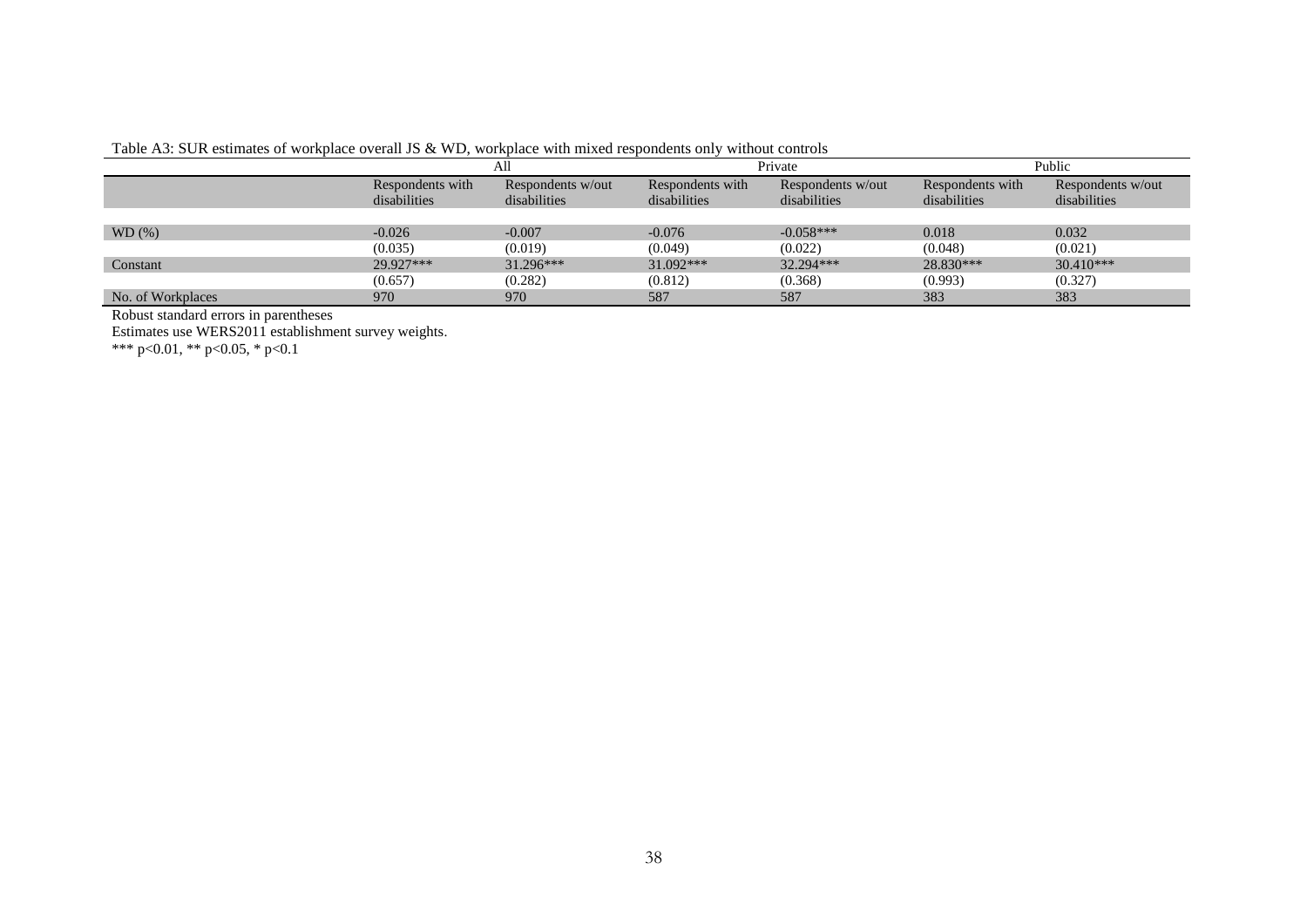|                                          |                  | All               |                  | Private           |                  | Public            |  |
|------------------------------------------|------------------|-------------------|------------------|-------------------|------------------|-------------------|--|
|                                          | Respondents with | Respondents w/out | Respondents with | Respondents w/out | Respondents with | Respondents w/out |  |
|                                          | disabilities     | disabilities      | disabilities     | disabilities      | disabilities     | disabilities      |  |
|                                          |                  |                   |                  |                   |                  |                   |  |
| WD(%)                                    | $-0.014$         | $-0.009$          | $-0.051$         | $-0.052***$       | 0.011            | 0.020             |  |
|                                          | (0.038)          | (0.016)           | (0.049)          | (0.019)           | (0.051)          | (0.017)           |  |
| Employees on Minimum Wage (%)            | $0.038**$        | $-0.006$          | $0.051***$       | $-0.004$          | 0.016            | $-0.010$          |  |
|                                          | (0.017)          | (0.009)           | (0.015)          | (0.012)           | (0.044)          | (0.018)           |  |
| Log workplace age                        | $-1.146***$      | 0.126             | $-1.402***$      | 0.046             | $-1.145*$        | 0.139             |  |
|                                          | (0.351)          | (0.102)           | (0.307)          | (0.142)           | (0.595)          | (0.150)           |  |
| Single establishment                     | $-0.185$         | $-0.200$          | $-0.157$         | 0.626             | 0.025            | $-0.428$          |  |
|                                          | (0.844)          | (0.330)           | (1.305)          | (0.480)           | (1.131)          | (0.423)           |  |
| Private establishment                    | $2.307***$       | $1.637***$        |                  |                   |                  |                   |  |
|                                          | (0.800)          | (0.312)           |                  |                   |                  |                   |  |
| Workplace size (base 5 to 9 employees)   |                  |                   |                  |                   |                  |                   |  |
| 10-24 employees                          | $-0.418$         | $-1.904**$        | $-1.971$         | $-2.524***$       | 1.717            | $-1.333$          |  |
|                                          | (1.701)          | (0.901)           | (2.198)          | (0.955)           | (3.721)          | (2.405)           |  |
| 25-49 employees                          | $-1.961$         | $-3.154**$        | $-4.332**$       | $-4.852***$       | 0.655            | $-0.903$          |  |
|                                          | (1.724)          | (1.307)           | (2.190)          | (1.560)           | (3.508)          | (2.225)           |  |
| 50-99 employees                          | $-2.313$         | $-2.624***$       | $-3.006$         | $-3.672***$       | $-2.619$         | $-1.388$          |  |
|                                          | (1.741)          | (0.884)           | (2.116)          | (0.916)           | (3.732)          | (2.277)           |  |
| 100-199 employees                        | $-1.354$         | $-2.535***$       | $-1.771$         | $-3.103***$       | $-2.116$         | $-2.638$          |  |
|                                          | (1.666)          | (0.853)           | (2.227)          | (0.899)           | (3.567)          | (2.229)           |  |
| 200-499 employees                        | $-1.409$         | $-2.981***$       | $-2.255$         | $-2.956***$       | $-0.844$         | $-2.848$          |  |
|                                          | (1.679)          | (0.840)           | (2.185)          | (0.906)           | (3.563)          | (2.235)           |  |
| 500-999 employees                        | $-2.613$         | $-2.692***$       | $-2.680$         | $-3.135***$       | $-3.599$         | $-1.984$          |  |
|                                          | (1.656)          | (0.866)           | (2.131)          | (0.895)           | (3.504)          | (2.279)           |  |
| 1000-1999 employees                      | $-1.438$         | $-3.657***$       | $-3.580$         | $-3.906***$       | $-0.906$         | $-2.549$          |  |
|                                          | (1.947)          | (0.865)           | (2.886)          | (1.025)           | (3.609)          | (2.225)           |  |
| 2000+ employees                          | 1.464            | $-2.492***$       | $-0.632$         | $-3.886***$       | 2.244            | $-0.864$          |  |
|                                          | (1.793)          | (0.890)           | (2.657)          | (1.077)           | (3.632)          | (2.240)           |  |
| Industry (base manufacturing)            |                  |                   |                  |                   |                  |                   |  |
| Construction                             | $-0.801$         | $-0.191$          | $-3.621$         | $-0.279$          | $-2.269$         | $-5.837***$       |  |
|                                          | (2.352)          | (0.976)           | (3.151)          | (1.367)           | (4.233)          | (2.040)           |  |
| Whole sale & retail trade                | 0.628            | 1.372**           | $-0.772$         | 0.985             |                  |                   |  |
|                                          | (1.573)          | (0.657)           | (1.686)          | (0.680)           |                  |                   |  |
| Hotels, restaurants & transport services | $-1.803$         | $-0.846$          | $-1.617$         | $-0.988$          | $-6.434$         | $-6.524***$       |  |
|                                          | (1.622)          | (0.676)           | (1.644)          | (0.650)           | (4.526)          | (1.783)           |  |

Table A4: SUR estimates of workplace overall JS & WD, workplaces with mixed respondents with workplace controls